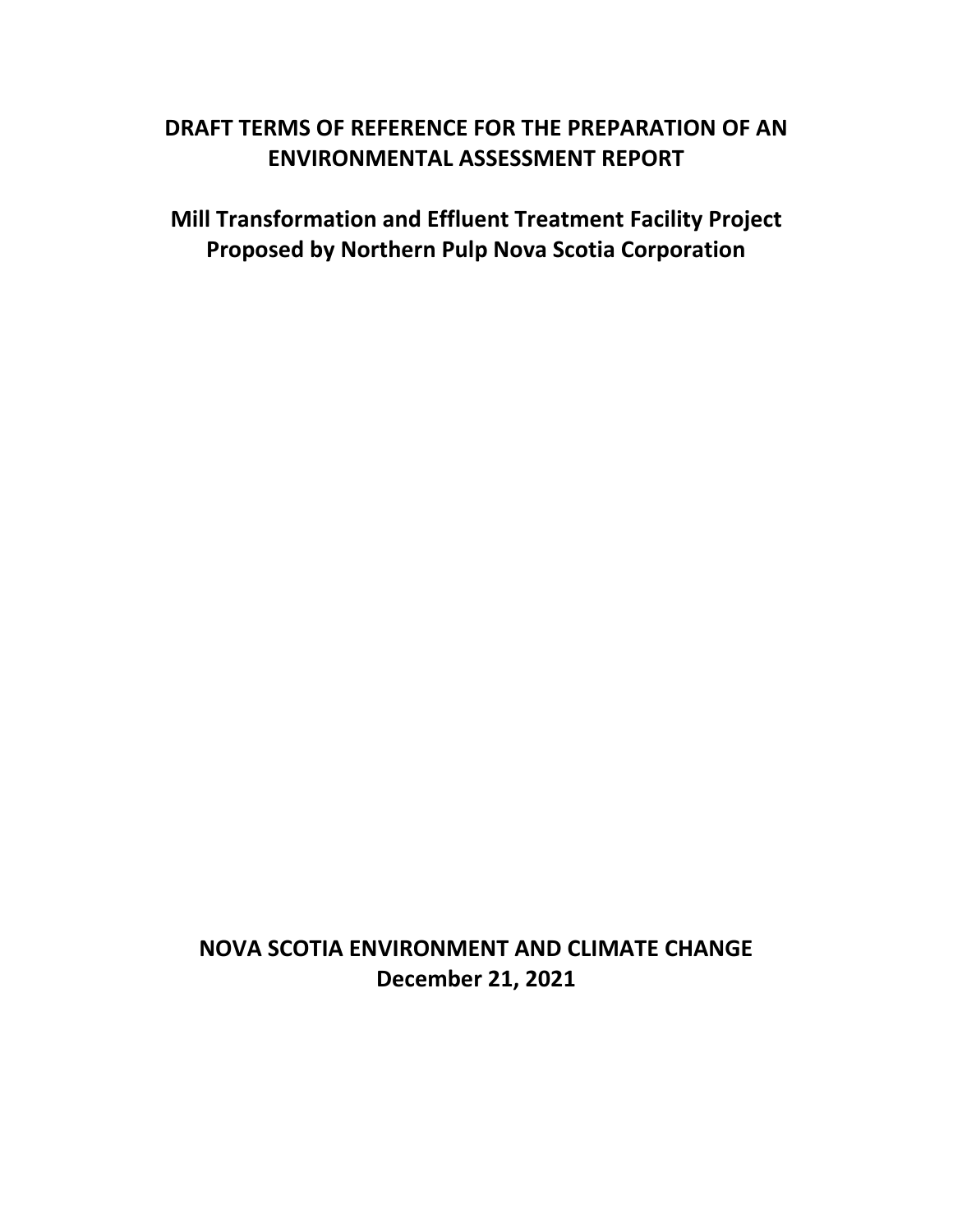### Executive Summary

#### **Background**

#### **Environmental Assessment**

An Environmental Assessment is a planning tool that allows development to occur while protecting the environment. When a company registers its project for an environmental assessment, government's expectation is that the company provide a complete and comprehensive assessment of the project's potential risks and related mitigations.

The EA process does not propose or identify specific effluent and emission limits. It is up to the proponent, based on a full identification and evaluation of the potential impacts of the project, the capacity of the environment to handle these impacts, and any mitigations that would reduce them, to determine the overall impact of the project and recommend specific limits that a particular receiving environment can support. If, through the EA review, proposed emission limits are identified to address the potential impacts of a project without causing significant environmental or adverse effects, the project can receive an EA approval. Specific limits (i.e., pertaining to effluent and emissions) are established through subsequent authorizations (i.e., industrial approval) once this planning phase and the environmental review is complete.

#### **Former Project**

NPNS's former *Replacement Effluent Treatment Facility Project* was twice registered under the Class I EA process. A thorough environmental review concluded each time that NPNS did not provide enough information to determine if adverse effects or significant environmental effects would result from the project. Concerns were raised about incorrect and incomplete baseline information; assumptions and methodology used in the analysis; and the absence of mitigation measures related to the potential environmental effects.

As a next step in the EA process, NPNS was required to submit an Environmental Assessment report on the *Replacement Effluent Treatment Facility Project* by April 2022 that met the expectations of the Terms or Reference provided to NPNS in December 2020. On March 5, 2021, NPNS formally withdrew this project.

#### **New Project**

On July 16, 2021, the Minister of Environment and Climate Change (Minister) determined that NPNS's proposed new project, the *Mill Transformation and Effluent Treatment Facility Project*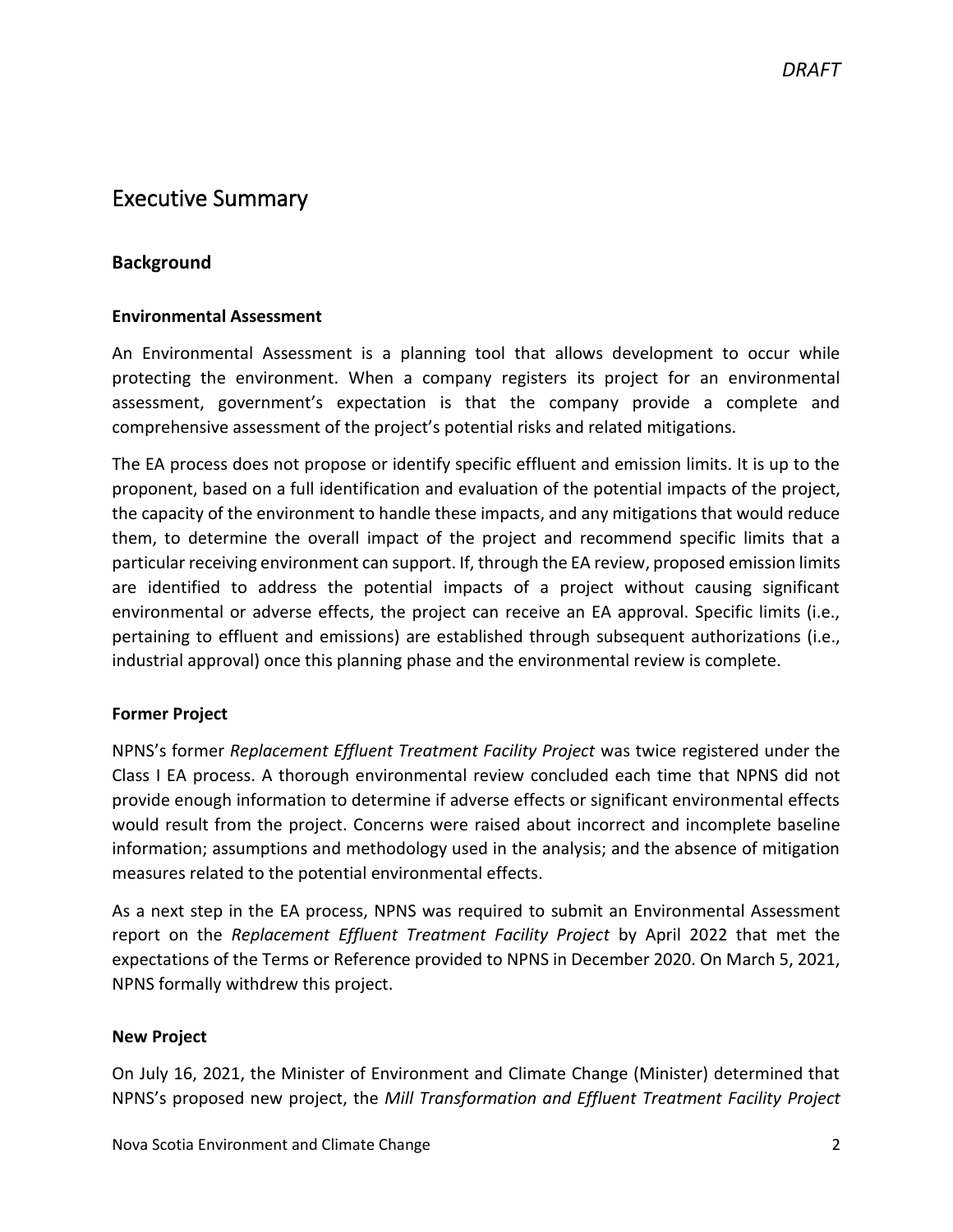requires a Class II Environmental Assessment in accordance with the Environmental Assessment Regulations

On December 7, 2021, NPNS formally registered the *Mill Transformation and Effluent Treatment Facility* project for a Class II Environmental assessment. NPNS's registration document is available online at [Mill Transformation and Effluent Treatment Facility Project | Environmental](https://www.novascotia.ca/nse/ea/mill-transformation-and-effluent-treatment-facility/)  [Assessment | Nova Scotia Environment.](https://www.novascotia.ca/nse/ea/mill-transformation-and-effluent-treatment-facility/)

# **Class II Environmental Assessment Process**

Applies to large-scale projects like solid waste incinerators, petrochemical facilities, and pulp plants



#### **Purpose of the Terms of Reference**

This draft Terms of Reference has been developed based on a review of the proposed project described in NPNS's registration document. The purpose of the Terms of Reference is to guide the company in understanding the information required for inclusion in their Environmental Assessment report that will be evaluated through the Class II EA process.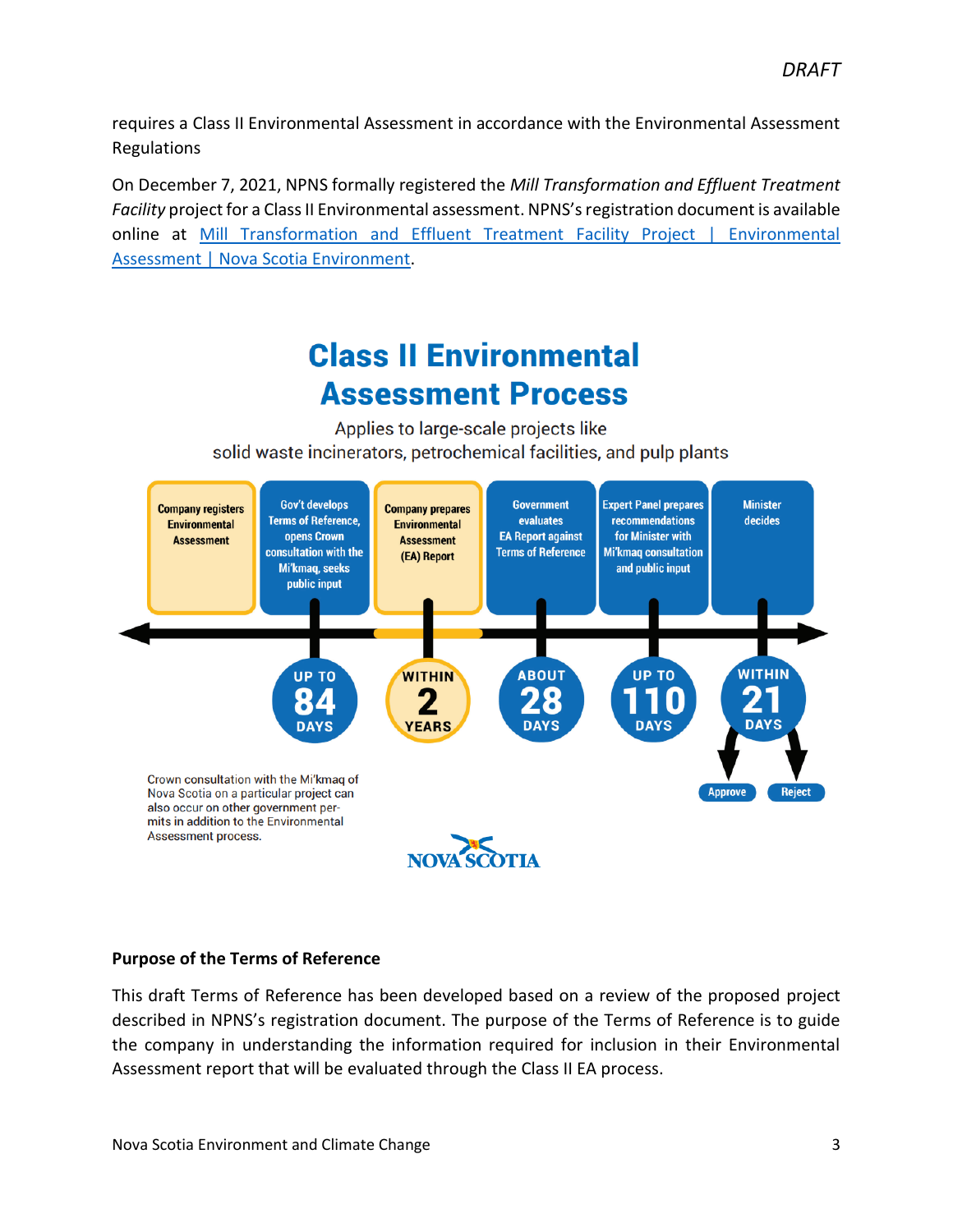#### **Comments from the Mi'kmaq, interested stakeholders, and the public on this draft Terms of Reference will inform the development of these requirements.**

Comments obtained through the review period are provided to the company which can provide input on the comments prior to the finalization of the Terms of Reference. Once the Terms of Reference is finalized and provided to the company, NPNS will have up to two years to submit their Environmental Assessment report. NPNS is expected to prepare an Environmental Assessment Report that fulfills the intent of the final Terms of Reference. The Environmental Assessment Report must consider all the effects that are likely to arise from the project, including any not explicitly identified in the Terms of Reference.

Under the Class II process, the Minister refers the report to the Environmental Assessment Panel (Panel), who conducts public review of the Environmental Assessment Report that can include public hearings. The Panel prepares a report and recommendation to the Minister based on review of the Environmental Assessment Report and input gathered through the public review and consultation with the Mi'kmaq. Following receipt of the Panel's recommendation, the Minister can choose to approve or reject the project.

#### **Next Steps**

This document presents the Draft Terms of Reference for public review and comment on their adequacy and any suggestions for their modification. **Only those comments related to specifics of the Terms of Reference will be used to inform the finalization of the Terms of Reference through this process. As required by the Environmental Assessment Regulations, the company must be advised of comments received through this process.**

Comments should be submitted in writing through the EA website at [https://novascotia.ca/nse/ea/comments.asp,](https://novascotia.ca/nse/ea/comments.asp) by email at **EA@novascotia.ca** or by mail to the following address on or before **January 31, 2022**, and addressed to:

> Environmental Assessment Branch Nova Scotia Environment and Climate Change P.O. Box 442, Halifax, Nova Scotia B3J 2P8 [EA@novascotia.ca](mailto:EA@novascotia.ca)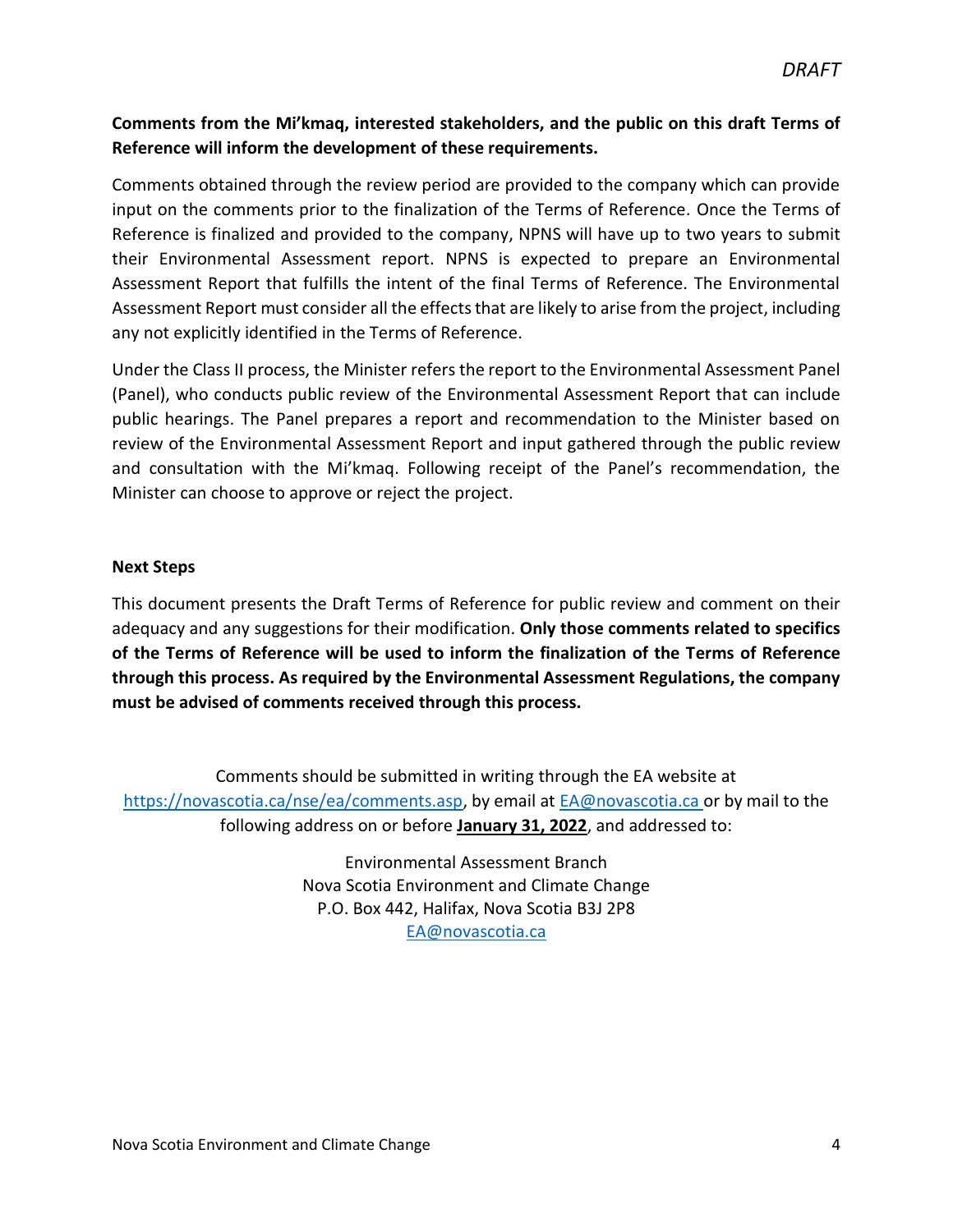# **Table of Contents**

| 1.1 |                                                                             |  |
|-----|-----------------------------------------------------------------------------|--|
| 1.2 |                                                                             |  |
| 1.3 |                                                                             |  |
| 1.4 |                                                                             |  |
| 1.5 | Access to Information for the Environmental Assessment Process  11          |  |
|     | 2.0 PREPARATION AND PRESENTATION OF THE ENVIRONMENTAL ASSESSMENT REPORT  11 |  |
|     |                                                                             |  |
| 3.1 |                                                                             |  |
| 3.2 |                                                                             |  |
| 3.3 |                                                                             |  |
| 3.4 |                                                                             |  |
| 3.5 |                                                                             |  |
| 3.6 |                                                                             |  |
|     |                                                                             |  |
|     |                                                                             |  |
|     |                                                                             |  |
|     |                                                                             |  |
|     |                                                                             |  |
|     |                                                                             |  |
| 9.1 |                                                                             |  |
|     |                                                                             |  |
|     |                                                                             |  |
| 9.2 |                                                                             |  |
|     |                                                                             |  |
|     |                                                                             |  |
|     |                                                                             |  |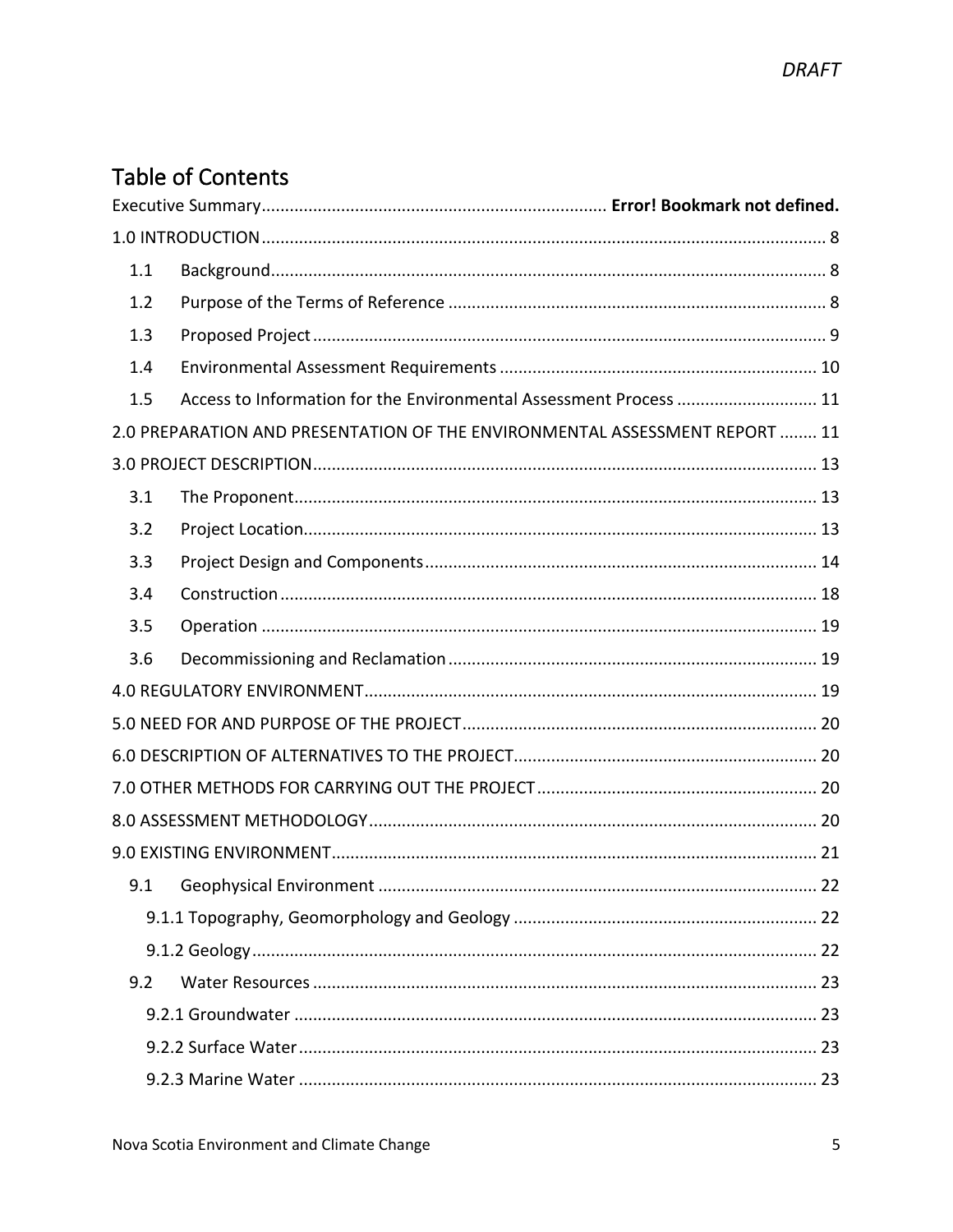| 9.3   |  |
|-------|--|
|       |  |
|       |  |
| 9.3.3 |  |
|       |  |
| 9.5   |  |
| 9.6   |  |
| 9.7   |  |
| 9.8   |  |
|       |  |
| 10.1  |  |
| 10.2  |  |
|       |  |
|       |  |
|       |  |
|       |  |
| 10.5  |  |
| 10.6  |  |
| 10.7  |  |
| 10.8  |  |
| 10.9  |  |
|       |  |
| 11.1  |  |
| 11.2  |  |
|       |  |
|       |  |
|       |  |
|       |  |
| 11.3  |  |
|       |  |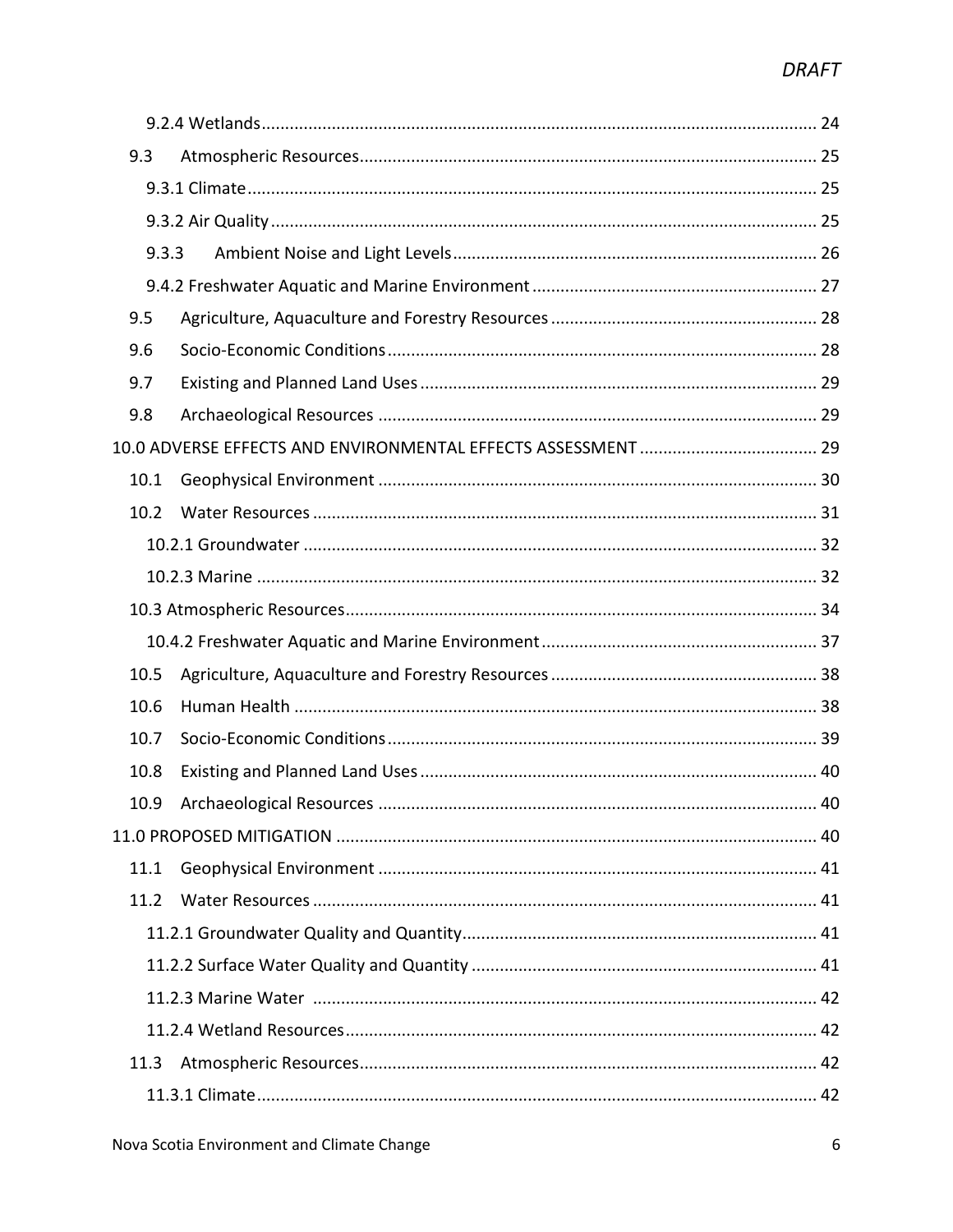| 11.4                                                                       |  |  |  |  |
|----------------------------------------------------------------------------|--|--|--|--|
|                                                                            |  |  |  |  |
|                                                                            |  |  |  |  |
| 11.5                                                                       |  |  |  |  |
|                                                                            |  |  |  |  |
| 11.6                                                                       |  |  |  |  |
| 11.7                                                                       |  |  |  |  |
| 11.8                                                                       |  |  |  |  |
|                                                                            |  |  |  |  |
| 13.0 EVALUATION OF THE ADVANTAGES AND DISADVANTAGES TO THE ENVIRONMENT  46 |  |  |  |  |
| 14.0 PROPOSED COMPLIANCE AND EFFECTS MONITORING PROGRAMS 46                |  |  |  |  |
|                                                                            |  |  |  |  |
|                                                                            |  |  |  |  |
|                                                                            |  |  |  |  |
|                                                                            |  |  |  |  |
|                                                                            |  |  |  |  |
|                                                                            |  |  |  |  |
|                                                                            |  |  |  |  |
|                                                                            |  |  |  |  |
|                                                                            |  |  |  |  |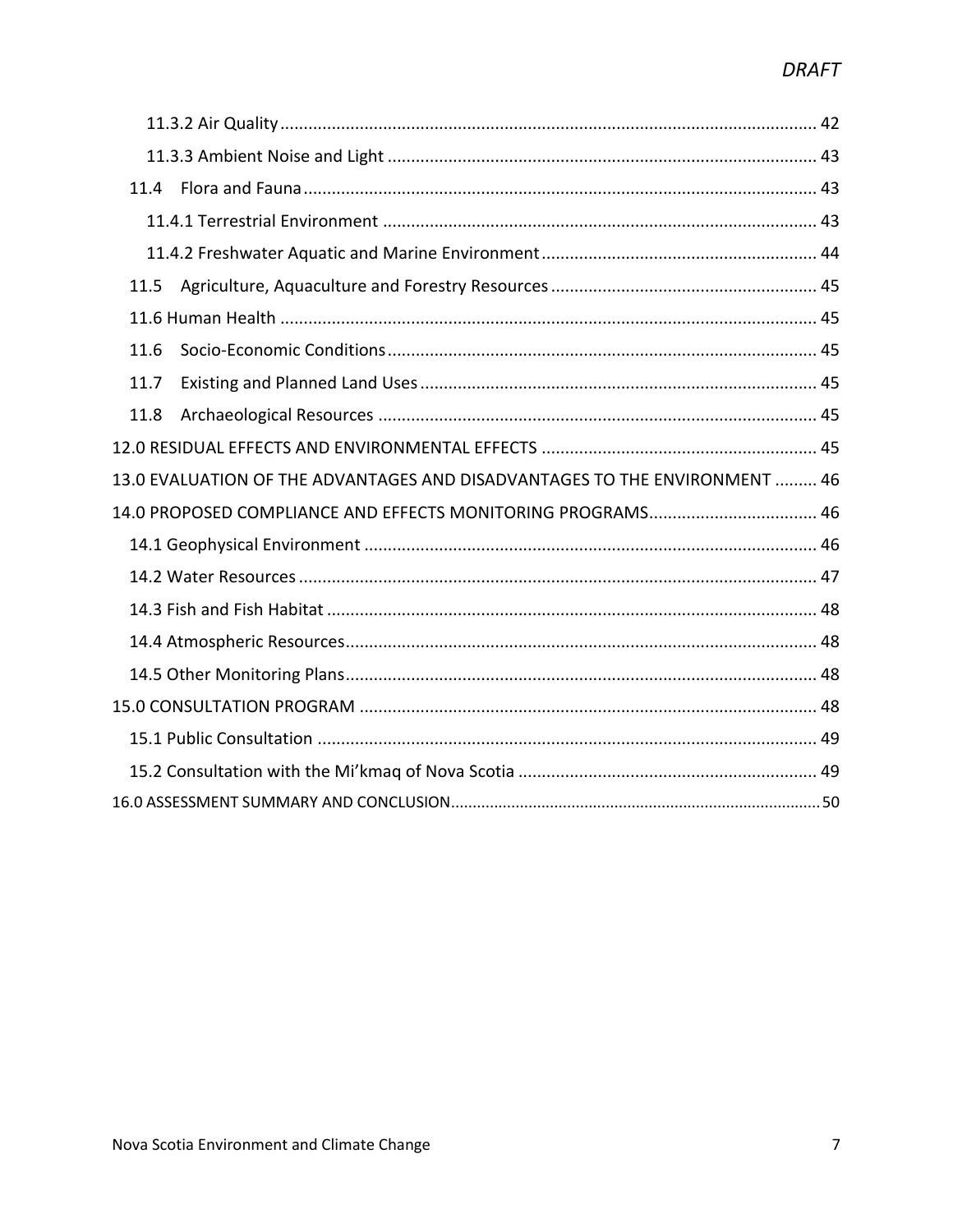# <span id="page-7-0"></span>**INTRODUCTION**

#### <span id="page-7-1"></span>1.1 Background

The *Mill Transformation and Effluent Treatment Facility Project* (the project or undertaking) proposed by Northern Pulp Nova Scotia Corporation (NPNS or the Proponent) was registered for environmental assessment (EA) as a Class 2 undertaking pursuant to Part IV of the *Environment Act* on December 7, 2021

#### <span id="page-7-2"></span>1.2 Purpose of the Terms of Reference

An Environmental Assessment is a planning tool that allows sustainable development to occur while protecting the environment. When a company registers its project for an environmental assessment, government's expectation is that the company provide a complete and comprehensive assessment of the project's potential risks and related mitigations.

The purpose of this document is to identify for Northern Pulp the information requirements for the preparation of an Environmental Assessment Report (EA Report) to be evaluated through the Class II EA process. Northern Pulp is expected to prepare an EA Report which fulfills the intent of the Terms of Reference. The EA Report must consider all the effects that are likely to arise from the project, including any not explicitly identified in the Terms of Reference.

The Terms of Reference include Valued Ecosystem Components (VECs) which must be adequately addressed in the EA Report. While the Terms of Reference provides a framework for preparing a complete EA Report, it is the responsibility of NPNS to provide sufficient data and analysis on any potential environmental effects of the project presented in a clear format that can easily be reviewed and evaluated by the Minister, government reviewers, the Mi'kmaq of Nova Scotia and the public.

Once the Minister refers the EA Report to the Environmental Assessment Review Panel (Panel), the EA Report will serve as the cornerstone of the Panel's review and evaluation of the potential effects of the project and thus must be a stand-alone document. The EA Report will also allow government reviewers, the Mi'kmaq of Nova Scotia and members of the public to understand the project, the existing environment, and the potential environmental effects of the project. In addition, it will help with understanding of the potential impacts of the project to potential or established Aboriginal or Treaty rights.

The Panel is responsible to review the EA Report, conduct a public review of the EA Report, which can include public hearings, and prepare a report and recommendation to the Minister that includes input gathered through the public review and consultation with the M'kmaq.

The Minister then has the following decision options: If the Minister is of the opinion that any adverse effects or significant environmental effects related to the project can be mitigated, then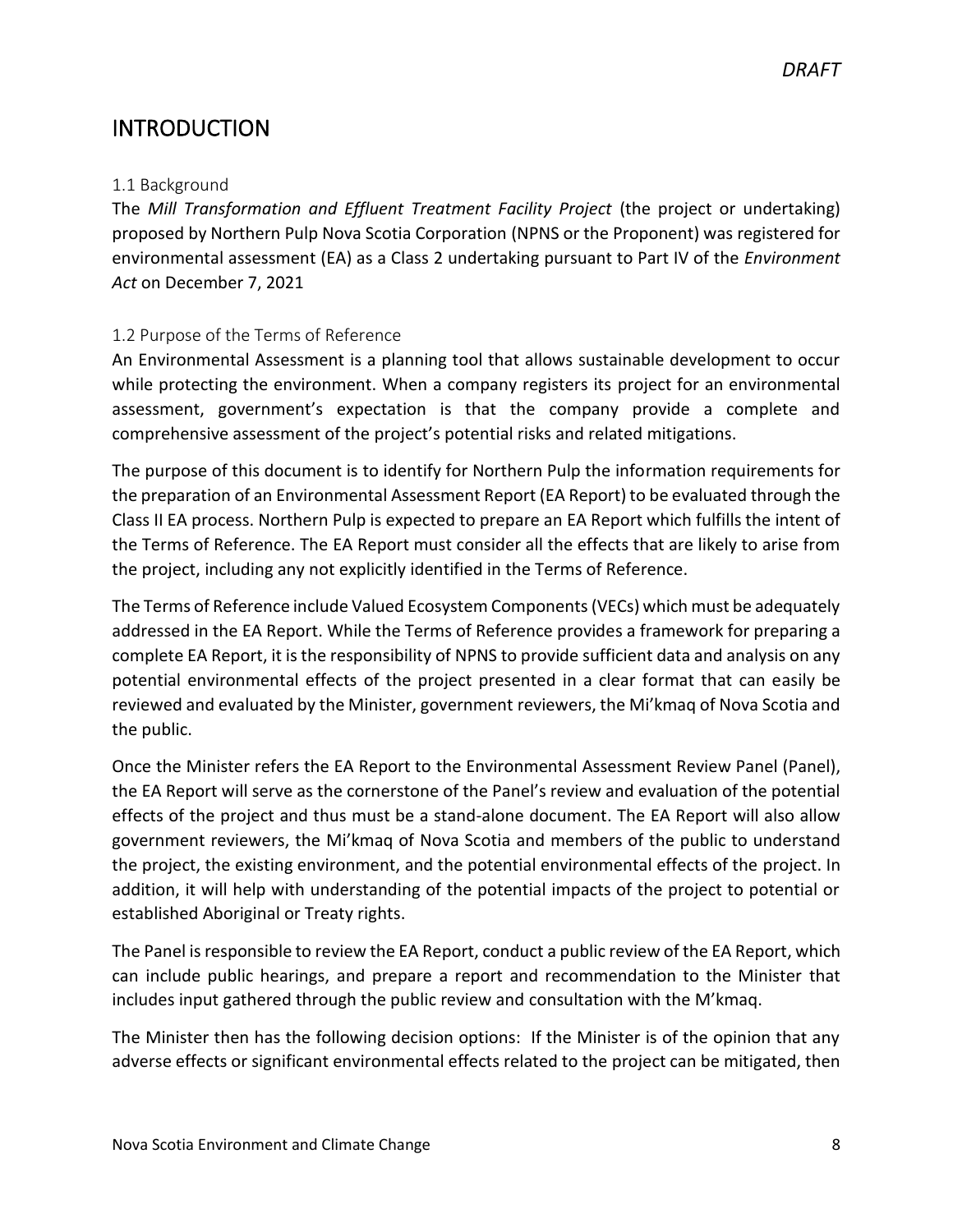the project is able to proceed, with or without conditions. If such effects cannot be mitigated, a project may be rejected.

#### <span id="page-8-0"></span>1.3 Proposed Project

This Section is based on the proposed project as described in the November 2021 Environmental Assessment Registration Document (EARD). The Northern Pulp Northern Bleached Softwood Kraft pulp mill is located at Abercrombie Point adjacent to Pictou Harbour in Pictou County, Nova Scotia (NS). The proposed project consists of the mill infrastructure and process components that will be changed or updated as well as the design and development of a new effluent (wastewater) treatment facility (ETF) constructed on Northern Pulp property, and a transmission pipeline that will carry treated effluent to the Pictou Harbour estuary and discharge via an engineered diffuser (marine outfall).

The mill transformation components of the project include upgrades to a number of the existing in-mill processes. Modifications or additions to the mill infrastructure or processes include:

- Upgrades to washing and screening components of the pulping process and collection of odour producing gases;
- Installation of a two-stage oxygen delignification process and on-site oxygen generator;
- Upgrades to the bleaching plant;
- Lignin separation;
- Upgrades to green and white liquor clarifiers;
- Calcium liquor cycle upgrades;
- Conversion to a low-odour recovery boiler;
- Replacement and decommissioning of emission stack scrubber equipment;
- Steam stripper system upgrades;
- Upgrades to mill's spill containment and cooking chemical recovery processes; and
- Installation of cooling towers and cooling water loops within the mill.

The project components are identified to have been designed to meet Best Available Technology standards for the pulp. They are intended to: improve overall air and effluent emissions from the mill, reduce visible plumes and odours during normal mill operations, improve the quality of effluent to the treatment facility, and reduce the mill's water usage.

In addition, the mill transformation work will also include the exterior of the existing mill building. Work will be undertaken to rejuvenate external areas of the mill, including cleaning of brick facades, cladding replacement, removal of obsolete equipment and tanks, repainting, and general landscaping.

NPNS also proposes the design and development of a three-stage effluent treatment facility to be located on the mill property. Primary treatment is proposed to consist of a two-stage process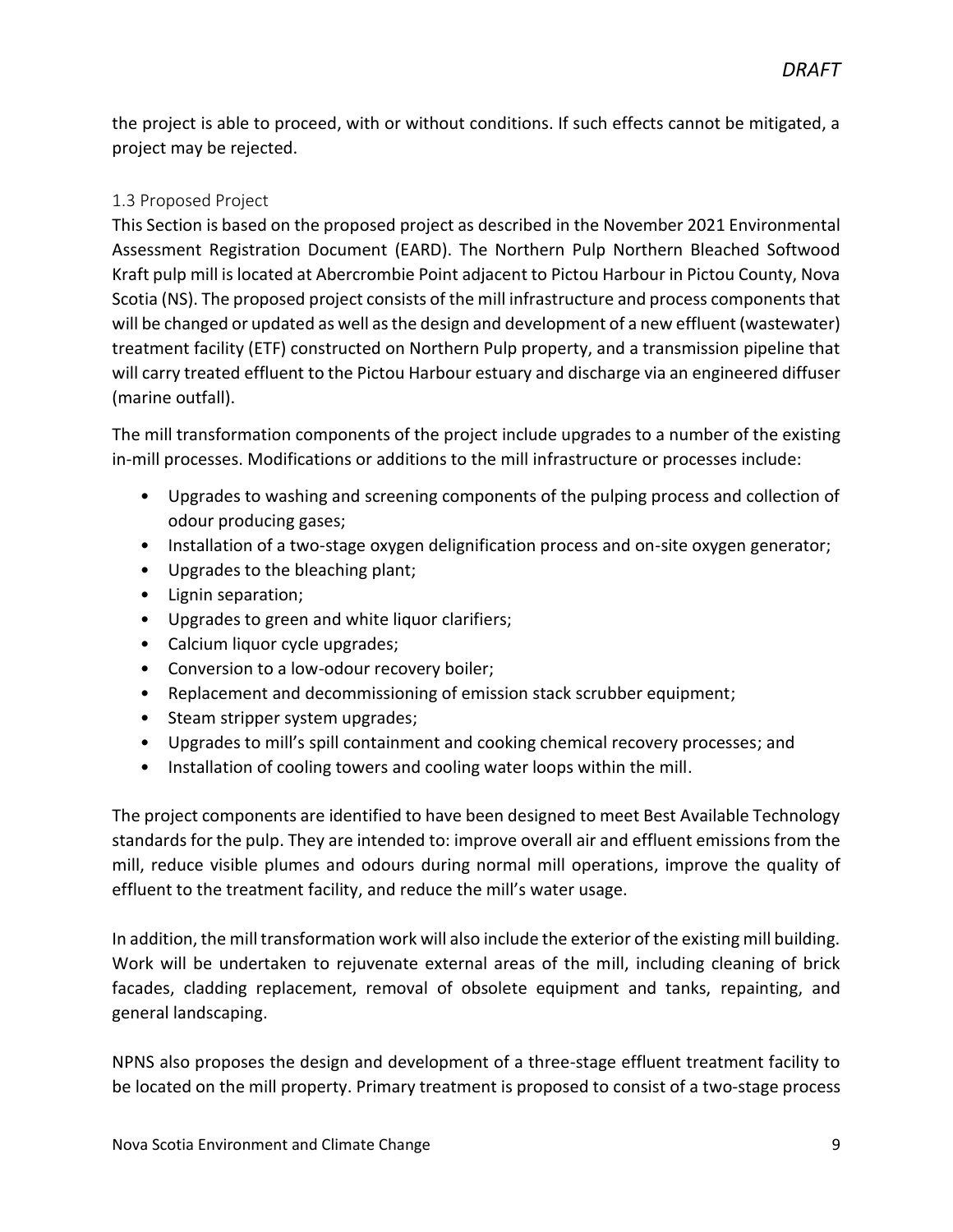including an automatic raked bar screen to remove large debris from the effluent stream and a concrete circular clarifier to remove wood fiber and lime by gravity. Secondary treatment at the ETF is proposed to employ the AnoxKaldnes BAS™ Biological Activated Sludge process purchased from Veolia Water Technologies, which combines Moving Bed Biofilm Reactor (MBBR) technology with conventional activated sludge. The tertiary treatment stage will consist of rotating disc filters (Veolia's Hydrotech Filters) to remove suspended solids and address effluent colour.

Once treated onsite at Northern Pulp's facility, effluent is proposed to be sent through a pipe (discharge point to be determined through completion of a receiving water study and engineering design process) and discharged via an engineered multi-port diffuser into the Pictou Harbour estuary from the mill property.

NPNS also proposes to construct a 35,000  $m^3$  spill basin between the mill and the ETF in the event of major process upsets. The basin is proposed to be designed to be able to contain 20 hours of mill effluent and will be kept empty during normal mill operations.

#### <span id="page-9-0"></span>1.4 Environmental Assessment Requirements

The project is a Class II Undertaking pursuant to Schedule A of the Environmental Assessment Regulations made under Section 49 of the *Environment Act*.

The Environmental Assessment Regulations require that the proposed Terms of Reference for the EA Report be prepared by the EA Administrator and made available for public review. Public comments on the Draft Terms of Reference will be accepted from December 21, 2021, to January 31, 2022.

All comments will be provided to Northern Pulp within 5 days of the end of the comment period. Northern Pulp will then have 21 days to respond in writing to the comments. Within 14 days from the final date for written response from Northern Pulp, the Final Terms of Reference for the EA Report shall be provided to Northern Pulp.

NPNS is required to submit the EA Report within two years of receipt of the Final Terms of Reference. If the EA Report does not meet the Terms of Reference, Northern Pulp will be required to include further information before the EA Report can be accepted. Upon acceptance of the EA Report, Nova Scotia Environment and Climate Change (ECC) has 14 days to publish a notice advising the public where the EA Report can be accessed for review and comment.

Once the EA Report has been accepted, the Minister is required by the EA Regulations to refer the EA Report to an EA Review Panel (Panel) for review. To assist in their review and preparation of a recommendation, the Panel may also choose to hold public hearings to receive submissions and comments from any interested party. At the conclusion of this process, the Minister has the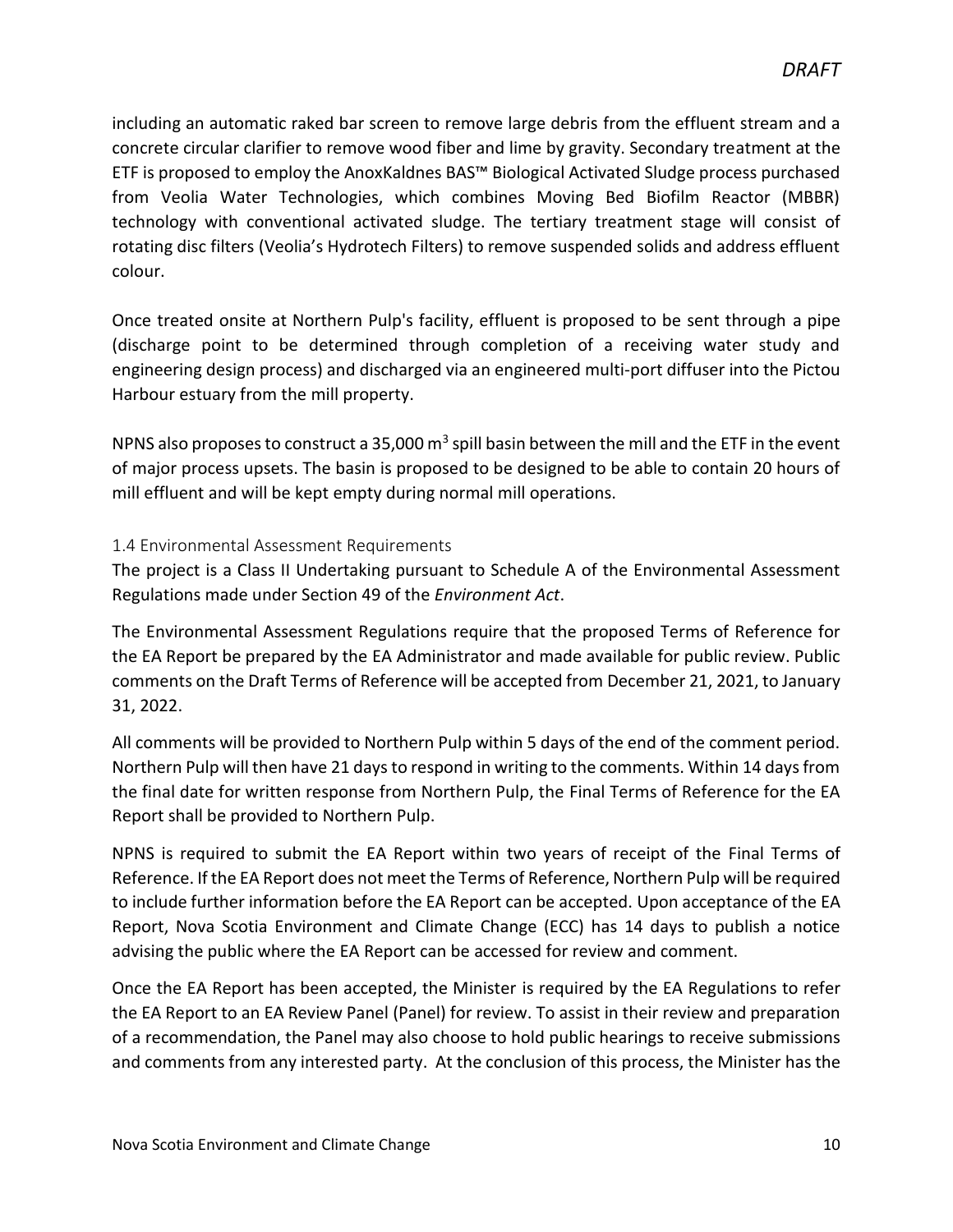following decision options: a) the undertaking is approved with conditions; b) the undertaking is approved without conditions; or c) the undertaking is rejected.

<span id="page-10-0"></span>1.5 Access to Information for the Environmental Assessment Process

Copies of the Draft Terms of Reference for the Preparation of the EA Report may be examined at the following locations:

- Pictou Library, 40 Water Street, Pictou, NS
- New Glasgow Library, 182 Dalhousie Street, New Glasgow NS
- EA website<https://www.novascotia.ca/nse/ea/>

All information pertaining to this portion of the EA review will be posted to the EA website as it becomes available.

# <span id="page-10-1"></span>PREPARATION AND PRESENTATION OF THE ENVIRONMENTAL ASSESSMENT REPORT

Pursuant to the Environmental Assessment Regulations, the EA Report must include, but not be limited to, the following information:

- a description of the proposed undertaking;
- the reason for the undertaking;
- other methods of carrying out the undertaking;
- a description of alternatives to the undertaking;
- a description of the environment that might reasonably be affected by the undertaking;
- the environmental effects of the undertaking, including identifying any effects on species at risk, species of conservation concern and their habitats;
- an evaluation of advantages and disadvantages to the environment of the undertaking;
- measures that may be taken to prevent, mitigate or remedy negative environmental effects and maximize the positive environmental effects on the environment;
- a discussion of adverse effects or significant environmental effects which cannot or will not be avoided or mitigated through the application of environmental control technology;
- a program to monitor environmental effects produced by the undertaking during its construction, operation and abandonment phases;
- a program of public information to explain the undertaking; and
- information obtained under subsection 19(2) which the Administrator considers relevant.

Also to be included are:

• the environmental effects of the undertaking on reserve lands, as well as suspected or known burial and archeological sites;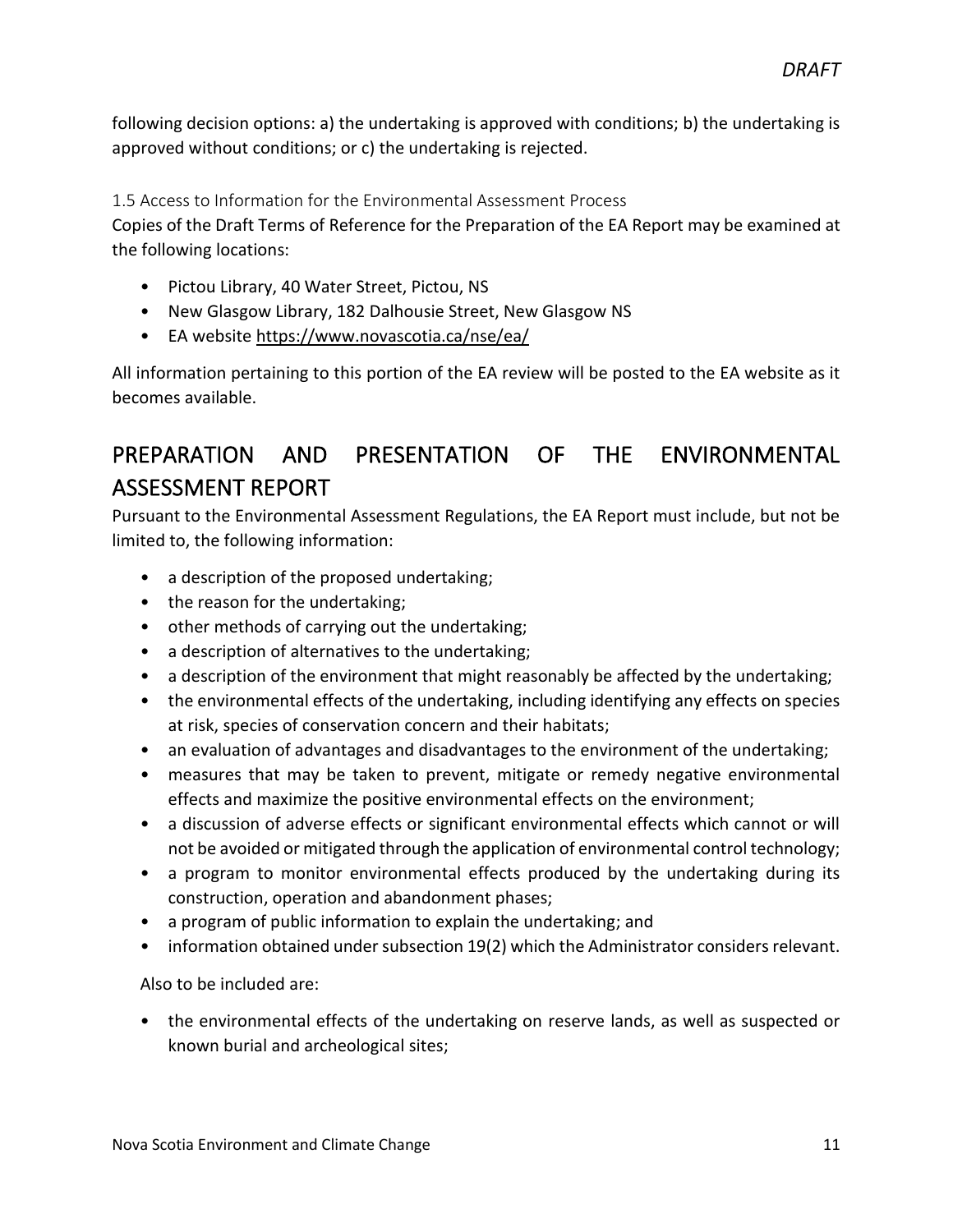• a description of the potential impacts of the proposed undertaking to potential or established Aboriginal or Treaty rights, in respect of the Crown's duty to consult, and where appropriate, accommodate Aboriginal peoples.

The EA Report shall be prepared taking into consideration comments from:

- the public;
- departments of Government\*;
- the Government of Canada and its agencies;
- municipalities in the vicinity of the undertaking or in which the undertaking is located;
- an affected aboriginal people or cultural community; and
- neighbouring jurisdictions to Nova Scotia in the vicinity of the undertaking. *\* including departments, offices, and agencies*

In preparing the EA Report, as applicable, NPNS may refer to comments from the above-noted parties during the EA review of the previous Replacement Effluent Treatment Facility project, for both the EARD and the Focus Report previously submitted by NPNS, to identify and include the supplementary information required to provide a comprehensive and complete assessment of the potential effects of the project.

The EA Report must be a stand-alone document that presents a complete discussion and analysis of predicted effects (direct and indirect effects) that is qualitative and quantitative, evidence-based and supported by credible sources of information. This report shall build upon, where appropriate, the science and evidence outlined in the November 2021 EARD. Northern Pulp is expected to prepare an EA Report that fulfils the intent of the Terms of Reference and considers all the effects that are likely to arise from the project, including those not explicitly identified in the Terms of Reference. The EA report should apply intuitive methods to depict data, models, analyses, and their relevance to the environment, processes, and/or assessments as applicable.

The order in which information is presented is at the discretion of NPNS; however, a concordance table will be required to indicate where the information can be found. When the Minister refers the EA Report to the EA Review Panel for review, NPNS may provide additional information to the EA Panel prior to the close of a public hearing.

Since the EA Report is intended for public review, the information should include an Executive Summary presented in non-technical language. NPNS will be required to submit an electronic copy of the EA Report in accordance with the EA Branch Bulletin on Requirements for Submitting Electronic Copies of Environmental Assessment (EA) Documents for publication on the Department's website.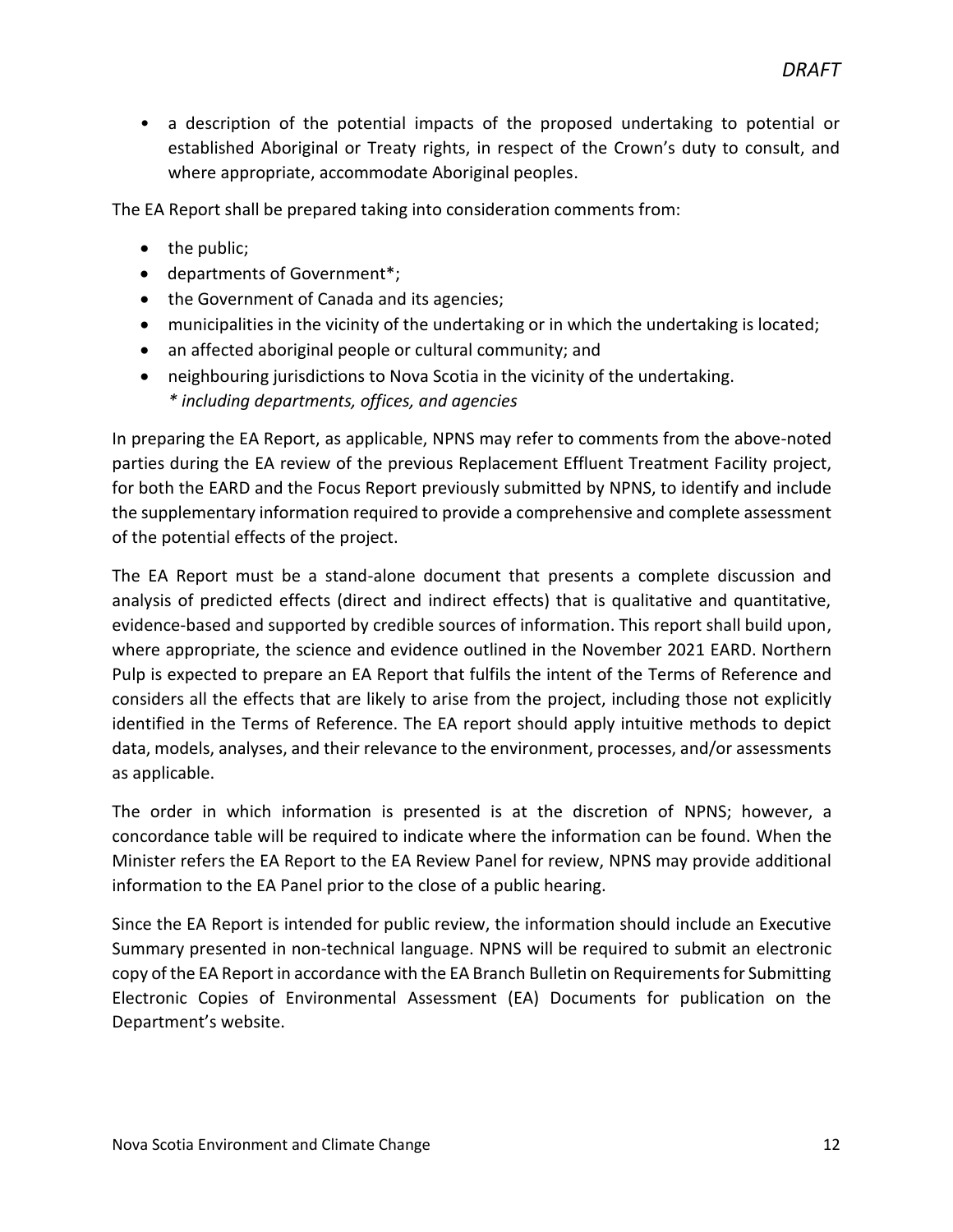**The EA Report must include, but not be limited to, the following information, as identified under the corresponding sections.**

### <span id="page-12-0"></span>3.0 PROJECT DESCRIPTION

**NPNS must provide information, as part of its comment on the draft Terms of Reference, about any anticipated changes to the proposed project relating to work required to return the mill to an operational state, including how these changes, if any, may affect the Terms of Reference.**

Describe each component of the project, including site preparation, construction, commissioning, operation, maintenance, and decommissioning, as it is planned through its full life cycle. Components include:

- changes to existing mill infrastructure and in-mill improvements;
- effluent treatment facility (ETF);
- land-based sections of pipeline; and
- marine-based sections of pipeline and the diffuser.

Where final decisions have not been made in regard to an element of project design, or several options exist for a particular component or activity, the assessment of effects of that element of the project on the environment should be conducted at the same level of detail for all available options.

#### <span id="page-12-1"></span>3.1 The Proponent

Outline NPNS's corporate commitment to sustainable development and environmental protection goals and principles including pertinent corporate policies, programs, plans, strategies, protocols, guidelines, codes, and environmental management systems (EMS).

Provide summary information on the nature of the management structure and organizational accountability for designing, constructing, operating, and modifying the project; implementing environmental mitigation measures and environmental monitoring; managing potential adverse environmental effects, and mitigating potential adverse impacts to Aboriginal and Treaty rights.

Provide details on relevant corporate experience (NPNS and related companies) and experience in building and operating other similar facilities. Provide a record of the environmental performance and capability of NPNS in conducting this type of project.

#### <span id="page-12-2"></span>3.2 Project Location

Provide a concise description of the geographical setting in which the project is to be constructed/operated. Describe how the project site was chosen, including a discussion of the specific environmental considerations used in site selection of all project components, and the advantages of the proposed site. Describe the project's compatibility with existing local and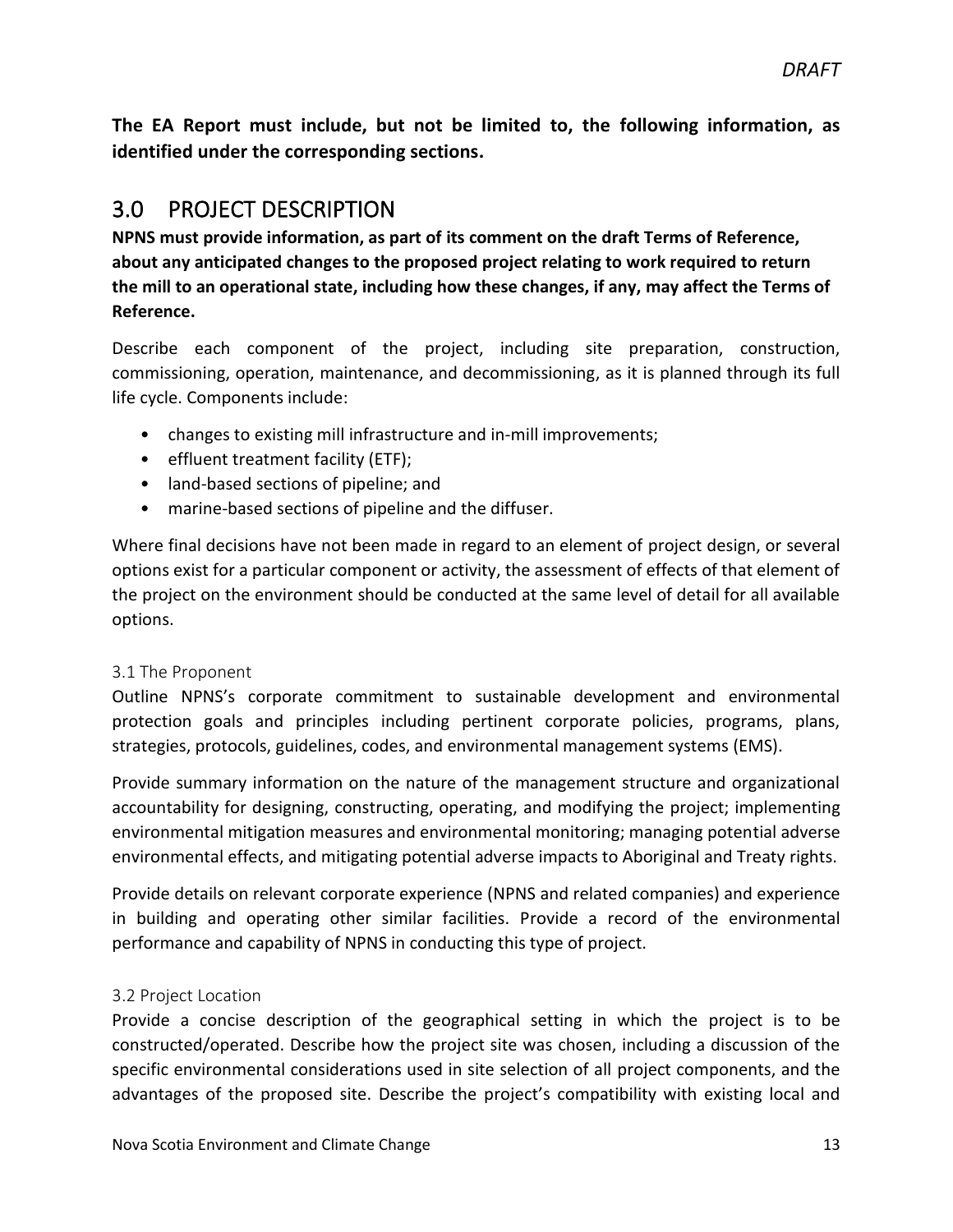regional land-use policies and plans, and opportunities to integrate project planning into regional scale development efforts. Clearly describe the location and distance from the proposed site(s) to all potential receptors (e.g., permanent, seasonal or temporary), taking into consideration the different land uses (e.g., residential, recreational, industrial, etc.), and all sensitive populations (e.g., schools, hospitals, retirement complexes, assisted care homes, etc.) Consider the types of residents and visitors, based on land uses, and include members of the public and/or members of specific population sub-groups (e.g., Indigenous peoples, campers, hunters, etc.). Discuss compatibility of the project location in relation to people and their community and traditional activities and land uses by the Mi'kmaq of Nova Scotia

Describe the ultimate boundaries of the project in a regional context including existing and proposed land uses and infrastructure such as road networks, railways, power lines, pipelines, proximity to permanent and seasonal residences, individual and community water supplies, wetlands, water bodies, streams, ecologically sensitive areas, and archaeological sites. Include mapping at an appropriate scale.

Provide details on ownership of property within the project footprint including lands owned by the company, the Crown, or private lands. Provide details of existing agreements to develop the project on lands not owned by NPNS. Provide detailed plans for the required acquisition or use of private lands and Crown Lands and discuss any contingencies should these lands not be available for project development.

Provide a list and map of communities in the region, including Mi'kmaq communities, potentially affected by the project and indicate the distance between those communities and the specific project components as appropriate. Identify proposed local shipping routes for importing and exporting products.

#### <span id="page-13-0"></span>3.3 Project Design and Components

Describe the design plans and appropriate design standards for all project components, associated and ancillary works, and other characteristics that will assist in understanding the project, including: all planned changes to mill infrastructure and in-mill improvements, the ETF, land and marine based sections of effluent pipeline and the diffuser. All associated infrastructure and components must be detailed. In cases where existing equipment are proposed to be repurposed, converted or modified to support the proposed project, provide detailed assessments and engineering re-design plans to address the suitability for the proposed purpose, condition of equipment and life expectancy, including the effect of gases and chemicals proposed to be collected on mill equipment and infrastructure. Also discuss environmental controls planned for the project and how environmental protection, conservation, best management practices (BMPs), and best available technology have been considered in the design.

Provide potential design variations and implications (including advantages or disadvantages to the environment) of those variations. Describe any assumptions which underlie the details of the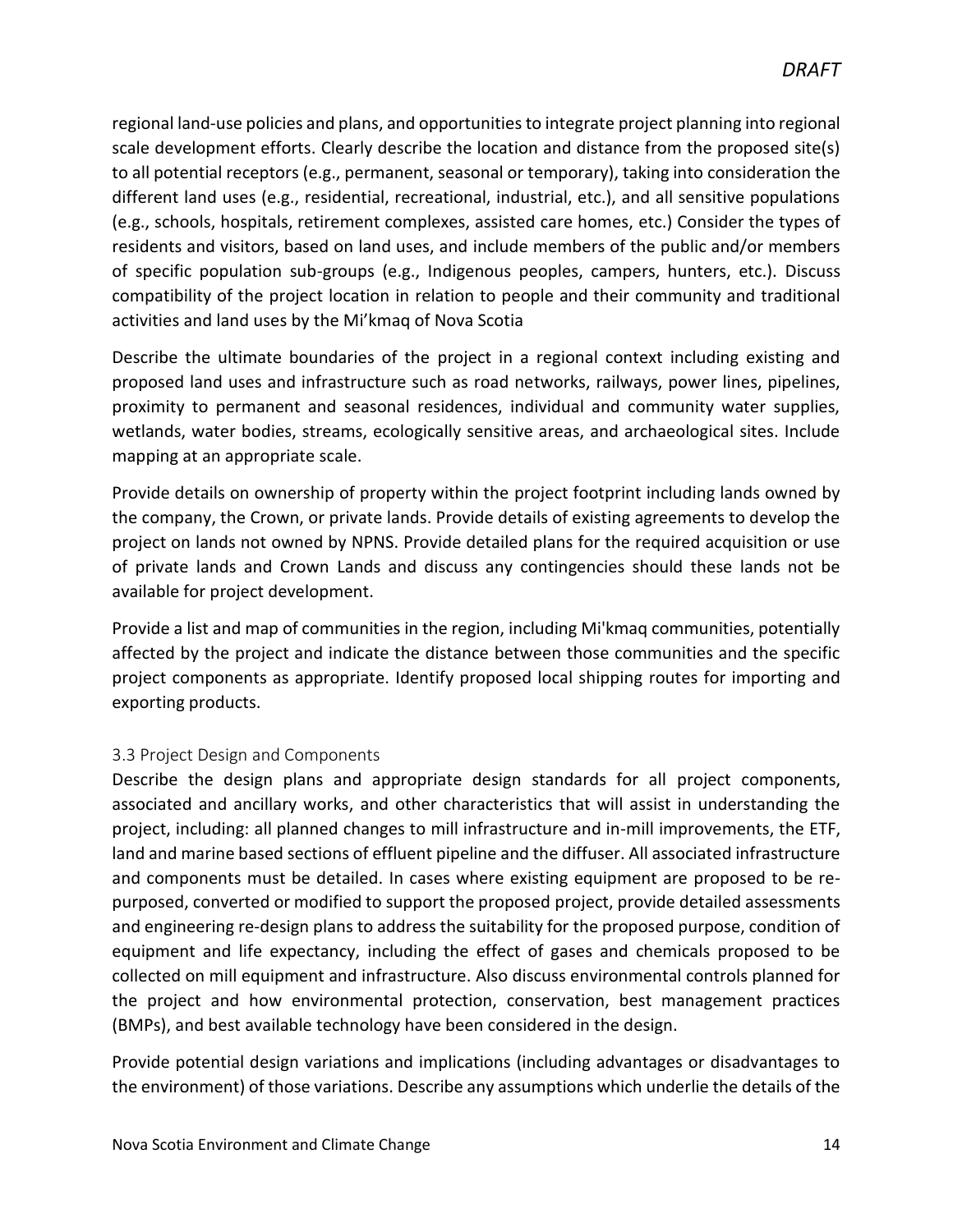project design. Where specific codes of practice, guidelines and policies apply to items to be addressed, those documents shall be cited.

For the EA Report, all site-specific data must be collected using equipment installed, operated, maintained, and calibrated as specified by the manufacturer's instructions. All samples are to be collected, preserved, and analyzed, by qualified personnel, in accordance with recognized industry standards and procedures and at accredited laboratories. Data shall undergo quality assurance and quality control (QA/QC) processes.

In addition to the above, this section will include, but not be limited to information on the following project design components:

#### *Planned Changes to Existing Mill Infrastructure and Processes*

- Preliminary design, performance expectations, and/or other documentation to demonstrate how the proposed mill transformation/project components will achieve the stated performance objectives;
- Identification and characterization of the proposed water supply, including how the water will be conveyed to the site;
- Schedule of in-mill component construction/installation and other changes relative to the ETF construction schedule; and
- A waste dangerous goods management plan to accommodate for worst case scenario within design of the proposed ETF, including releases of black liquor, major equipment malfunctions, etc. It is important to note that the ETF is not proposed to treat waste dangerous goods based on the information provided in the EARD and in accordance with requirements of ECC. Additional details relating to disposal of waste goods and construction materials may be required.

#### *Effluent Treatment Facility (ETF)*

- Footprint, location and preliminary designs for the ETF;
- Equipment description and specifications, including appropriate diagrams and flow charts for the proposed ETF and infrastructure components;
- Details (including characteristics and toxicities) and quantities of all products produced, stored, and imported to and exported from the facility (including by-products and chemical intermediaries);
- Details (including characteristics and toxicities) and quantities of all sludges, ashes, or other wastes generated from the biological activated sludge (BAS) treatment process and/or from the boilers;
- Justification of spill basin size. Consider worst-case scenarios and requirements under the Dangerous Goods Management Regulations. Provide information on any proposed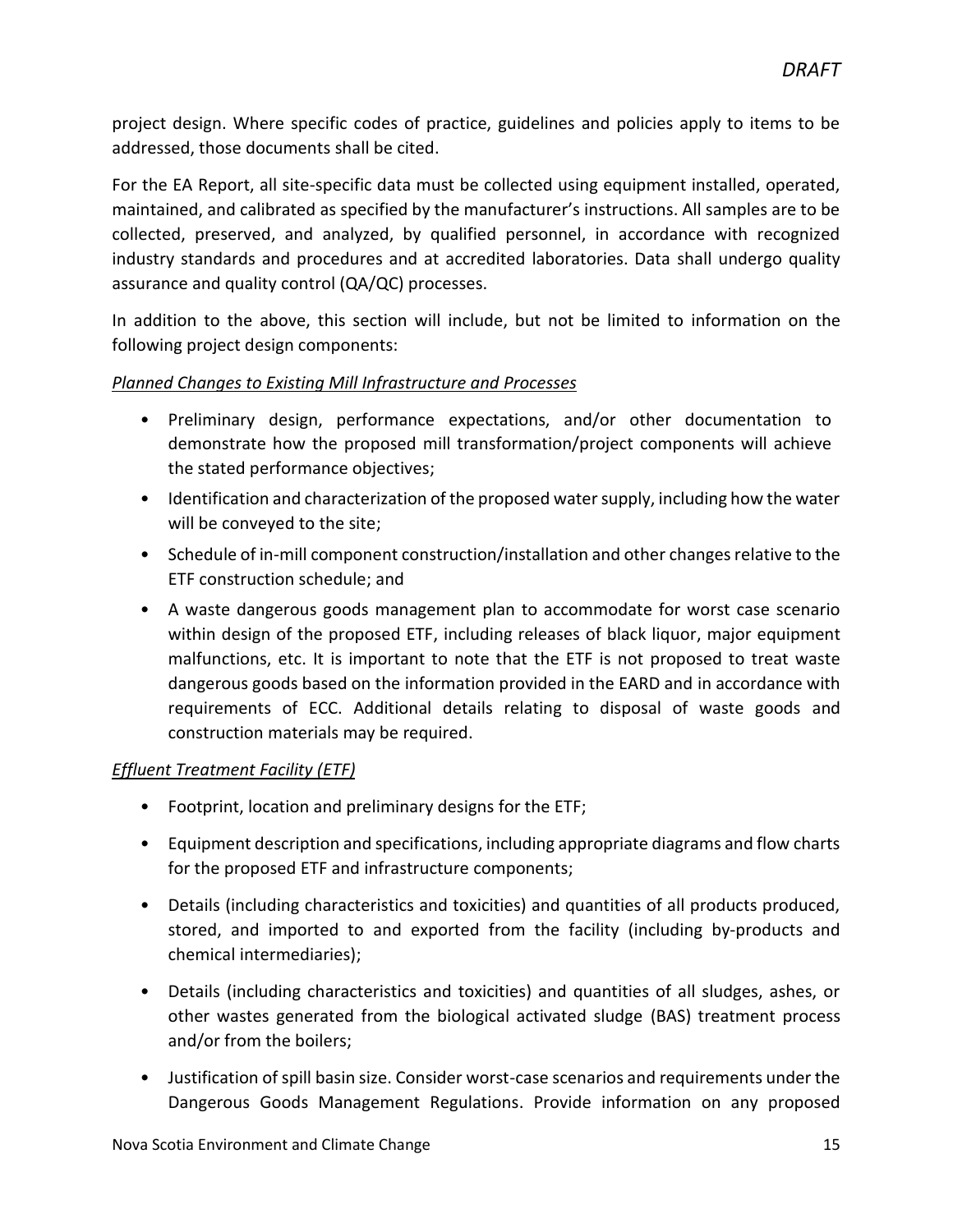process or chemical changes that may impact the quality and quantity of materials that may be released and how leakage will be tracked and contained to ensure that incompatible materials do not come into contact and may be contained for collection and disposal without adverse reaction or dilution;

- Proposed design for the spill basin, including but not limited to, management and disposal of contaminated material that may be present at the site, liner details, secondary containment features, clean-out access and connection to the mill infrastructure and ETF. Demonstrate that its capacity will be sufficient for all intended use cases, including justification and clearly outlining assumptions used to support proposed basin sizing;
- Provide a complete physical and chemical characterization of NPNS's anticipated raw wastewater (influent to ETF), to support the assessment of the appropriateness of the proposed treatment technology. The complete characterization must adequately represent ETF influent for various operating conditions that may exist at the mill (e.g., seasonality, flow rates, changes in sources of fibre or production, start-up and shut-down cycles, etc.). Characterization of influent may require a combination of literature, analysis of data from comparable mill(s), and/or modelling associated with proposed in-mill processes. All analysis and discussion must identify laboratory reportable detection limits;
- Influent and effluent characterization must identify contaminants of potential concern using a detailed quantitative approach to estimate discharge concentrations and loads from the treatment sources (e.g., literature review, background water quality, and similar facility effluent data). Must include, at a minimum, AOX, total nitrogen, total phosphorus, colour, chemical oxygen demand (COD), biological oxygen demand (BOD5), total suspended solids (TSS), dissolved oxygen (DO), pH, temperature, total dissolved solids (TDS), mercury, dioxins and furans (all applicable congeners), PAHs, PCCD/F, resin compounds, chlorophenolic compounds, non-chlorinated phenolic compounds, and chlorinated VOCs;
- Using the anticipated raw wastewater characterization, evaluate all contaminants of potential concern (COPCs) with respect to the effluent discharge quality following treatment using the proposed technology. Provide results of all expected COPCs influent and effluent concentration ranges. Include chemical oxygen demand (COD) fractionation (soluble and total) concentrations in the assessment;
- Comparison of the effluent characterization results from the above assessment with appropriate regulations and/or guidelines, including, but not limited to, the draft Pulp and Paper Effluent Regulations (PPER) daily and monthly average limits. The ETF treatment process shall also be designed to account for contaminants of concern and their effect on the environment as determined by a receiving water study;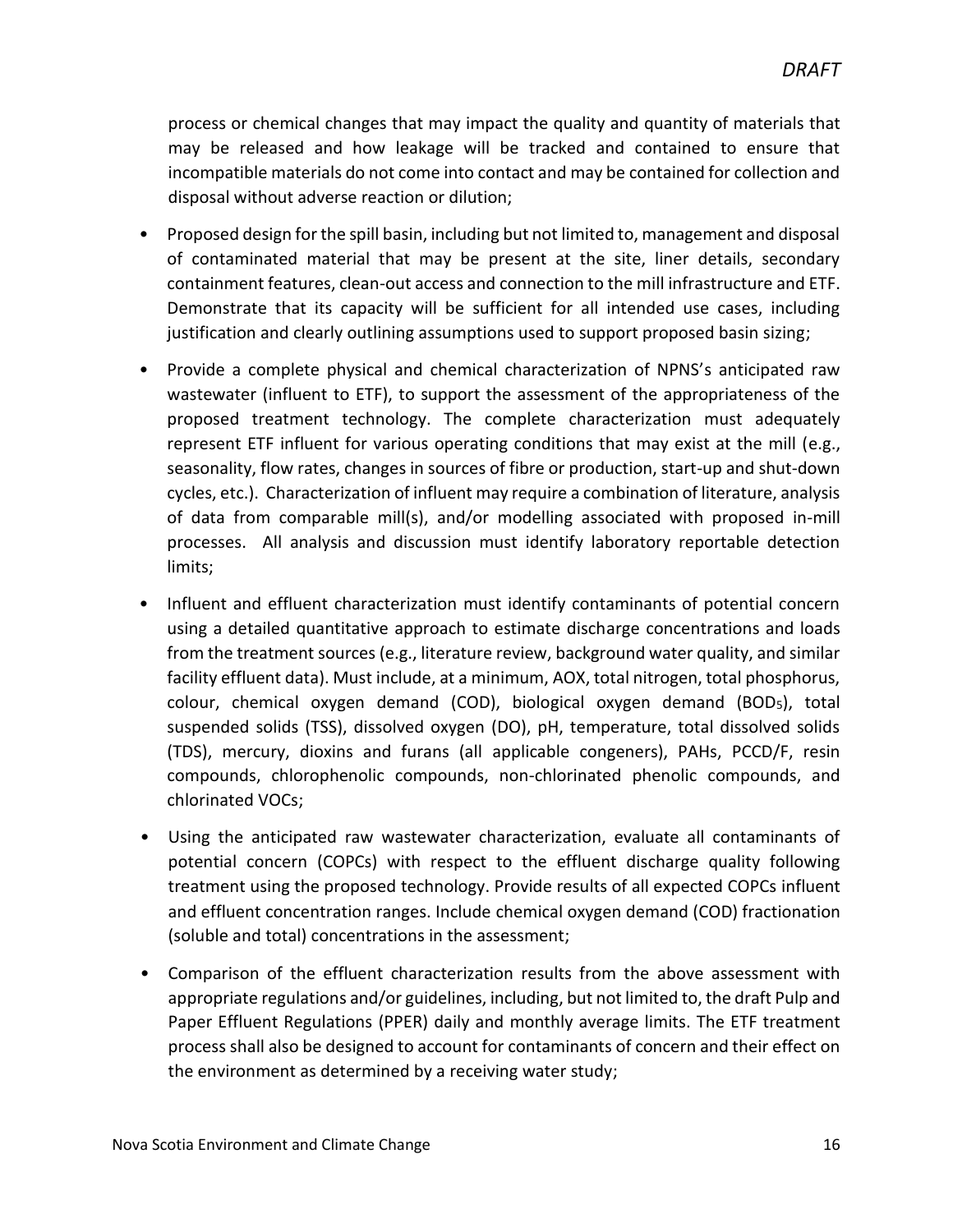- Evaluate anticipated effluent flow rate (maximum), through modelling or assessment of other data sources, to support treatment capacity of flow of effluent per day;
- Evaluation of sludge and ash management options, inclusive of agronomic beneficial reuse and disposal, including the rationale for the preferred option. If the preferred option uses the biomass boiler, provide a secondary disposal option; and
- Provide details of the ETF commissioning process and impact of commissioning phase on performance of proposed treatment technology.

#### *Land-Based Sections of Pipeline Route*

- Plans for intrusive geotechnical surveys to support proposed pipeline construction methods
- The geotechnical survey plan must include collection of standard hydrogeological information on borehole, monitoring well and test pit records including:
	- o estimated water levels
	- $\circ$  soil types, description, and depths
	- $\circ$  bedrock geology description of rock type, rock quality fracturing, and depths
	- o monitoring well construction details (when applicable);
- Functional design drawings of anticipated land-based pipeline alignment
- Risk assessment of the land-based pipeline design, including:
	- $\circ$  Evaluation of the probability of a leak, spill or release, based on a literature review of comparable designs and installations, and considering future construction/maintenance activities that may be required or undertaken others (e.g., installation of underground and/or overhead utilities ormunicipalservices);
	- o Identification of points along the pipeline route that are most susceptible to failure;
	- o Details of a secondary containment system (e.g., double-walled pipeline) and/or other protective engineered measures and proposed locations, based on the risk assessment; and
	- $\circ$  Leak detection technologies for the entire land-based pipeline, considering the private supply wells. Provide details on the sensitivity of detection technologies, staff training plans, maintenance and inspection frequencies, methodologies and response protocols.
- Maps, at an appropriate scale of the project location and pipeline route that show project components, boundaries with UTM coordinates, major existing infrastructure, important environmental features, and adjacent land uses that will intersect with the pipeline route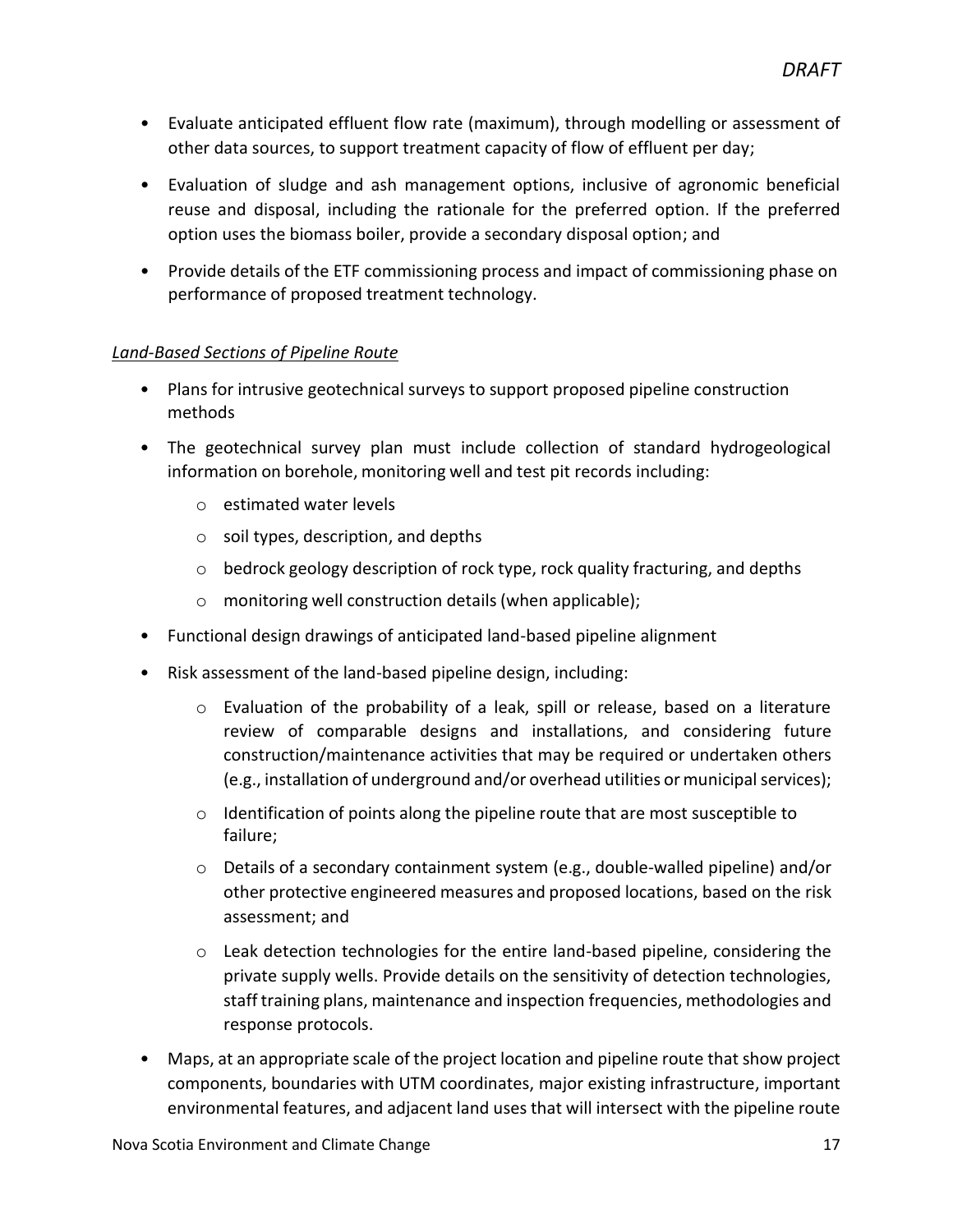(e.g., road networks, railways, power lines, pipelines, proximity to settled areas, individual and community water supplies, watercourses, wetlands, ecologically sensitive areas, priority flora and fauna and archaeological sites); and

• A list of all properties (i.e., Parcel Identification Numbers) that will intersect with the pipeline route.

#### *Marine Based Sections of Pipeline Route*

- Plans for intrusive geotechnical survey results to support proposed marine pipeline construction methods;
- Detailed assessment of interaction between the effluent discharge plume and the seabed and benthic environment;
- Leak detection technologies for the entire marine-based pipeline. Provide details on the sensitivity of detection technologies, staff training plans, maintenance and inspection frequencies, methodologies and response protocols, including during periods of ice coverage; and
- Maps, at an appropriate scale, detailing: the project location, the project components (e.g., confirmed locations of marine sections of the proposed pipeline including diffuser), boundaries of the proposed site with UTM coordinates, the major existing infrastructure, adjacent land uses that will intersect with the pipeline route, and important environmental features (e.g., spatial and temporal marine habitat distribution, marine refuges, etc.).

#### <span id="page-17-0"></span>3.4 *Construction*

Describe the construction of all project components and supporting infrastructure. This will include but not be limited to:

- Proposed construction schedule for all project components (including those mentioned in Section 3.3 of the Terms of Reference), including days of the week, times of the day, seasonal schedules and anticipated commencement and completion dates;
- Identification of equipment staging areas and lighting requirements during night-time construction activities;
- All physical works and activities carried out during the construction phase are to be identified and described by location. This, includes but is not limited to: clearing and grubbing; blasting; site access and roadways; marine construction methods; road construction methods; dangerous goods storage areas; disposal at sea; watercourse crossings or diversions; utilities; and description of equipment used for construction activities, both terrestrial and marine;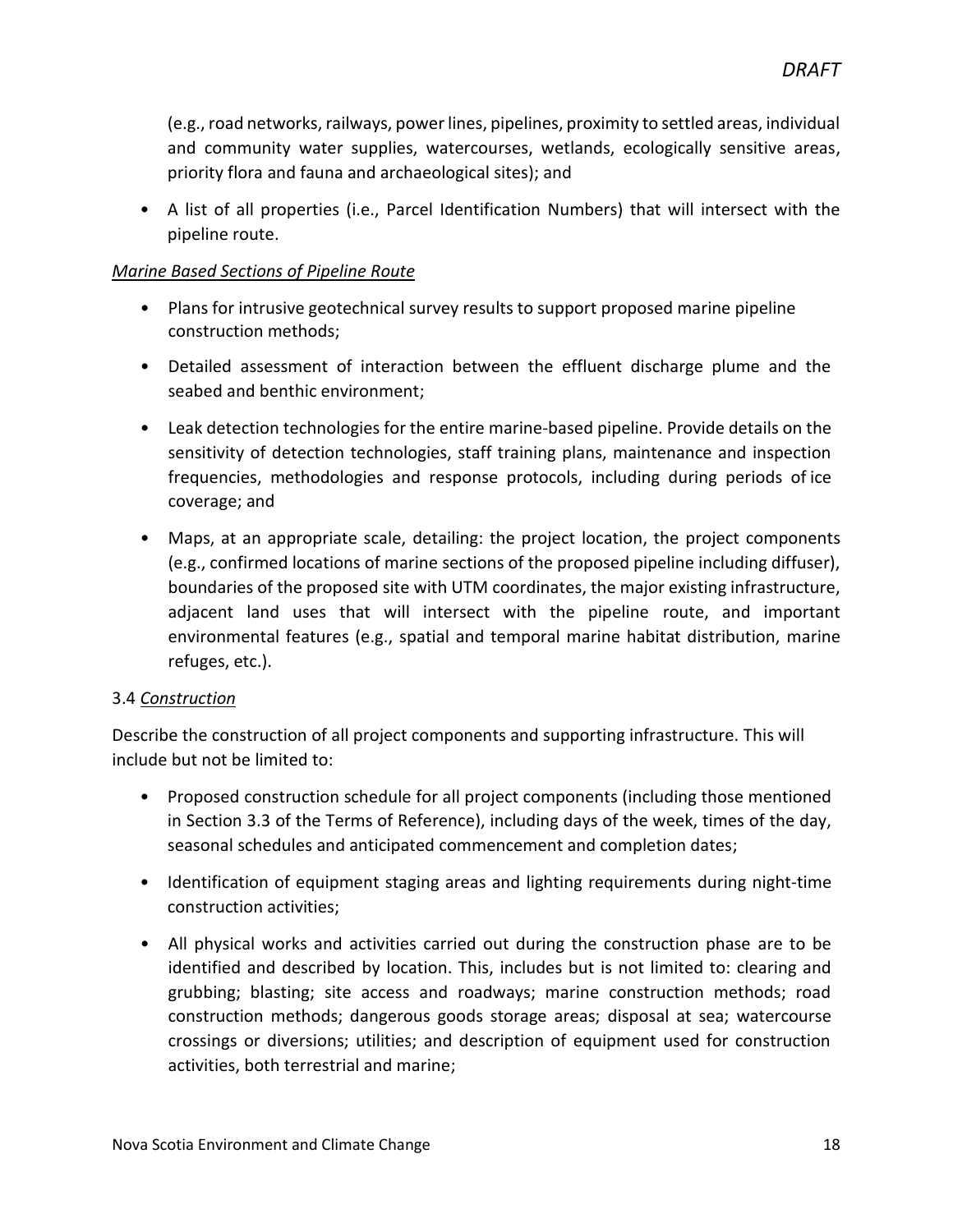- Dredge management/disposal plans that characterize and quantify marine sediments to be dredged and disposed (or re-used) in accordance with Environment and Climate Change Canada (ECCC) standards and in consultation with relevant government departments. Identify areas where dredging activities will occur and identify the location, quantity and chemistry of any dredge materials that are expected to require land-based disposal;
- Storage areas for fuels, explosives and dangerous goods; and
- Waste disposal plans (types of waste, methods of disposal, quantity).

#### <span id="page-18-0"></span>3.5 Operation

Describe the operation of all project components and supporting infrastructure to all components. The description of the operation shall include but not be limited to the following:

- Routine and maintenance operations for all project components;
- Environmental controls and BMPs, including leachate collection and pollution prevention techniques in addition to traditional treatment and disposal practices;
- A spill basin management plan that proactively addresses the management of different types of materials, including compatible and non-compatible waste dangerous goods, sequential spills/leaks/releases, clean-out and liquid/solid removal procedures for the different types of collected materials, and appropriate final disposal procedures that observe applicable provincial and federal regulations; and
- A plan to ensure adequate staffing and operation oversight of ETF by trained personnel at all times.

#### <span id="page-18-1"></span>3.6 Decommissioning and Reclamation

Describe the proposed plans for decommissioning the project, including all infrastructure and reclamation of any impacted site. The EA Report shall also discuss the post-decommissioning land use options of the property.

### <span id="page-18-2"></span>4.0 REGULATORY ENVIRONMENT

Describe the existing regulatory environment (Federal, Provincial and Municipal) including all permitting, licensing and regulatory requirements that apply to all phases of the project and associated infrastructure. Provide a schedule indicating anticipated dates for required regulatory approvals.

If the project as proposed is not a designated project, or has not been designated by the Minister of Environment and Climate Change Canada under the *Impact Assessment Act* (IAA), a clear description of any components of the project occurring on Federal Lands is required, before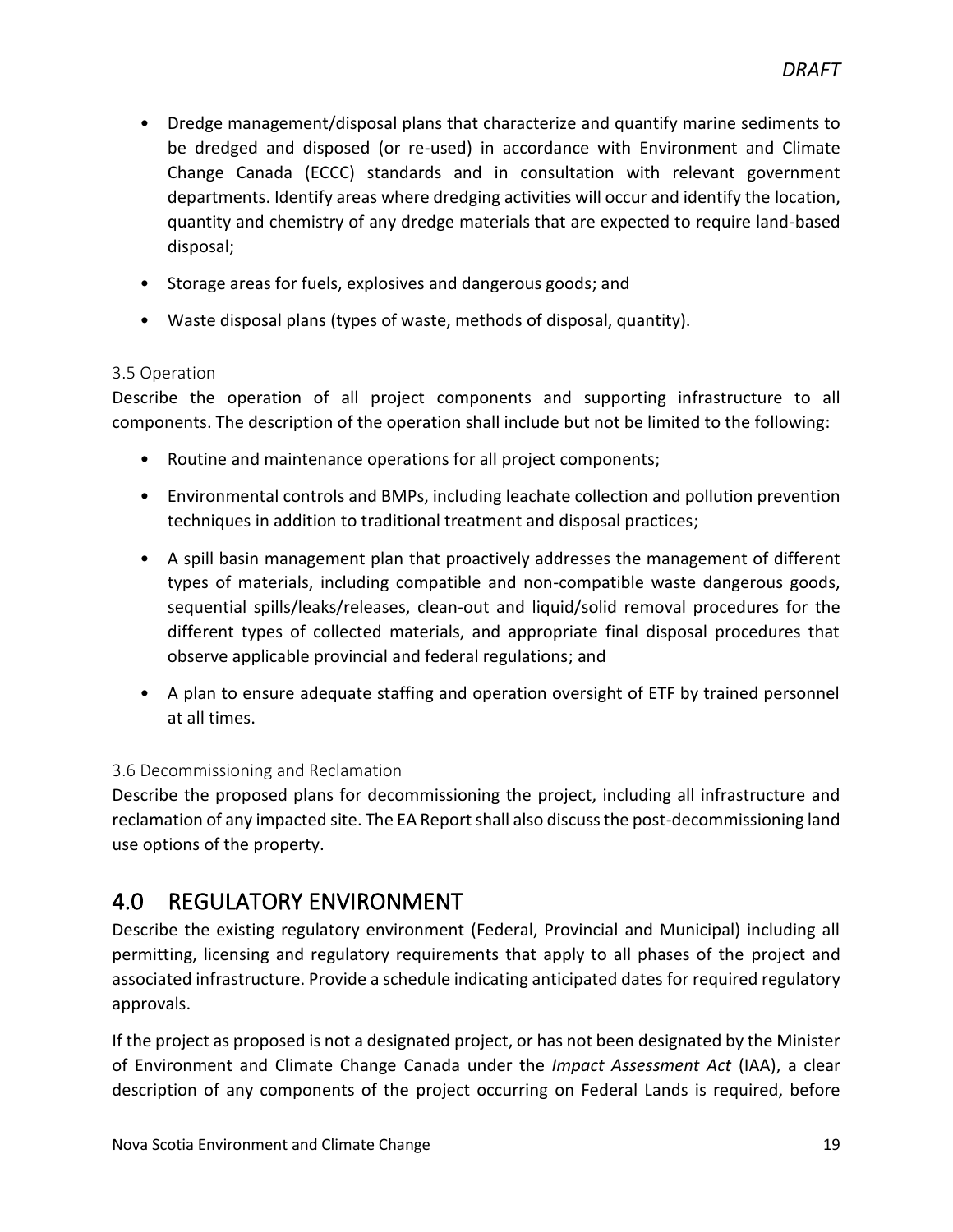Federal Authorities can determine their Section 82 IAA obligations. Describe all applicable guidelines and standards that would apply to the project. Those applicable standards or guidelines shall also be referenced in the appropriate sections of the EA Report and linked to environmental protection objectives.

### <span id="page-19-0"></span>5.0 NEED FOR AND PURPOSE OF THE PROJECT

The need for and purpose of the project should be established from the perspective of NPNS. The project is being designed to meet specific objectives and these objectives should be discussed. If the objectives of the project are related to or contribute to a larger private or public sector policy, program or plan, this information should be included.

### <span id="page-19-1"></span>6.0 DESCRIPTION OF ALTERNATIVES TO THE PROJECT

Include an analysis of alternative means of carrying out the project; describing functionally different ways to meet the project need and achieve the project purpose.

Should alternatives to the project include alternate water sources not identified in the EARD, then all influent and effluent characterization must also be conducted for this alternative scenario, accurately and adequately reflecting the alternative source water and its physical, chemical, and biological conditions. This alternative source water scenario and its potential for different water characterization should be carried through to all applicable modeling, baseline, compliance, and environmental effects monitoring activities and programs.

# <span id="page-19-2"></span>7.0 OTHER METHODS FOR CARRYING OUT THE PROJECT

Discuss other methods for meeting the need for the project, including but not limited to, in mill processes and technologies, pipelines and treatment technologies. This section shall also discuss alternate locations for the project, including rational for siting of project components exterior to the mill required to support the project (e.g., access roads, spill basin, pipeline, etc.).

The rationale for rejecting other described methods of carrying out the project must be provided, including a discussion of how environmental sustainability and impact avoidance criteria were applied.

# <span id="page-19-3"></span>8.0 ASSESSMENT METHODOLOGY

Include the study strategy, methodology and boundaries used for preparing the EA Report. The following must be clearly defined:

• Temporal boundaries (i.e., duration of specific project activities and potential impacts) for construction and operation through to decommissioning and post-decommissioning;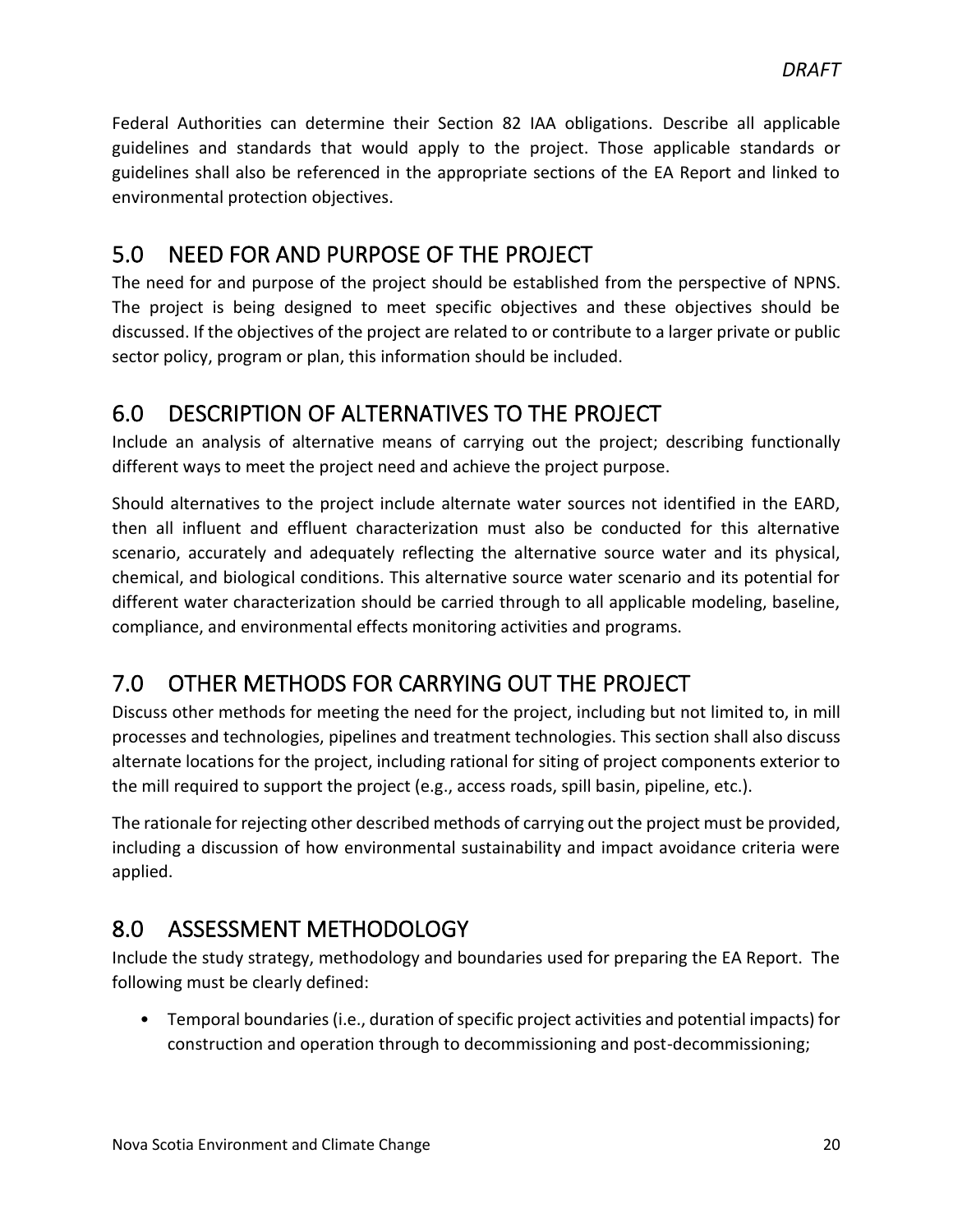- Study boundaries or project area and all space that will be potentially impacted, by the project as proposed, or subject to subsequent modifications, and the methodology used to identify the study boundaries;
- Valued Ecosystem Components (VECs) within the study boundaries and the methodology used to identify the VECs. The methodology used for VEC identification shall include input from members of the public, government departments and agencies, other experts, and other interested parties, as well as direct engagement with the Mi'kmaq of Nova Scotia;
- Where appropriate, identify environmental protection objectives (including those contained in applicable legislation or guidelines) associated with each VEC;
- Strategy for investigating the interactions between the project and each VEC and how that strategy was used to coordinate the individual studies undertaken; and
- Method for predicting and evaluating project impacts upon the environment; determining necessary avoidance, mitigation, remediation and/or compensation (in this order of consideration); and determining the significance of any residual impacts.

The EA Report is to be prepared using an accepted and proven EA methodology and a qualified person should predict and evaluate project impacts upon the environment. If there are no predicted effects to a specific VEC, provide reasons to support that claim. A complete discussion and analysis of predicted effects (direct and indirect effects) should be provided that is qualitative and quantitative, evidence-based and supported by credible sources of information. Provide a list of literature and sources used in the preparation of the EA Report.

The following sections outline specific concerns and requirements related to the existing environment, adverse effects and environmental effects assessment, proposed mitigation, residual environmental impacts, proposed compliance and effects monitoring, and the public information program that are to be addressed in the EA Report for the proposed project.

### <span id="page-20-0"></span>9.0 EXISTING ENVIRONMENT

Provide a baseline description of the environment in the vicinity of the project and all other areas that could be impacted by the project. This description must include the components of the existing environment and environmental processes, their interrelations and interactions, as well as variability in these components, processes and interactions over time scales appropriate to the effects assessment. NPNS's description of the existing environment shall be in sufficient detail to permit the identification, assessment and evaluation of the significance of potentially adverse environmental effects that may be caused by the project.

The EA Report shall build upon, where appropriate, the science and evidence outlined in the EARD, and comments received during the previous *Replacement Effluent Treatment Facility* EA review processes. The EA Report shall be a stand-alone document that presents a complete discussion and analysis of predicted effects (direct and indirect effects) that is qualitative and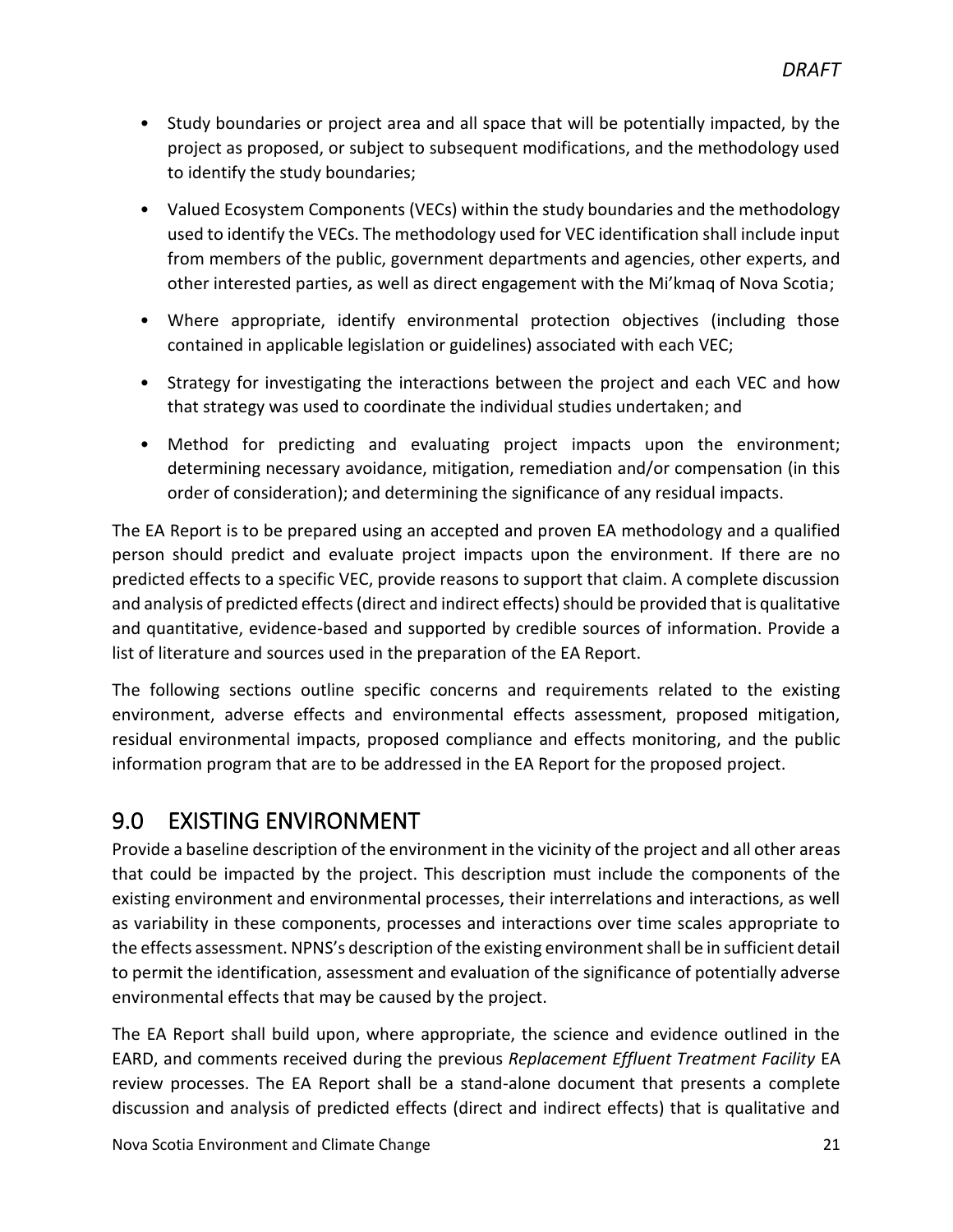quantitative, evidence-based and supported by credible sources of information. Supplementary information shall be included to provide a comprehensive and complete assessment of the potential effects and may provide additional information to assist the EA Panel in making their recommendation to the Minister in the case of a panel review and to assist the Minister in making the decision for the project.

The EA Report shall clearly indicate baseline data/information which is not available or where existing data cannot accurately represent environmental conditions in the project area. If the background data have been extrapolated or otherwise manipulated to depict environmental conditions in the project area, modelling methods and equations shall be described and shall include suitability, calculations of margins of error, and uncertainty.

For the EA Report, the spatial boundaries must include the project footprint and relevant receiving environments such as airsheds and watersheds. Temporal boundaries must address applicable guidelines, standards and regulatory requirements and include project construction, operation, decommissioning and post-decommissioning.

NPNS is encouraged to consult with relevant government departments when determining the need for updated baseline (field and desktop) information, the extent, methods, and timing of site-specific studies/surveys. Where technical reports are included or referenced, they must be finalized and signed by the qualified individual(s). Also provide the name and credentials of the person(s) conducting baseline studies/surveys. Mapping clearly indicating the extent of studies/surveys, sampling points, and illustrating key findings should also be included and presented logically within the EA Report in a location that allows for ease of review. Wherever possible, mapping should be presented at common scales and datum to allow for comparison and overlap of mapped features.

The components of the environment to be discussed shall include identified VECs and those indicated within Sections 9.1 – 9.8.

#### <span id="page-21-0"></span>9.1 Geophysical Environment

#### <span id="page-21-1"></span>9.1.1 Topography, Geomorphology and Geology

Topographical maps should be provided locating the project in both regional and local contexts. Describe the physical geography of the project study area including post-glaciated landforms, coastal features, and marine features.

#### <span id="page-21-2"></span>9.1.2 Geology

Include a description of bedrock geology, surficial geology and soils. The results of the geotechnical survey referenced in Section 3 of the Terms of Reference should be included. Geological properties of all project sites in the study area which may influence stability, occupational health and safety, rehabilitation programs, or the quality of discharge water leaving any area disturbed by the project should be described. The EA Report must consider the potential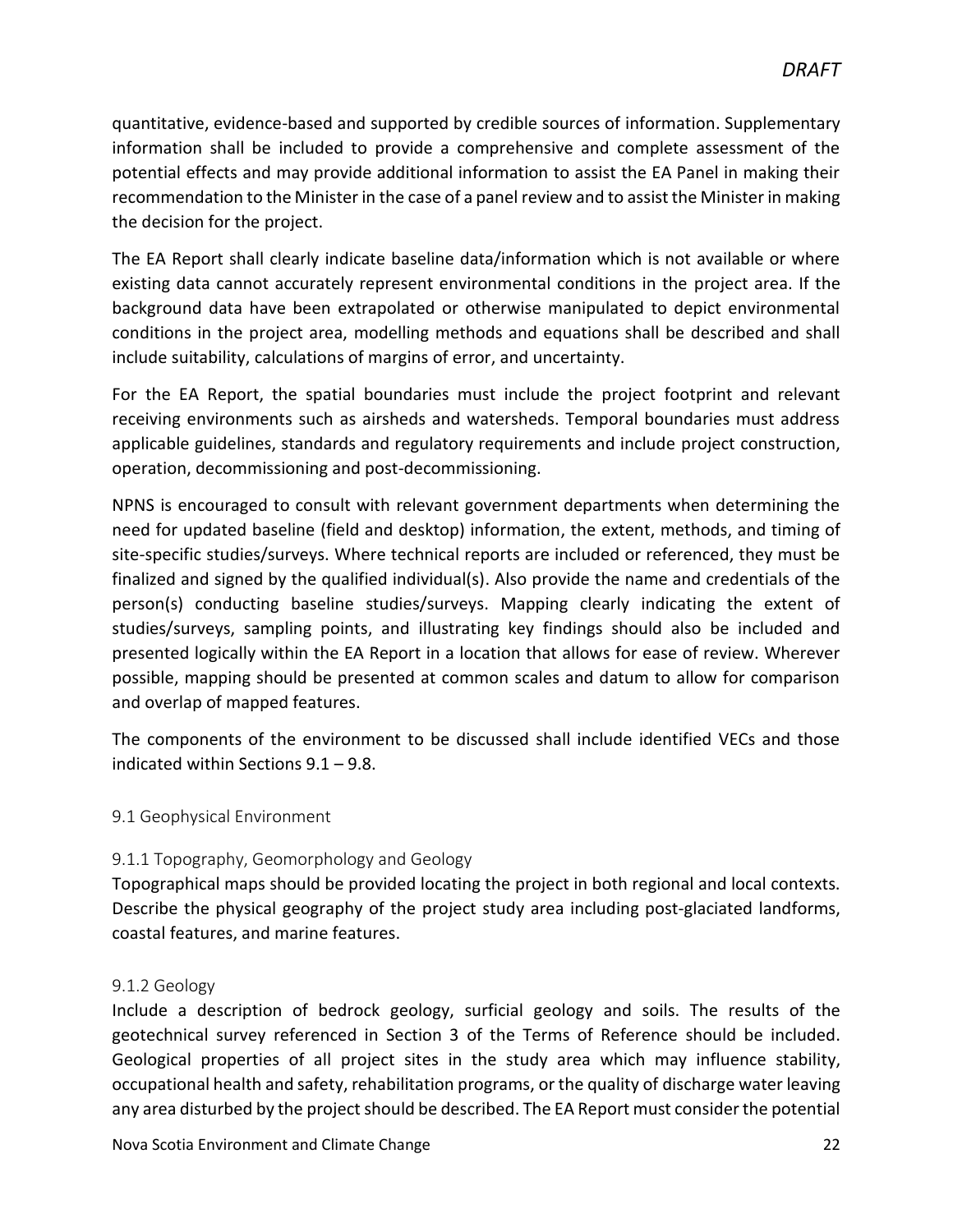for Acid Rock Drainage/Metal Leaching (ARD/ML) where new bedrock may be exposed and/or excavated.

The marine component of the project should also include a discussion pertaining to surficial sediment characteristics and mobility under present and future environmental conditions. This section should also identify any mineral resources that may be impacted by the project.

Provide an ice scour and grounding baseline study. The ice scour and grounding survey should capture conditions immediately following spring break up. Results will need to be accounted for in the final pipeline and outfall design and associated impact assessment elements. The study shall also include and assess all existing data (from all relevant sources) on sea ice in the study area.

#### <span id="page-22-0"></span>9.2 Aquatic Environment

Include a description of groundwater, surface water, marine water and wetland resources potentially affected by the project.

#### <span id="page-22-1"></span>9.2.1 Groundwater

Provide a description of the regional and local hydrogeology of the study area. A discussion of groundwater uses in the study area, including both current and likely potential future uses must be provided. Provide a map showing all water supply wells locations and potentially affected watercourses within 500 metres of the project.

#### <span id="page-22-2"></span>9.2.2 Surface Water

Provide a general hydrologic, hydraulic and water quality description of all surface water resources in the study area, including upstream and downstream to all project components. Existing uses, approved water withdrawals, and users of the watercourses shall be identified, including use by the Mi'kmaq of Nova Scotia. Provide a map of all watercourses located on the subject property. Provide detailed sampling results from all baseline groundwater and surface water quality monitoring networks, inclusive of the Mill Monitoring Network and the Industrial Landfill Monitoring Network. Account for the full list of potential contaminants of concern in the freshwater and marine systems within the project footprint.

#### <span id="page-22-3"></span>9.2.3 Marine Water

Provide baseline studies that characterize environmental conditions representative of the full study area (e.g., multiple locations) for all four seasons and accounting for yearly variations, including but not limited to: climate, water quantity (e.g., current profiles, water column stratification, wave height, tide levels), and water quality (e.g., temperature, salinity, chemical and physical water quality).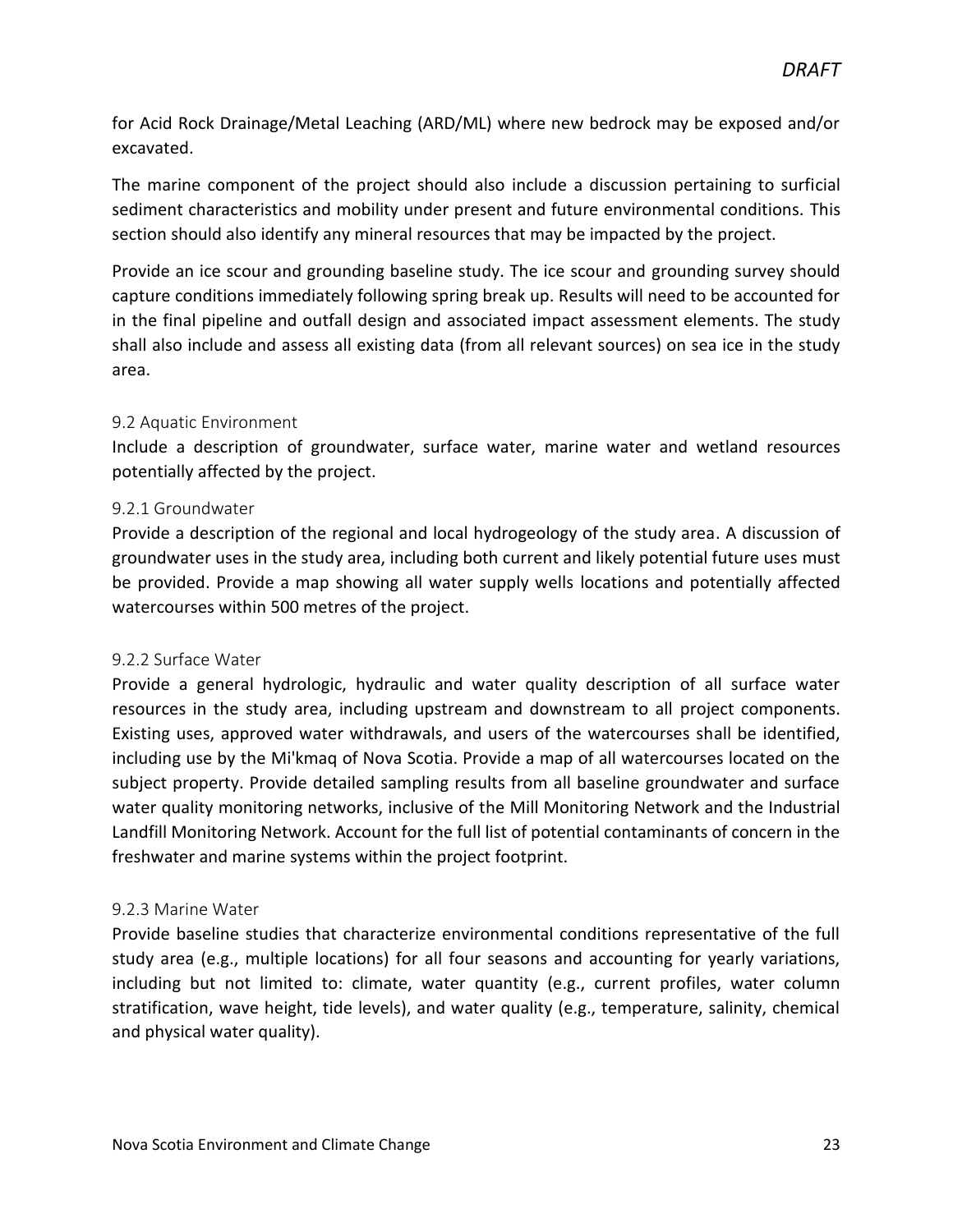These studies shall include characterization of both normal and extreme and/or atypical environmental conditions (e.g., extreme high or low tides, water levels, localized and overall currents, flow, water and air temperature, wave heights, wind, storms, ice).

Develop calibrated and validated existing conditions scenarios for the computer models to be used for the receiving water study and the marine water effects assessment (see Section 10). Baseline climate and marine water quantity and quality data should be used for model setup, calibration and validation. Evaluate the adequacy of seasonal variation and the lengths of the datasets used in model setup and/or calibration/validation. A summary of model confidence in adequately representing the existing marine water environment in all seasons is to be included. Model selection, scenarios and setup must be discussed with Environment and Climate Change Canada.

#### <span id="page-23-0"></span>9.2.4 Wetlands

Identify the location, size and class(es) of any wetland (including eel grass beds) and/or wetland complexes within the predicted zone of influence including wetland delineations (US Army Corps of Engineering Wetland methodology) and conduct a wetland evaluation. Evaluation of the wetlands shall include wetland functional assessment (WESP-AC model), wildlife habitat potential (including rare and endangered species), wetland/species specific uses, groundwater recharge potential and importance of groundwater in maintaining wetland function, role of the wetland in surface water regulation (e.g., stormwater retention and flood control) and the role of the wetland in watershed health.

Based on the results of the evaluation, the EA Report must specifically identify wetlands that:

- Support a significant species or species assemblages;
- Support significant hydrologic functions or benefits;
- Provide high support functions to wildlife; and
- Have high social or cultural importance.

The wetland evaluation shall include assessment of adjacent wetland areas and the anticipated extent of impacts associated with construction activities. The wetland evaluation must include identification of assessment areas and catchment areas used in the evaluation and include any associated outputs or assessment scoring outputs. Any wetlands potentially impacted by project activities must also be evaluated for potential impacts to fish and fish habitat.

Baseline studies must describe and document pre-construction conditions, including, but not limited to, wetland class distribution, vegetation community structure, soil characteristics, and hydrology indicators and trends.

Assess each wetland for potential to support fish and fish habitat directly and indirectly and the potential to impact downstream fish and fish habitat. Assessment must include multi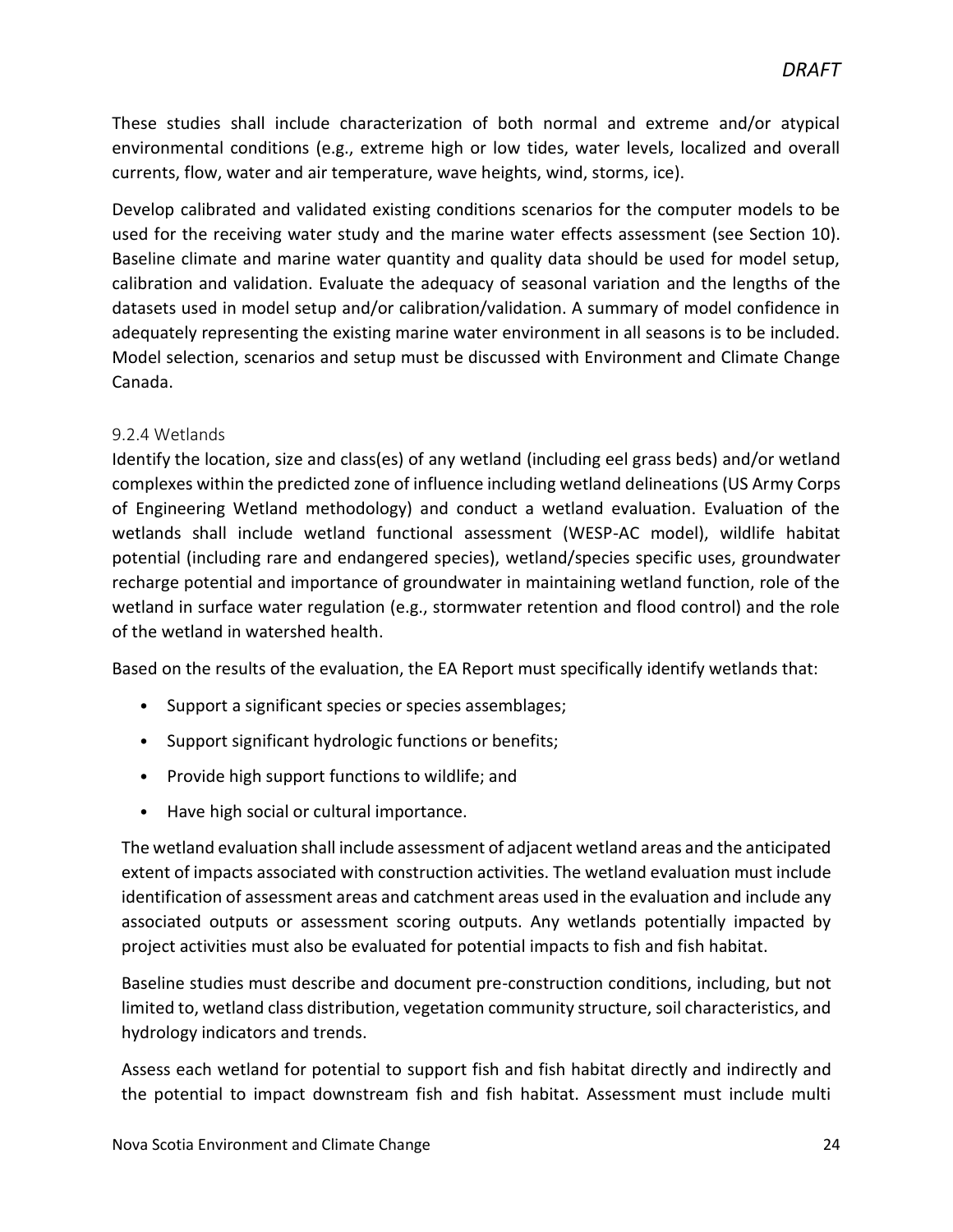season fish collection methods, such as electrofishing, as well as water quality data relevant to fish (pH, salinity profiles, total suspended solids, and dissolved oxygen).

#### <span id="page-24-0"></span>9.3 Atmospheric Resources

Atmospheric resources will include ambient air quality, the acoustic environment, greenhouse gas emissions, and impacts on climate.

#### <span id="page-24-1"></span>9.3.1 Climate

Include a discussion of regional climate conditions and meteorology in the vicinity of the project as well as expected changes over the next 50 years due to climate change. Specific climate conditions to consider include projected changes in temperature, precipitation, storm events, sea level rise, and oceanography. This section should include climate norms, extreme conditions, as well as trends in these conditions and climate change impacts, as well as the effect these changes may have on the project and plans to mitigate against those impacts.

In addition to historical and projected climate data, the climate sub-section of the existing environment should include a summary of greenhouse gas emission projections for the project, including plans to mitigate those emissions in both the design and operation.

Specifically, identify the activities associated directly with the construction and operation of the proposed project which will be sources of greenhouse gases and provide the greenhouse gas monitoring approach for the stages of the project.

Use accepted quantification techniques to estimate the quantity of greenhouse gases to be emitted during the construction of the project and what the expected annual greenhouse gas emissions would be during operation. Consult the Nova Scotia Quantification Reporting and Verification Standard for support on emission factors and methods of quantification.

Determine the overall impact of the greenhouse gas emissions from the project on the annual emissions profile of the province.

Please follow the EA guidance documents when completing this section: [https://novascotia.ca/nse/ea/docs/Development.Climate.Change.Guide.pdf.](https://novascotia.ca/nse/ea/docs/Development.Climate.Change.Guide.pdf)

#### <span id="page-24-2"></span>9.3.2 Air Quality

For the study area, provide a review of baseline ambient air quality and meteorological data, including annual and seasonal climatic conditions for the region. Include scenarios for ambient air quality data for current conditions (e.g., without mill in operation) and one reflecting historical data from when the mill was in operation.

Provide a description of existing ambient air quality conditions for the study area, for any potential contaminants of concern which must include nitrogen dioxide ( $NO<sub>2</sub>$ ), sulphur dioxide  $(SO<sub>2</sub>)$ , carbon monoxide (CO), ozone  $(O<sub>3</sub>)$ , particulate matter (total suspended particulate (TSP),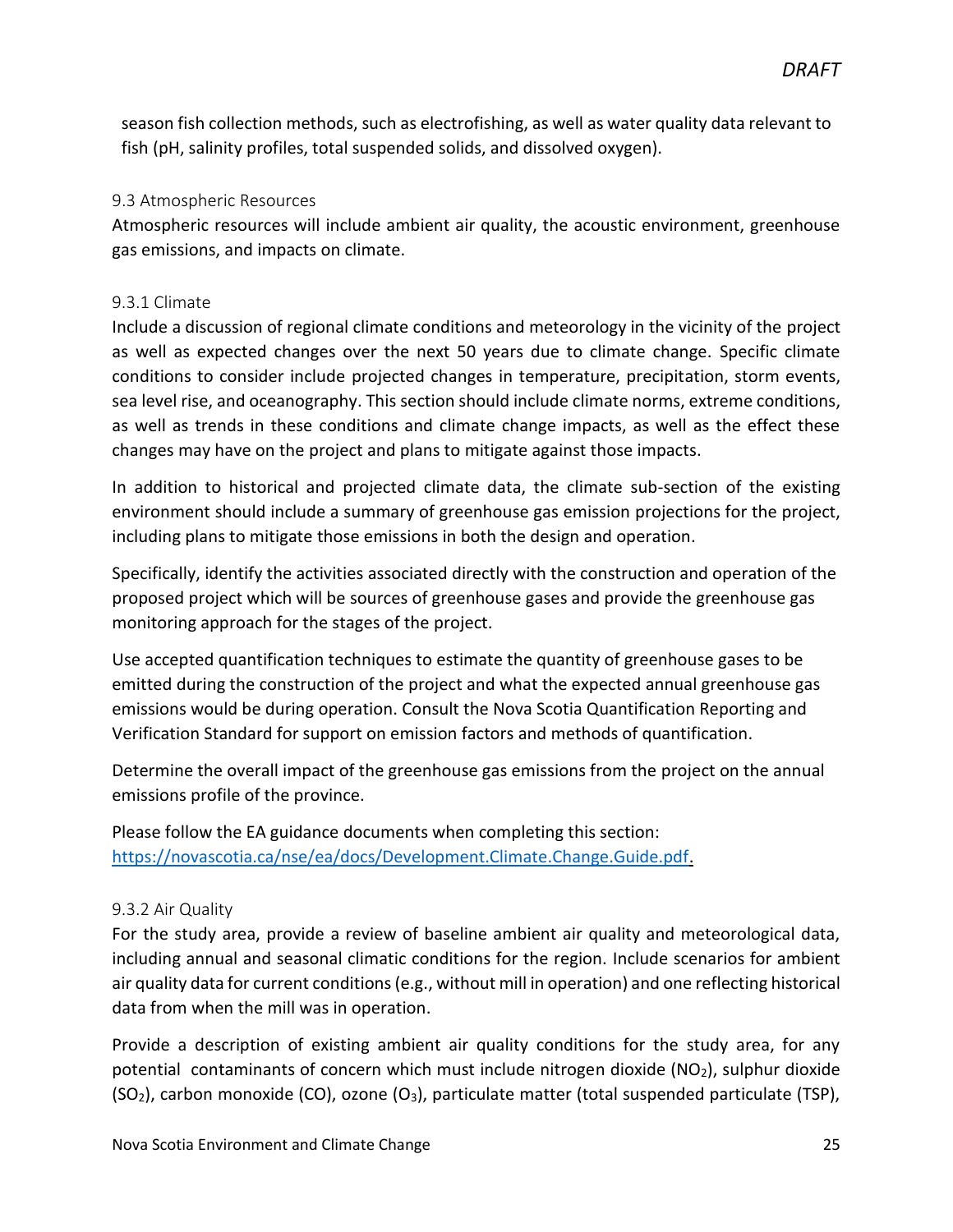fine particulate matter (diameter less than 2.5 microns ( $PM_{2.5}$ )) and coarse particulate matter (diameter less than 10 microns (PM10)), total reduced sulphur (TRS), speciated VOCs, semivolatile VOCs, metals, polycyclic aromatic hydrocarbons (PAHs), dioxins and furans, aldehydes and ammonia concentrations. The report must include ambient and peak concentrations for contaminants of concern. Provide a description of existing odour conditions based on the measurement of odourous species and existing activities in the study area.

Discuss the influence of local and regional emission sources and the influence of climate and weather conditions. The data should be used for the development of an appropriate model(s) for the study area to be provided in the EA Report. Also describe any potentially sensitive receptors (e.g., hospitals, schools, day care facilities, long-term care facilities) and/or locations (e.g., locations of sensitive species, locations where country foods are collected).

#### <span id="page-25-0"></span>9.3.3 Ambient Noise and Light Levels

Describe existing ambient light levels at the project site and at any other areas where project activities could have an environmental effect on light levels. Describe night-time illumination levels during different weather conditions and seasons.

Provide the spatial boundaries of existing noise and vibration levels, as well as locations of recording stations and length of record for any acoustic or vibration data presented. Consider the effects of different meteorological conditions on noise propagation. Provide information on any existing relevant standards, guidelines or objectives with respect to noise and vibration levels.

Describe existing ambient light levels at the project site and at any other areas where project activities could have an environmental effect on light levels. Describe night-time illumination levels during different weather conditions and seasons.

#### 9.4 Wildlife, Wildlife Habitat and Species-at-Risk

Identify flora, fauna, and habitat types that will be intersected by all components of the project. Appropriate desktop surveys and field surveys discussed with Nova Scotia Natural Resources and Renewables (NRR) Energy– Wildlife Division and Environment Canada and Climate Change (ECCC), shall be conducted as part of the evaluation. Surveys should be described by results, methodology, and spatial and temporal boundaries.

#### 9.4.1 Terrestrial Environment

This section must include, but not be limited to the following:

• Identification of species of fauna (including lichens, and invertebrate species), sensitive fauna, fauna species-at-risk, and potential habitat for fauna species-at-risk in the study area. Current information shall be obtained from NSNRR – Wildlife Division; the Atlantic Canada Conservation Data Center (ACCDC); ECCC; Nova Scotia Communities, Culture,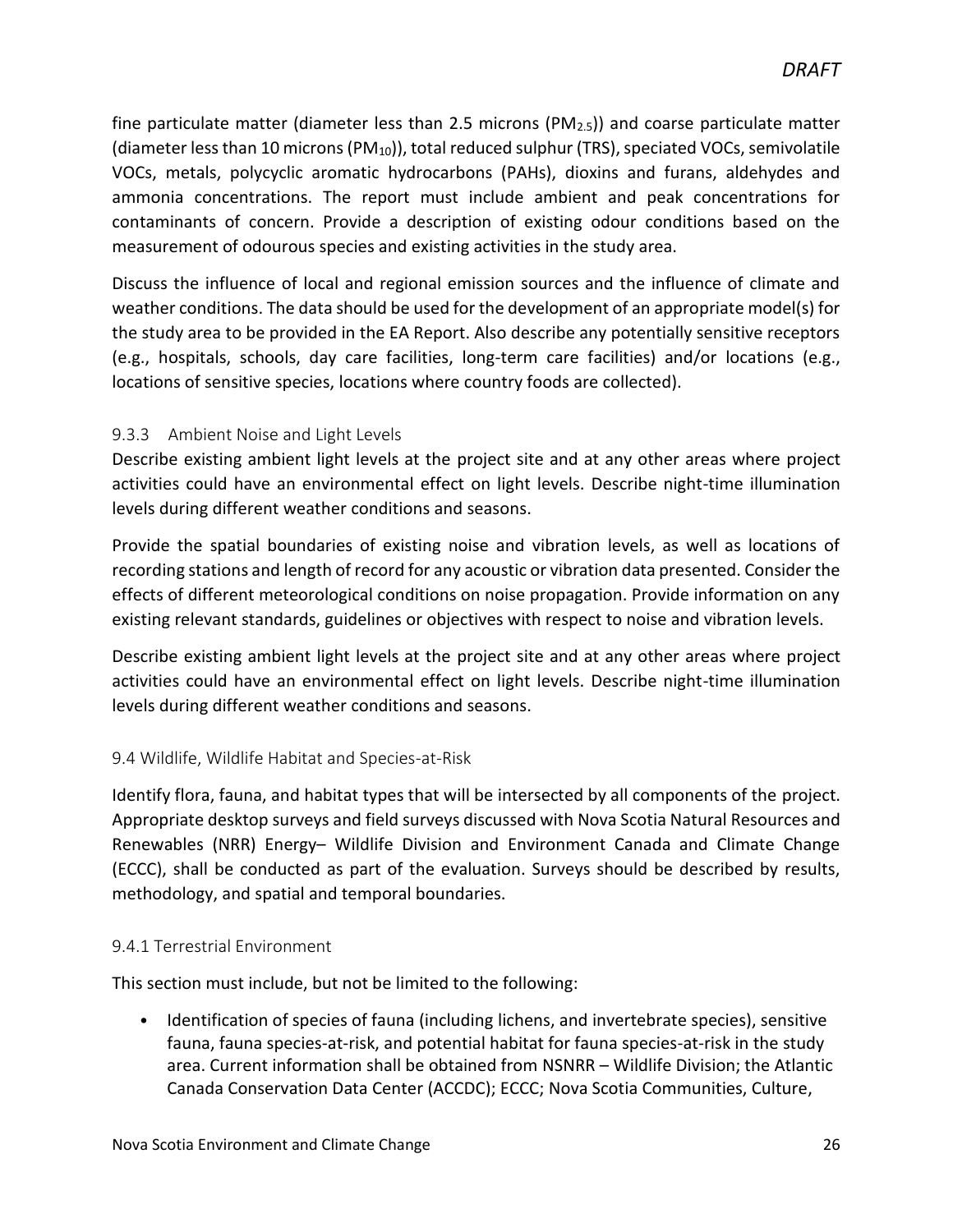Heritage and Tourism (CCHT); the latest Committee on the Status of Endangered Wildlife in Canada (COSEWIC) list; the Atlas of Breeding Birds of the Maritime Provinces; citizen science sources such as iNaturalist and eBird; and local naturalists and relevant interest groups. Field surveys and investigations required to supplement the available data shall be completed by professional biologists in a manner that is acceptable to NSNRR – Wildlife Division and Canadian Wildlife Service;

- Measures taken to minimize the impacts of the project construction and operation on flora species. Include any landscaping plans for preservation of existing vegetation and remediation of areas (including the temporary facilities, laydown areas, and access roads);
- A clear description of all survey methodology (including, where appropriate, the type of survey, dates, timing windows, weather conditions, and qualifications of personnel involved in survey work) and results;
- Identification of any existing or planned wildlife management areas, ecological reserves or wilderness areas as well as managed wetlands, significant wildlife habitat, and federal critical habitat and provincial core habitat for species at risk; and
- When surveys are necessary to supplement the available data and adequately describe the use of the area by migratory birds during different times of the year (breeding season, migration, winter), emphasis will be placed on determining whether any bird species-at-risk, colonial nesting species, species particularly vulnerable to habitat fragmentation, occur or breed in or near the study area.

#### <span id="page-26-0"></span>9.4.2 Freshwater Aquatic and Marine Environment

Any baseline studies should be undertaken during appropriate spatial and temporal scales and identify and delineate sensitive or important habitats that may be impacted from the installation of the pipeline.

This section must include, but not be limited to the following:

- Description of sediment quality throughout the potential receiving water environment, including any reference data against which it may be compared. Justify the locations used for sediment data collection.
- Fish and fish habitat baseline surveys for the marine environment;
- Description of any freshwater fish or fish habitat that exists in any identified watercourse or any other receiving watercourse that may be impacted by the development. The description of these species and habitat should identify any speciesat-risk and ecologically sensitive or critical habitat and migratory routes of fish;
- Description the relative distribution and abundance of valued fish resource components within the predicted zone of influence. Fish species, age, health, and diversity shall be described;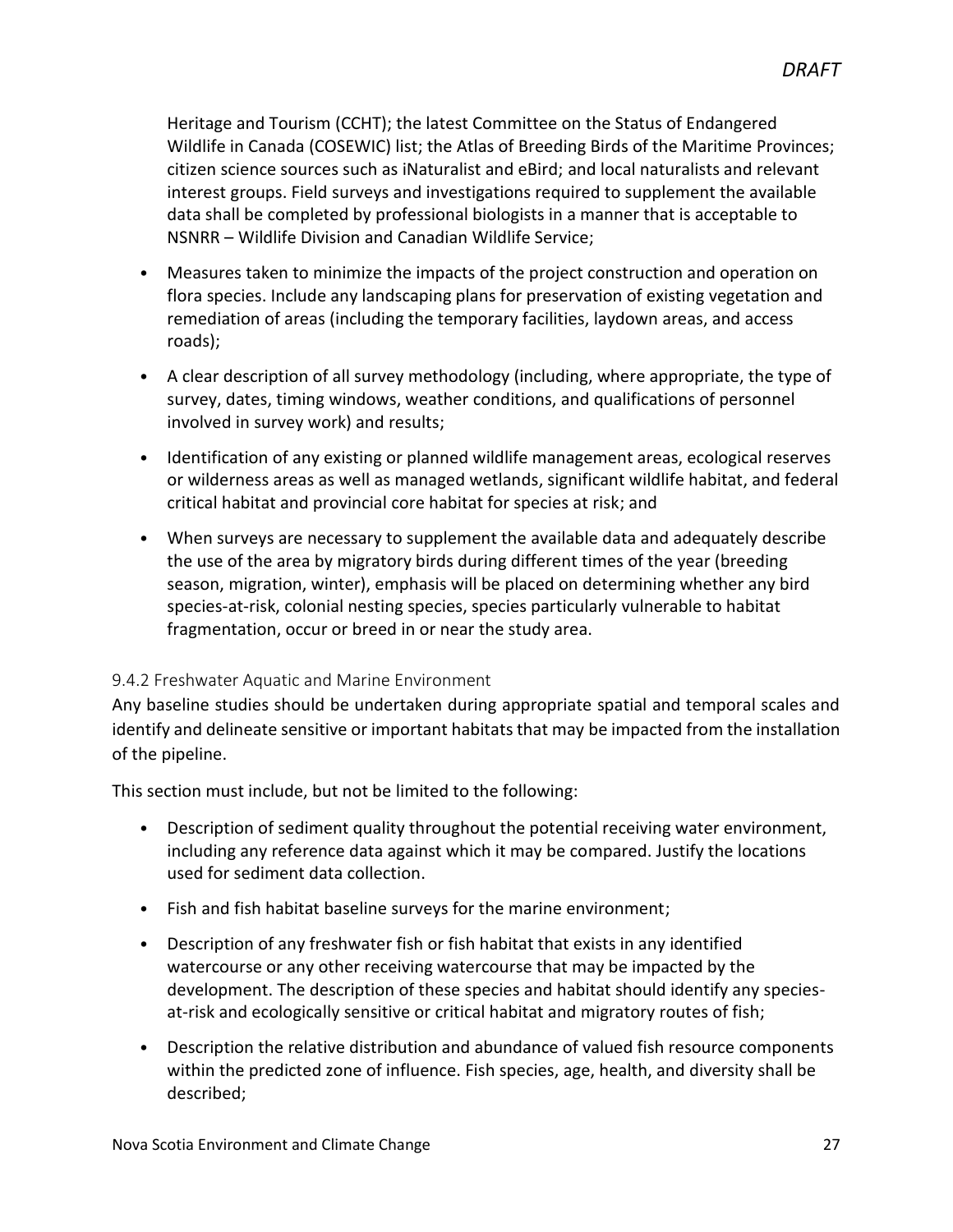- Description of any seasonal variation in the location, abundance and activities of aquatic species should be included. Describe and identify key habitat features, such as spawning, rearing, nursery, feeding, migration and overwintering areas, as they occur within the project area. Also describe the criteria utilized for determining the zone of influence this project has on the fish habitat;
- Description of the marine habitat and species of fish, including pelagic and demersal finfish, shellfish, crustaceans, and marine mammals, likely to be present within the surrounding marine environment. The description of these species and habitats should identify any species-at-risk and ecologically sensitive or critical habitat and migratory routes of fish and marine mammals;
- Baseline data for existing mercury concentrations in fish tissue that are adequate to be used for comparison purposes for impact monitoring programs. Provide data on total mercury in whole fillets accompanied by fish species and size data; and
- Baseline study for fish and shellfish tissue with chemical analysis that includes COPCs of representative key marine species important for commercial, recreational and Aboriginal fisheries (food, social and ceremonial) in the vicinity of the proposed effluent pipeline and diffuser location. The locations of samples must be clearly identified.

#### <span id="page-27-0"></span>9.5 Agriculture, Aquaculture and Forestry Resources

Identify and describe agricultural resources in the study area. Identify agricultural operations in the study area and describe crop types, growing seasons and growing methods.

Describe all commercial, recreational and Aboriginal fisheries (including food social ceremonial (FSC) as well as commercial), aquaculture, seafood processing and seafood buying operations, and harvesting (e.g., marine plants, shellfish) in the study area. Describe the commercial and recreational species, caught, grown or harvested, and their economic importance. Identify fishing, aquaculture and harvesting locations, the amount caught, and methods used.

Identify and describe forestry activities in the study area.

#### <span id="page-27-1"></span>9.6 Socio-Economic Conditions

Describe the current socio-economic conditions of the study area, including population demographics and economic conditions (including Aboriginal Peoples). Provide details of employment rates and trends at the municipal and regional level. The spatial boundaries of this analysis should include areas within which employees of the project are expected to reside. Identify key industries in the region (both land-based and marine-based) and describe their contribution to the local and regional economies. Provide details of residential and commercial property values. Describe any local and regional economic development goals and objectives identified through community consultation, or existing economic development plans and strategies. Long term effects of the project on marine fisheries, including socio-economic impacts must be considered.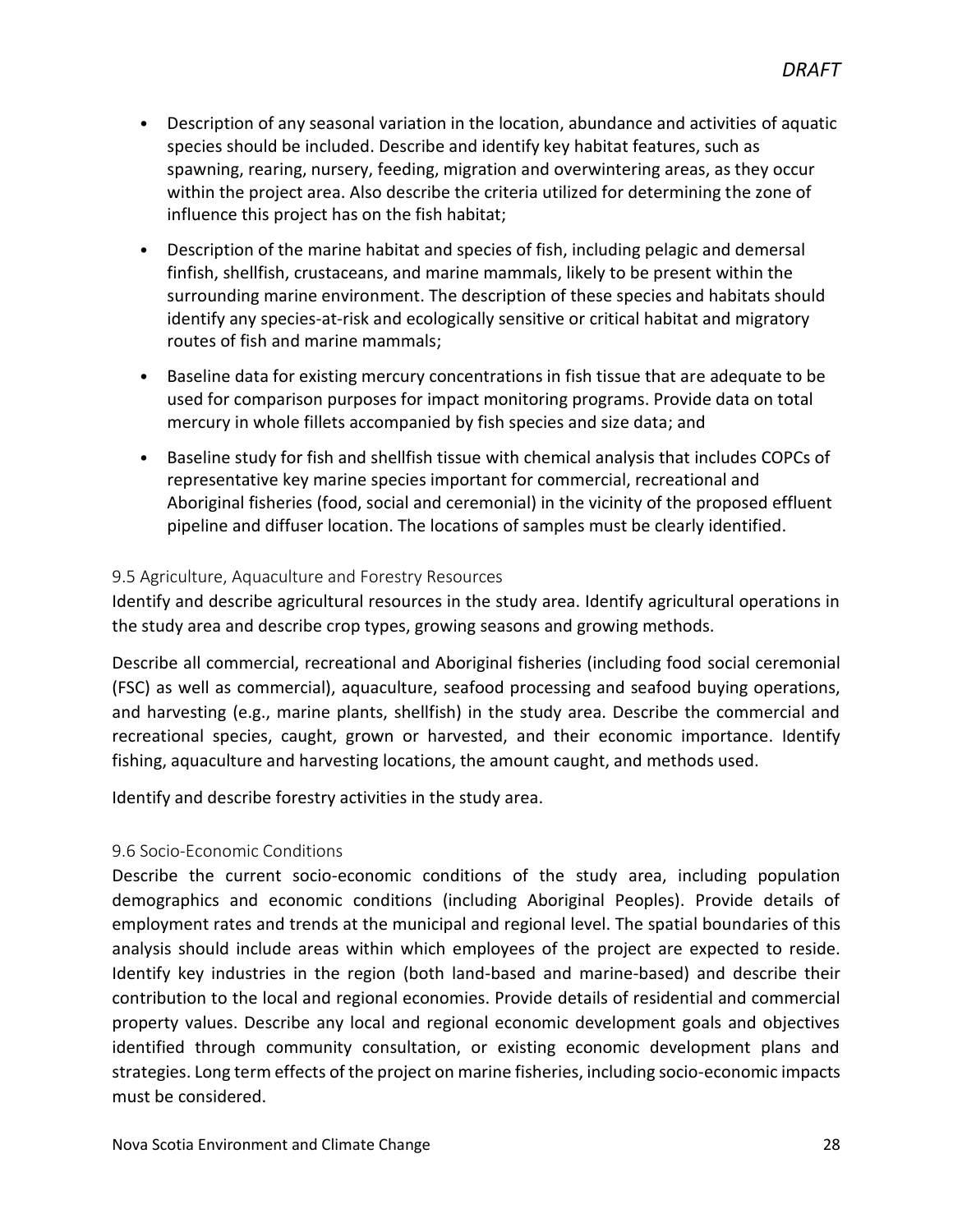#### <span id="page-28-0"></span>9.7 Existing and Planned Land Uses

Describe the patterns of current and planned land use and settlement in the study area including residential, commercial, industrial, agricultural, parks, and protected areas. Provide details of areas under existing mineral exploration licenses as well as areas licensed for pulpwood harvesting. Identify locations of abandoned mine workings, mine tailings and waste rock disposal areas, as well as contaminated sites. This section shall include map(s) to illustrate land uses and provide distances to significant settlements.

The EA Report must also identify lands and resources of special social, cultural or spiritual value to the Mi'kmaq of Nova Scotia, with particular emphasis on any current use of land for traditional purposes. A Mi'kmaq Ecological Knowledge Study (MEKS) should be used to identify land and resource use that have and/or continue to be pursued by the Mi'kmaq of Nova Scotia.

#### <span id="page-28-1"></span>9.8 Archaeological Resources

Identify any areas containing features of historical, paleontological, cultural or archaeological importance in a manner acceptable to the Nova Scotia Communities, Culture, Tourism and Heritage (CCTH). Describe the nature of the features located in those areas. Particular attention shall be given to Mi'kmaq of Nova Scotia archaeological sites and burial sites. All heritage research permits acquired, and engagement with the Mi'kmaq of Nova Scotia during this analysis should be identified in the document. Results of the Archaeological Resource Impact Assessment reports related to Indigenous land use and known archaeological sites of interest to the Mi'kmaq, should be provided to the Office of Aboriginal Affairs and PLFN.

### <span id="page-28-2"></span>10.0 ADVERSE EFFECTS AND ENVIRONMENTAL EFFECTS ASSESSMENT

The EA process does not propose or identify specific effluent and emission limits. It is up to the proponent, based on a full identification and evaluation of the potential impacts of the project, the capacity of the environment to handle these impacts, and any mitigations that would reduce them, to determine the overall impact of the project and recommend specific limits that a particular receiving environment can support. If, through the EA review, proposed emission limits are identified to address the potential impacts of a project without causing significant environmental or adverse effects, the project can receive an EA approval. Specific limits (i.e., pertaining to effluent and emissions) are established through subsequent authorizations (i.e., industrial approval) once this planning phase and the environmental review is complete.

Describe the effects of the project on the environment during all phases of the project (e.g., site preparation, construction, commissioning, operation, maintenance, and decommissioning), including any environmental change on health, socio-economic conditions, archaeology, reserve lands and the current use of land for traditional purposes by the Mi'kmaq of Nova Scotia. The effects assessment shall also consider impacts of the environment (including weather and climate) on the project, including a discussion of how potential climate change will impact all components of the project.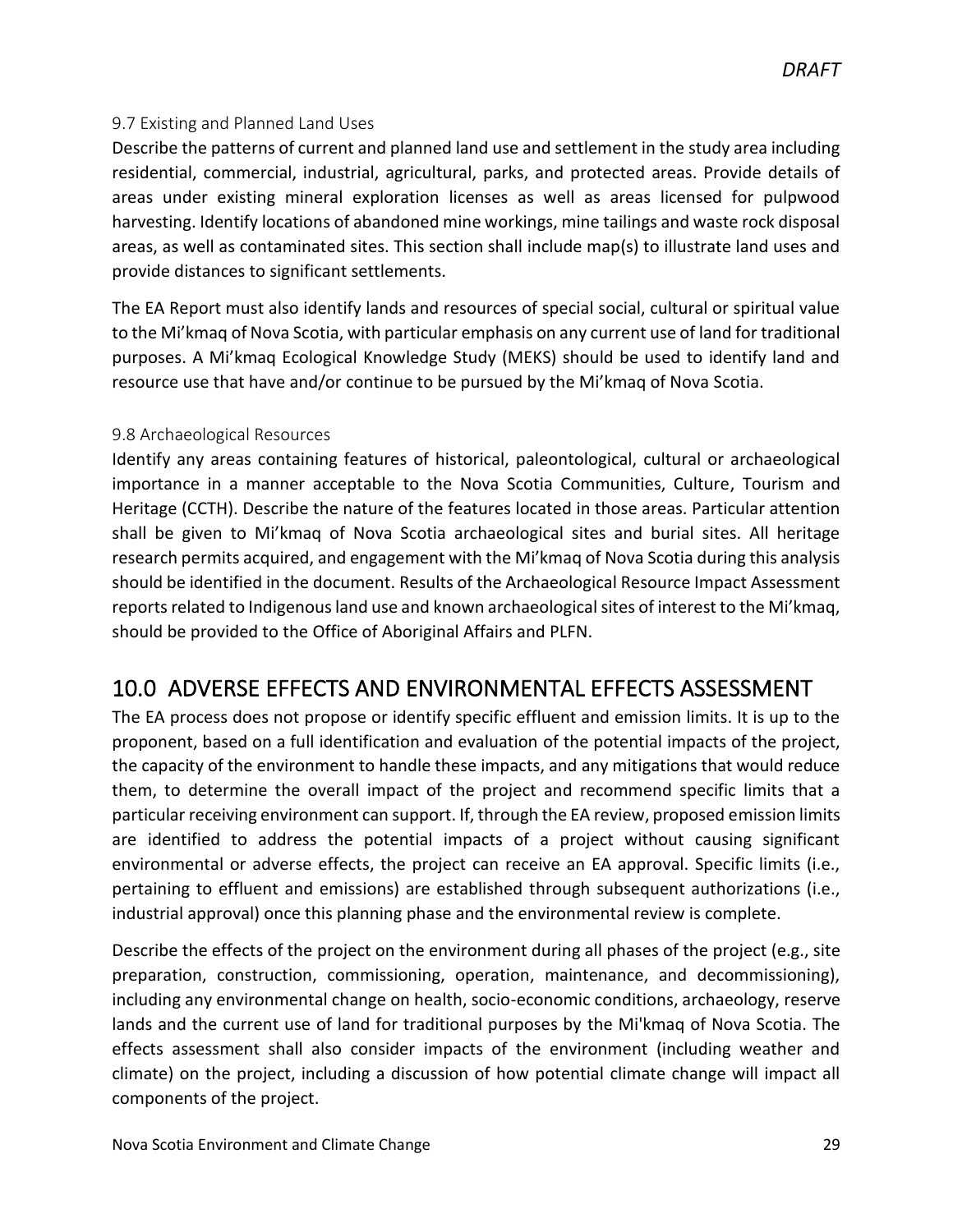The EA Report shall identify and describe the accidents and/or malfunctions that may occur during all phases of the project and assess the effects on VECs. Provide a detailed Contingency Plan that considers site-specific conditions and sensitivities, the lifespan of different components and includes, but is not limited to:

- Full hazard identification and qualitative risk assessment associated with project construction and operation, including those which have or may have an environmental impact (directly or indirectly) and/or potential adverse impacts on Aboriginal and Treaty rights;
- Prevention, mitigation and contingency measures to mitigate potential project impacts;
- Discussion of measures to mitigate potential impacts or damages on the environment, properties and human health (e.g., liability insurance, financial security, etc.);
- Emergency response procedures, including incidents involving wildlife (e.g., migratory birds, species at risk, etc.);
- Description and quantification of releases that could occur under both normal conditions and a 'worst-case scenario';
- Description the types, fate and distribution of contaminants within the study area under normal and worst-case scenarios during construction, operations and post-reclamation;
- Discussion of potential project impacts on emergency and health services in communities near the project area, and associated mitigation and contingency measures in the events of major project related accidents and malfunctions;
- Description of the cumulative effects of project activities; and
- The effects assessment shall also consider impacts of the environment (including weather and climate) on the project, including a discussion of how potential climate change will impact all components of the project.

Section 9.0 includes details regarding the requirements for use of models in representing existing environmental conditions. Those requirements in conjunction with consultation with relevant government departments also apply to models used to support effects assessment activities (Section 10.0). In addition, modelling of various scenarios should be conducted, representing multiple operating and/or discharge conditions, including worst case scenarios. Furthermore, NPNS shall refer to any additional comments received from relevant government departments during preparation of the EA, and on this Terms of Reference prepared by ECC.

#### <span id="page-29-0"></span>10.1 Geophysical Environment

Potential effects of the project on the geophysical environment must be discussed in the EA Report.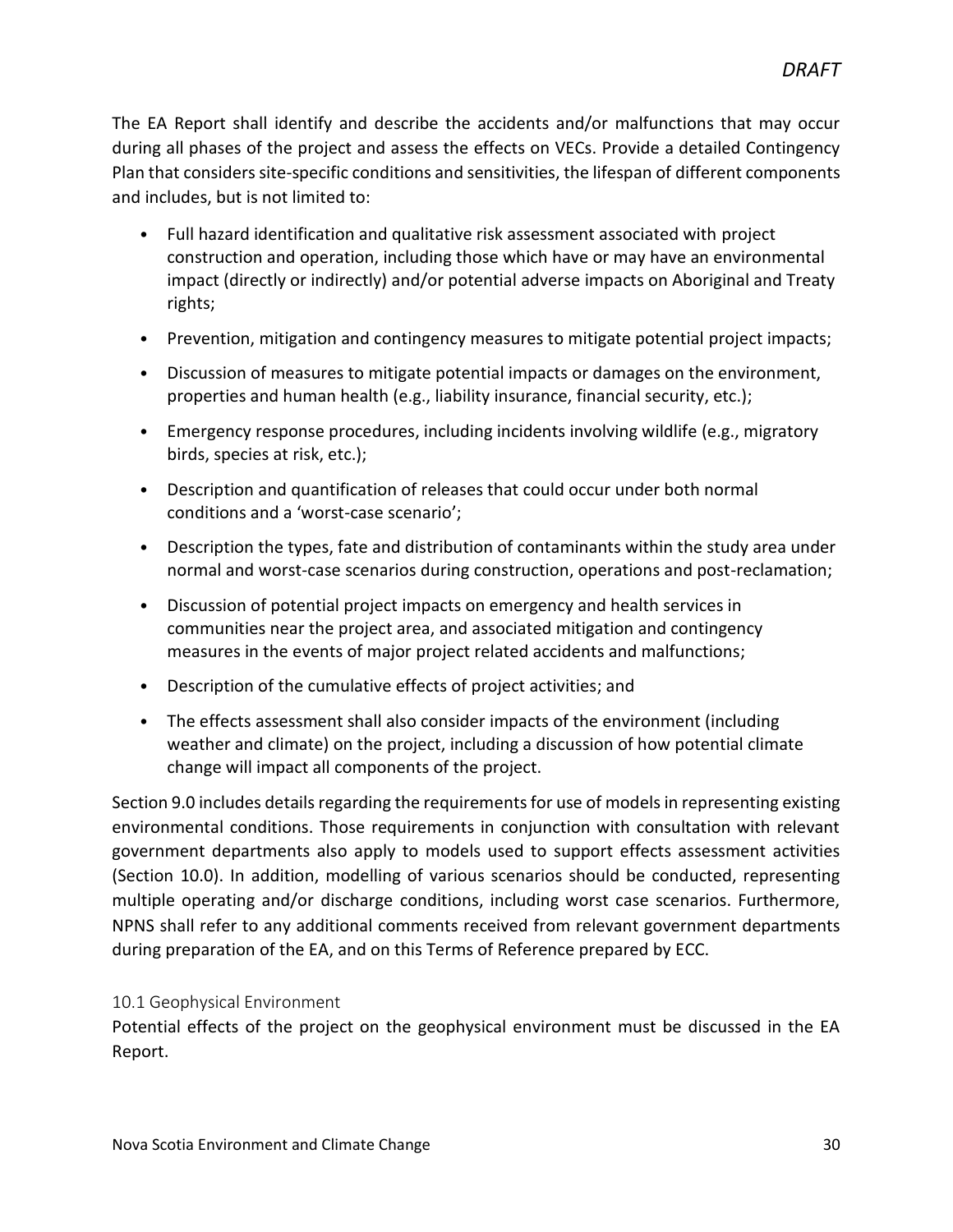The EA Report must also discuss the potential effects of the project on the geophysical environment and the significance of these effects. This must include but not be limited to:

- Potential effects of geophysical impact related activities (e.g., blasting, bedrock removal, excavation and disposal) along the full pipeline route,referencing sediment sampling and the results of geotechnical investigations; and
- Ice scour and grounding effects considering proposed pipeline burial depths.
- Consideration of any disposal or re-use of soils and/or sediments activities required for construction of the effluent pipeline.

#### <span id="page-30-0"></span>10.2 Aquatic Environment

In conducting the effects assessment on water resources, the EA Report must identify and evaluate:

- Changes in groundwater and surface water quality and quantity as a result of effluent discharges from the project site, considering ecosystem integrity and changes in hydrology to areas immediately adjacent to the project area;
- Potential effects on groundwater quality and quantity and associated impacts to users of groundwater;
- Potential cumulative and residual effects of the project on water resources and the significance of these effects including ecosystem integrity and changes in hydrology to areas immediately adjacent to the project area;
- Confirmation of the water source to be relied on for desired withdrawal volumes, including a summary of any agreements that are in place for this water and a description of how it will be conveyed from the source to the site;
- Where wetland avoidance is not possible or where project activities occur immediately adjacent to wetlands, identify, and discuss how project activities will directly or indirectly impact wetland size, composition and functions.
- Appropriate guidelines including but not limited to the Canadian Council for Ministers of the Environment (CCME) Water Quality Guidelines for the protection of Aquatic Life and background water quality results shall be used in evaluating the significance of the predicted impacts on water quality and ensure the protection of relevant water uses (aquatic life, recreational use, agricultural use, and drinking water supply). Consideration should be inclusive of temperature effects.
- It is recommended Health Canada's Guidance for Evaluating Human Health Impacts in Environmental Assessment: Water Quality, be reviewed and applied in the evaluation where relevant.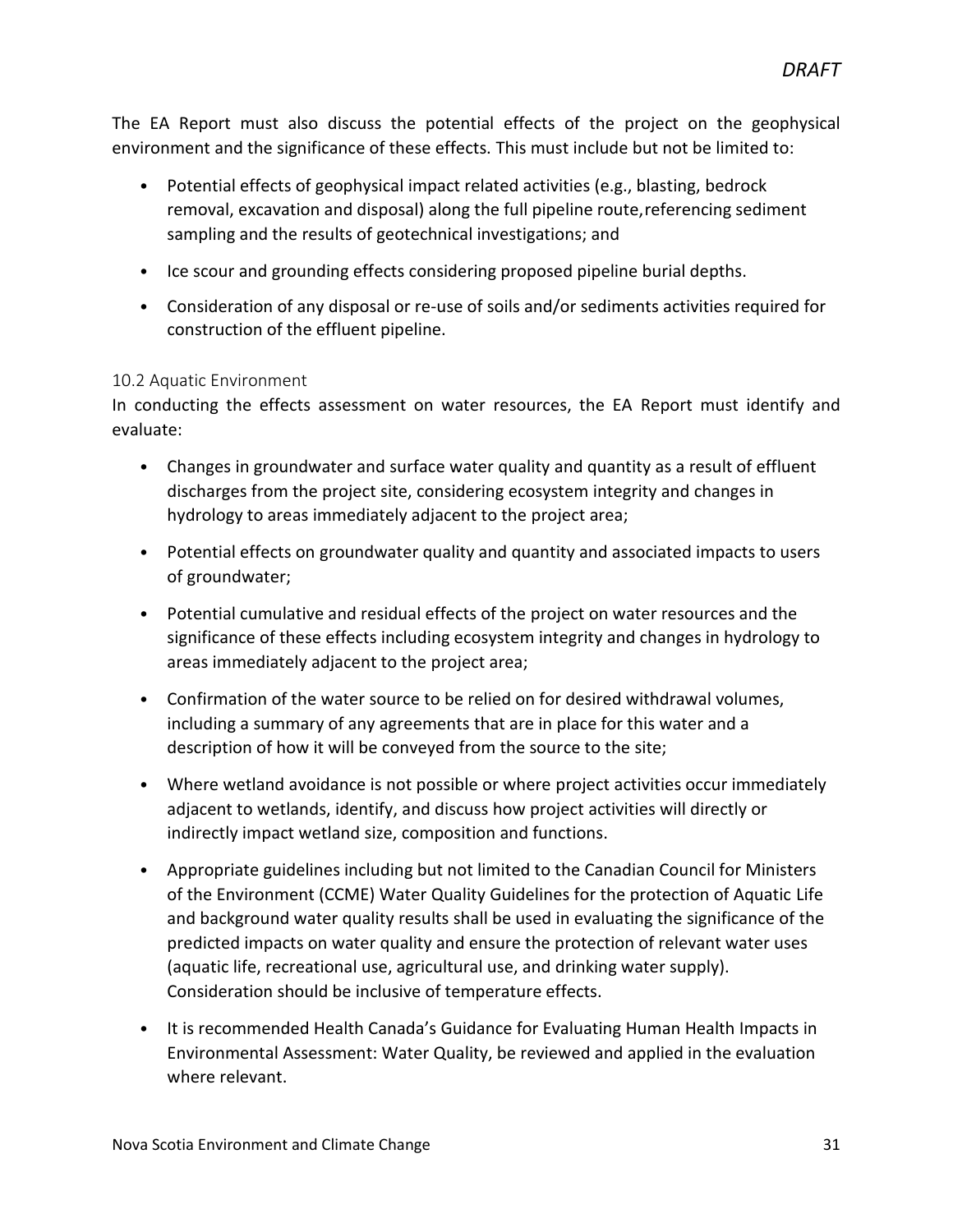#### <span id="page-31-0"></span>10.2.1 Groundwater

In conducting the effects assessment on groundwater, the EA Report must identify and evaluate potential risk to groundwater resources associated with the project.

#### 10.2.2 Surface Water

In conducting the effects assessment on surface water resources, the EA Report must identify and evaluate:

- Potential effects to surface water quality and quantity on fish and fish habitat;
- Potential effects to community water supplies (protected and unprotected), and industrial/commercial, recreational and agricultural users; and
- Potential impacts to surface waters related to accidents or malfunctions (e.g., pipeline leaks/breaks).

#### <span id="page-31-1"></span>10.2.3 Marine

Conduct a Receiving Water Study (RWS) designed to achieve the following objectives:

- 1) provide input to the engineering design of the effluent treatment facility, effluent treatment process requirements, and siting of the effluent treatment outlet (pipeline and diffuser), and
- 2) provide information on effluent dispersion, which will be applied in the human health and ecological risk assessment and environmental assessment of the project.

The study must clearly identify the scenarios included for consideration and justify the exclusion of reasonable alternative scenarios (e.g., the number of ports on the effluent diffuser, and the geographic extent of the modeling). The study must consider the tidal nature of the Pictou Harbour, its tributaries (the West River, Middle River and East River of Pictou), the presence of the Harvey A. Veniot Pictou Causeway, as well as potential for interaction with waste effluents from other industrial and municipal sources.

In conducting the effects assessment on marine resources, the EA Report must identify and evaluate:

• Potential short-term and long-term effects on the receiving water environment based on a receiving water study that assesses fate and transport of all COPCs for a range of scenarios reflective of conditions possible in the study area. It must also account for conditions associated with seasonal changes and extreme weather events. This study shall be based on the results of the effluent characterization and other relevant studies, such asthe Human Health and Ecological Risk Assessment (HHERA). Input datasets(e.g., water level and wave height data) to support model setup and results of the assessment are to be provided as digital submissions, including, but not limited to, discharge plume dimensions and dilution ratios;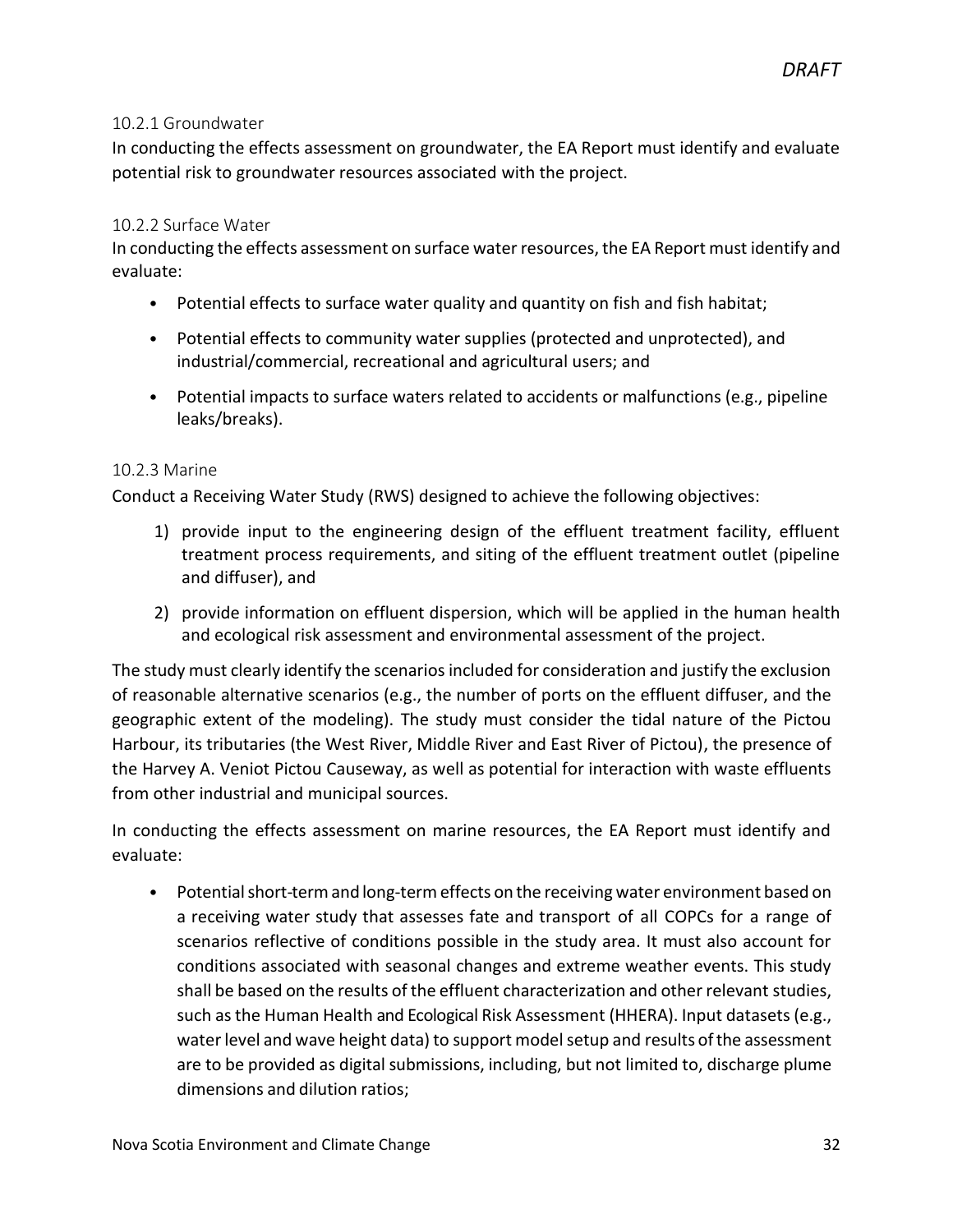- The adequacy of the receiving water study model in representing the receiving water environment for the calibration and validation periods using Goodness of Fit and other appropriate industry-standard statistical procedures including the adequacy of the seasonal variation and lengths of datasets used in model setup and calibration/validation for all scenarios simulated. Demonstrate the relevance and suitability of the outputs (parameters / data) from any one given model as inputs to any other given model (e.g., CORMIX (near-field) and Delft3D (Hydrodynamic / farfield). A summary of model confidence in adequate representation of plume dispersion and multi-year effluent discharge transportation of COPCs and accretion/build-up within the receiving water environment is to be included;
- How the initial mixing and dispersal of the near-field plume are accounted for in model simulations of the far-field extent and effluent concentration;
- The receiving water study shall be used in design of the proposed ETF treatment process, facility, pipeline and diffuser to mitigate negative environmental effects that may be caused by COPCs in the effluent. The design of the ETF (and associated components) in combination with the receiving water study will be evaluated to ensure that they are inclusive of:
	- o the effluent entering the ETF treatment process has been characterized, including all COPCs
	- $\circ$  environmental quality guidelines for the COPCs are determined based on the effluent characterization.
	- $\circ$  the near field dilution zone is modelled to determine application factors of dilution
	- $\circ$  Using the model results, discuss relevant effluent targets calculated for the effluent discharge based on achieving appropriate environmental quality for the receiving water body.
- Nitrates and ferric oxides associated with pulp and paper effluent can cause negative impacts on the receiving marine sediment environment. Therefore, identify and justify mitigation measures to eliminate or reduce these impacts at the point of discharge and within the dilution zone.
- Whether colour is expected to be visible at the water surface above the diffuser site, based on the results of the receiving water study. Evaluate, including influence of inwater reactions (e.g., potential stratification of the water column) and any associated impacts on marine sediments and marine life;
- Potential effects of the build-up of COPCs (e.g., marine and shoreline accumulation), including the estimated dilution potential at various distances from the diffusers based on calibrated model results, as appropriate;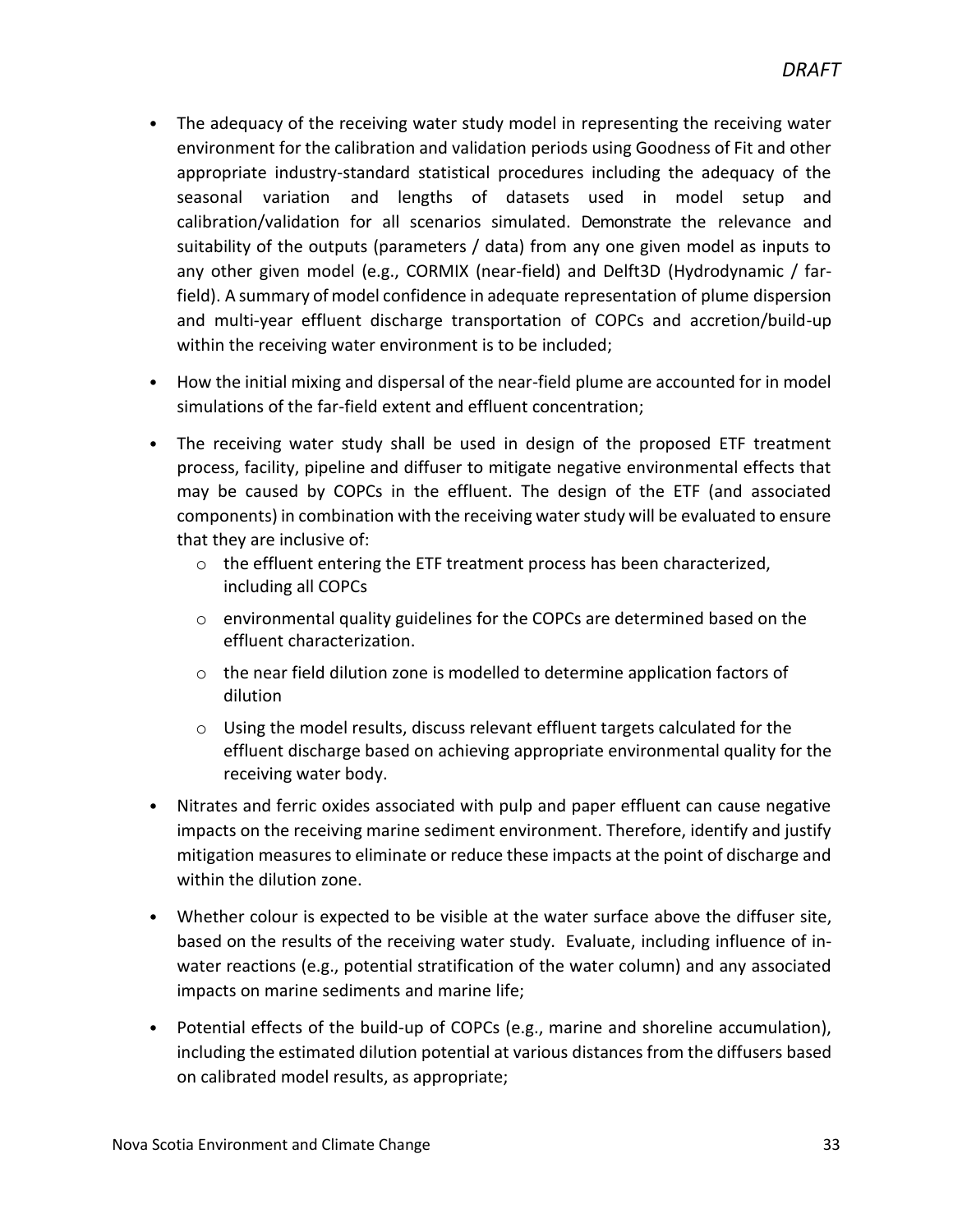- Potential impacts of sediment transport within near-field and far-field areas using sediment transport modelling, accounting for various transportation scenarios that may be possible. The modelling shall consider chemical and physical characterization of the distributed solids, interaction with marine sediments and waters, and effects within the marine environment, particularly to marine organisms and including potential bioaccumulation/biomagnification;
- Potential risk of impacts to the marine environment, including shore-based seafood processors and commercial fisheries operations, resulting from leaks from marine based sections of pipeline; and
- Develop an environmental effects monitoring program.

#### 10.2.4 Wetlands

In conducting the effects assessment on wetlands, the EA Report must identify and evaluate the potential impacts to wetlands/wetland complexes associated with the project. The assessment shall include, but is not limited to, a description of the impacts to wetland size and/or function based on likely activities required to support project activities. The assessment shall describe predicted impacts to wetland characteristics and functions provided by the wetland/wetland complex and should be based on the results of existing and/or any required supplemental field surveys and description of general construction activities required. The effects assessment must specifically address:

- Potential direct and indirect impacts to wetlands and explanation of how project development will adhere to the Nova Scotia WetlandConservation Policy;
- Where wetland avoidance is not possible, discuss wetland-specific construction activities including trenching, trench dewatering, surfacewater diversions and/or maintenance of hydrologic connection of wetland complexes; and
- Impacts to priority wildlife and wildlife habitat as a result of wetland-specific construction activities.

#### <span id="page-33-0"></span>10.3 Atmospheric Resources

#### 10.3.1 Climate

For all project phases, (construction, operation and decommissioning), estimate the GHG emissions and provide an inventory of GHG emissions from all project components. This includes carbon dioxide (CO2), methane (CH4), nitrous oxide (N2O) chlorofluorocarbons (CFCs) and hydrochlorofluorocarbons (HCFCs), sulfur hexafluoride (SF6), nitrogen trifluoride (NF3) and conversion of these emissions to an equivalent amount of CO2. Also include an inventory of the precursors or tropospheric ozone (CO, NOx, and VOCs).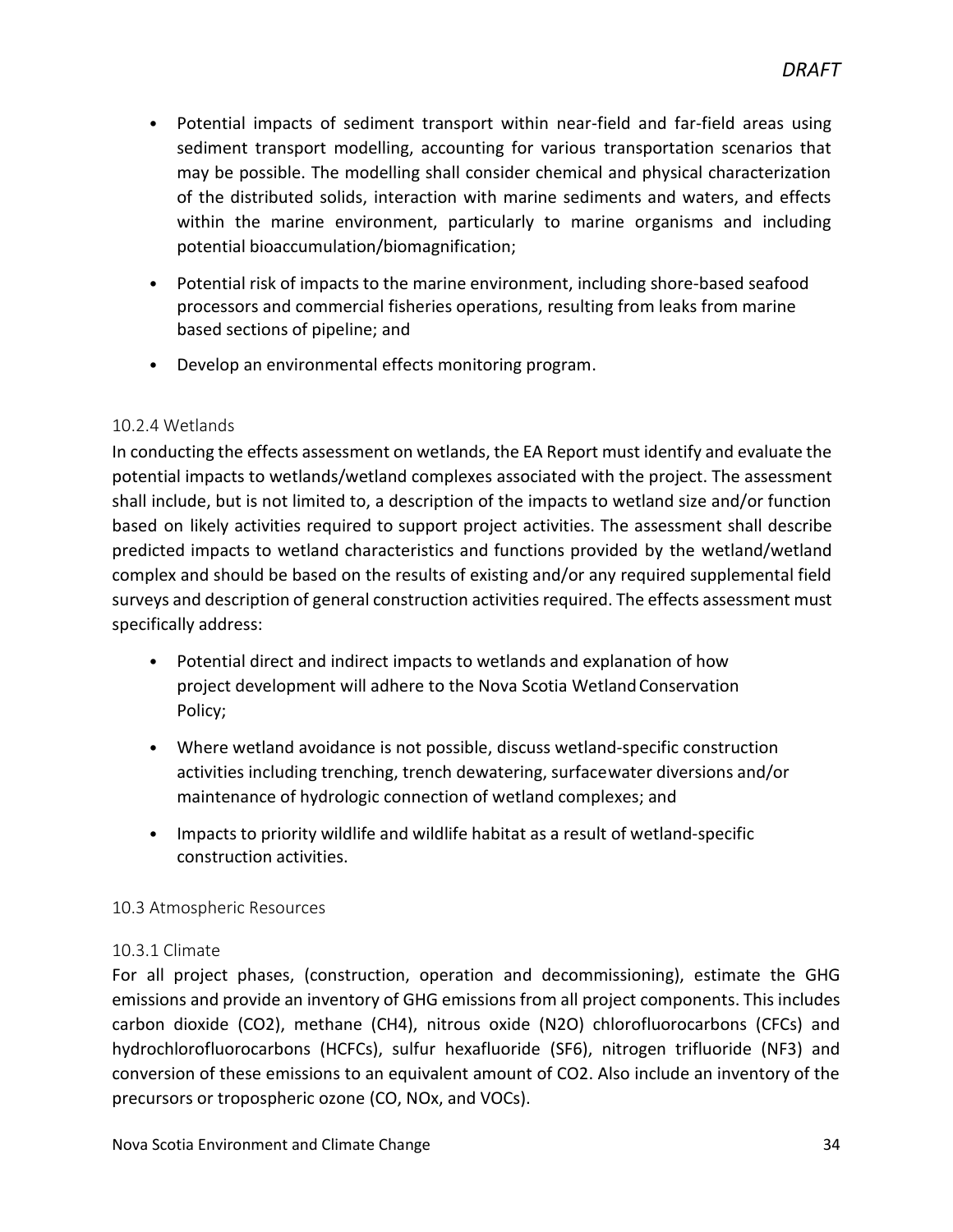Where possible, include a comparison of the above information with estimates of total GHG contributions from NS, and from similar facilities in Canada. The EA Report must also include a discussion of measures that have been considered and/or are proposed to reduce air emissions and reduce or offset GHG emissions.

#### 10.3.2 Air Quality

It is recommended that Health Canada's Guidance for Evaluating Human Health Impacts in Environmental Assessment: Air Quality be reviewed and applied in the evaluation where relevant.

Describe the sources, types and estimated quantities of air emissions from the project for all potential air contaminants of concern for all project phases (construction, operation and decommissioning) under routine conditions and in the case of malfunctions and accidental events on a seasonal and annual basis. Air contaminants to be evaluated should include, but not be limited to, impacts of CO, nitrogen oxides (expressed as nitrogen dioxide  $(NO<sub>2</sub>))$ , SO<sub>2</sub>, TSP, PM<sub>2.5</sub>, PM<sub>10</sub>, TRS, speciated VOCs, semivolatile VOCs, PAHs, dioxins and furans, ammonia, aldehydes, odour, and metals.

Provide a full statistical analysis for the ambient air quality monitoring data obtained at the Pictou monitoring station for the mill pre- and post-hibernation periods. Describe how the proposed project emissions compare to the pre-hibernation emissions and the associated predicted changes in air quality.

The effects on air quality of future projects and activities in proximity to the project that may interact in a cumulative fashion with the project emissions should be assessed. Cumulative effects of past and present projects or activities are to be captured with the inclusion of baseline concentration data in air quality predictions.

In addition, the EA Report must also include, but not be limited to the following items:

- Consideration of the effects of fumigation and coastal interaction through the use of a dispersion model that appropriately simulates these effects;
- Modelling of both the project construction and operation phases based on the scenario for each in which the highest concentration of an air contaminant occurs at ground level. The conditions that correspond to the maximum air contaminant concentration at ground level may occur when the facility is at the maximum construction/production level or running at a lower construction/production level or when the process is in transition. The report shall include a description of the construction and operating conditions that result in the maximum ground level concentrations of an air contaminant for each phase;
- The contaminants of interest to be included in the dispersion modelling assessment should align with (but not limited to) those defined in Section 10.3 as requiring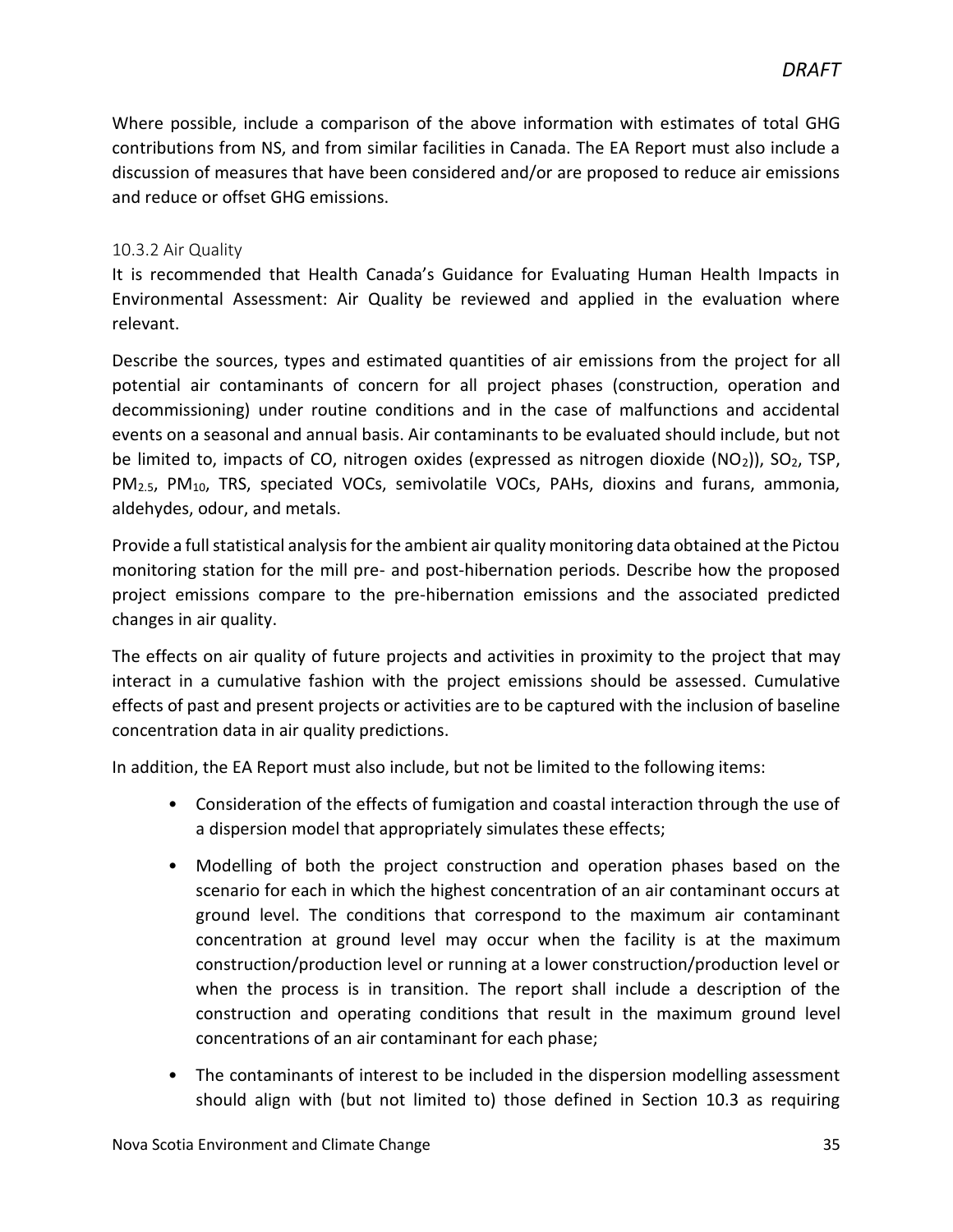emission estimates. If a species is deemed insignificant and screened from modelling, justification and description of the screening process must be provided;

- Identification of individual emission rates as measured or estimated and include the reference and justification for the values used;
- Comparison of the maximum predicted ground level concentrations, including baseline concentrations, of all contaminants of concern with relevant ambient air quality standards. NPNS shall use recognized standard, including those used by Federal or other Provincial jurisdictions. The *Environmental Goals and Climate Change Reduction Act* requires that the ambient air quality standards be updated by 2025. Should new standards be adopted, you may be required to meet the new standards;
- Contaminant deposition rates in aquatic and land environments over the zone of influence of the project;
- Risk assessment and mitigation plan for contaminants that demonstrate a predicted exceedance of a relevant ambient air quality standard;
- Inclusion of isopleth mapping and frequency analysis for all contaminants predicted to exceed relevant ambient air quality standards; and
- Identification of sensitive receptors on all isopleth mapping. Sensitive receptors include (but are not limited to) hospitals, schools, day-care facilities and long-term care facilities.

#### 10.3.3 Ambient Noise and Light

It is recommended that Health Canada's Guidance for Evaluating Human Health Impacts in Environmental Assessment: Noise be reviewed and applied in the evaluation where relevant.

The EA Report must discuss the potential impacts of predicted increases in noise levels during all phases of the project. For noise, receptors include an adjacent dwelling including, but not limited to, a building or structure that contains one or more dwellings, educational facility, daycare/nursery, place of worship, hospital, seniors' residence and could also include a vacant lot where appropriate zoning or permits to build such dwellings have been approved, and aquatic, marine and terrestrial habitats. Should new guidance be adopted before an industrial approval is issued, you may be required to meet the new guidance.

Where screening indicates that there is cause for concern, noise emissions should be modelled using a recognized computer model, to ascertain impacts. NPNS must:

• identify all receptors within 2 km, including sensitive receptors (i.e., schools, campgrounds, care homes, etc.);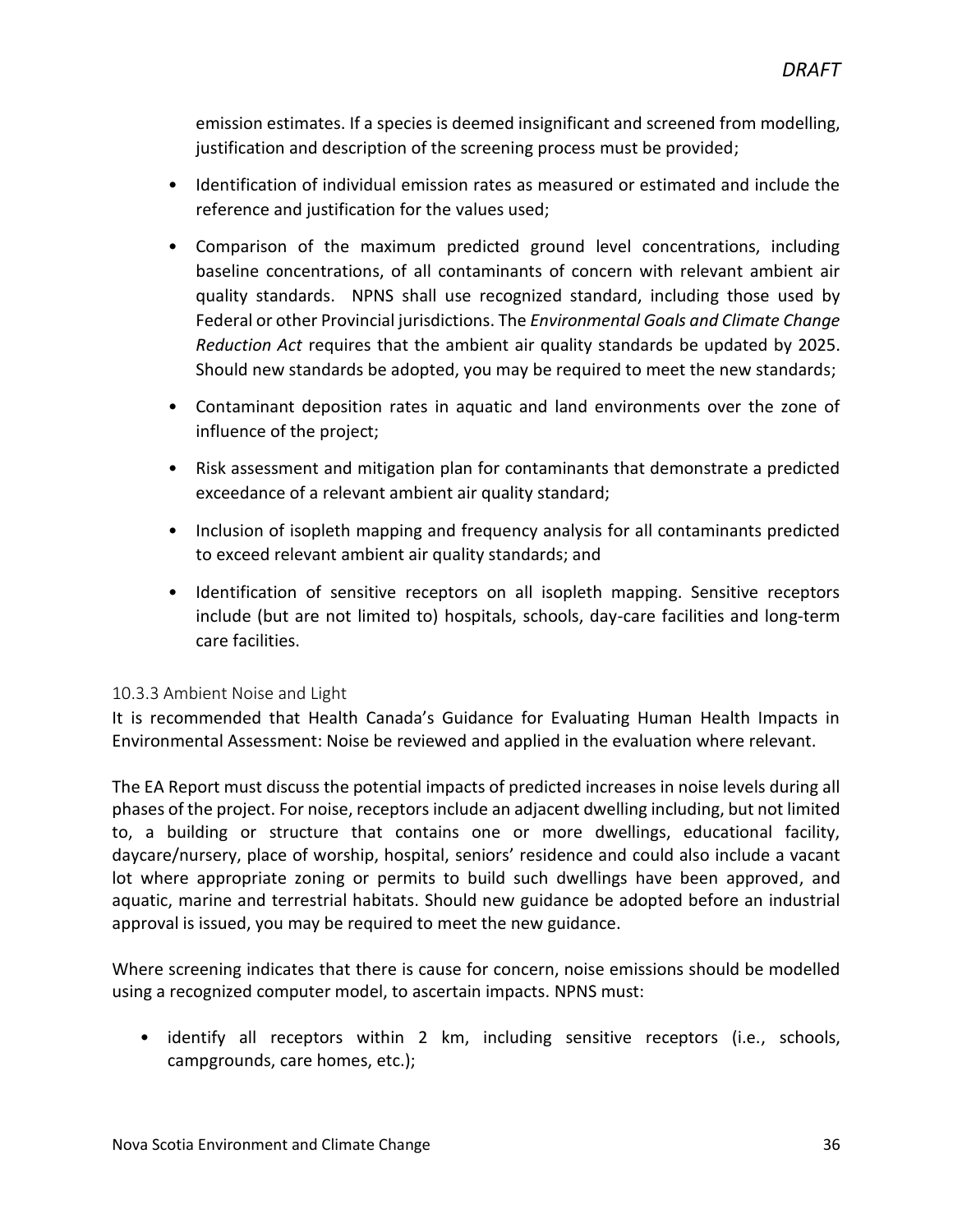- use existing (background) noise levels and the expected levels of all potential noise sources associated with the construction and operation of the project, including traffic movements, to determine cumulative impacts;
- consider cumulative impacts with the addition of proposed activities; and
- discuss the predicted effects (with rationale), if any, the increased noise levels will have on wildlife and receptors near the project.

All results and assumptions should be included in the EA report.

The EA Report must discuss the potential impacts of predicted increases in light levels during all phases of the project.

10.4 Wildlife, Wildlife Habitat and Species at Risk

#### 10.4.1 Terrestrial Environment

Identify and evaluate the potential effects on flora and fauna and avifauna species/communities during all phases of the project. Include a full account of impacts on species at risk or of concern, significant habitats, federal critical habitat and provincial core habitat and protected areas or areas of potential value to Nova Scotia's protected areas network that may be potentially disturbed, altered or removed. The effects assessment must also consider the potential for effects to flora and fauna associated with landscape fragmentation and sensory disturbances and effects to migratory birds (e.g., waterfowl and water birds) attracted to project components (e.g., spill basin, open ETF components, etc.).

In conjunction with the Receiving Water Study and siting of the marine project components, provide additional information on impacts to of effluent discharge on the Double-crested cormorant (*Phalacrocoras auratus*) colony located along the east side of Highway 106 Causeway.

#### <span id="page-36-0"></span>10.4.2 Freshwater Aquatic and Marine Environment

Evaluate the potential effects on aquatic environments, including fish and fish habitat. While considering the effects that the project may have on freshwater and marine species, include a full account species at risk or of concern and significant habitats. This section must include activities that may affect avifauna in the aquatic environments. Consider potential effects to marine species from blasting, dredging and other marine construction, as well as vessel traffic and project operation.

To support the assessment of potential impact of biomagnification on migratory birds such as shorebirds, include marine benthic invertebrates (e.g., polychaete worms, mussel spat, small clams) in the bioaccumulation/biomagnification assessment of the discharge plume.

Include an assessment of COPCs in the baseline fish and shellfish populations and potential effects due to expected discharge quality. Undertake a model-based evaluation of the chronic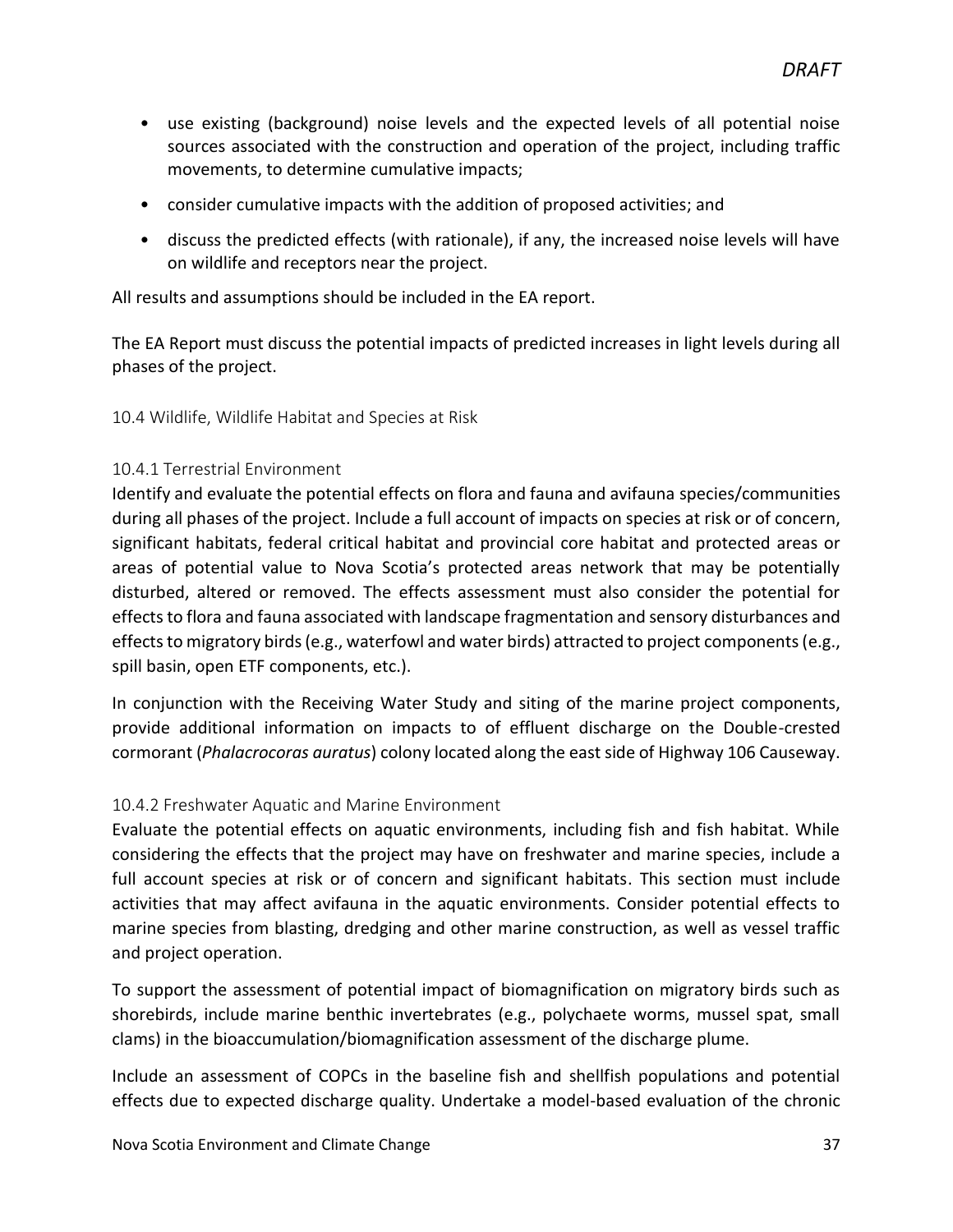effects of thermal cooling water discharge on fish and fish habitat in the receiving water. Include a summary of the potential effects on freshwater and marine species known to be important to the Mi'kmaq of Nova Scotia.

#### <span id="page-37-0"></span>10.5 Agriculture, Fisheries and Aquaculture and Forestry Resources

Include an effects assessment of the project on existing and future agriculture activity within the study area.

Assess the impacts on commercial/recreational fishing, aquaculture or other marine harvesting which may be impacted by the proposed project. The effects assessment should consider changes in commercial/recreational fishing, seafood buying and processing facilities, aquaculture or other marine harvesting species, including contamination of species consumed by people as a result of increased erosion, sedimentation and from effluent discharges from the project, displacement, mortality or loss and/or alteration of habitat. Also discuss navigation restrictions and loss of traditional fishing areas of the Mi'kmaq of Nova Scotia.

Assess the potential effects of treated effluent on representative key marine fish species important for commercial, recreational, and Aboriginal fisheries. This must be based upon information, studies and an understanding of expected movement of contaminants according to the receiving water study. Include appropriate invertebrates and lower trophic level test organisms and assess the potential for bioaccumulation for all test animals. The selection of information sources, representative marine species and assessment methodology must first be agreed upon by relevant government departments.

The EA Report must include a discussion on the potential effects on any forestry resources within the project area.

#### <span id="page-37-1"></span>10.6 Human Health

Provide the completed Human Health and Ecological Risk Assessment (HHERA) in accordance with Health Canada's Guidance for Evaluating Human Health Impacts in Environmental Assessments: Human Health Risk Assessment and other Guidance for Evaluating Human Health Impacts in Environmental Assessment documents for noise, air quality, drinking and recreational water terrestrial country foods (plants, berries, game animals, etc.), as applicable. Federal contaminated sites guidance documents such as the Detailed Quantitative Risk Assessment (DQRA) may be used to supplement the EA Guidance documents where appropriate. The risk assessment must consider human consumption of fish and other seafood, consumption of potentially contaminated drinking water, exposure to recreational water and sediment, outdoor air inhalation, and any other potential exposure pathways. The analysis must inform the identification of contaminants of concern and updating of the receiving water study.

The HHERA must consider baseline data and represent all species which are harvested and consumed in the area with respect to the marine component of the project and in all types of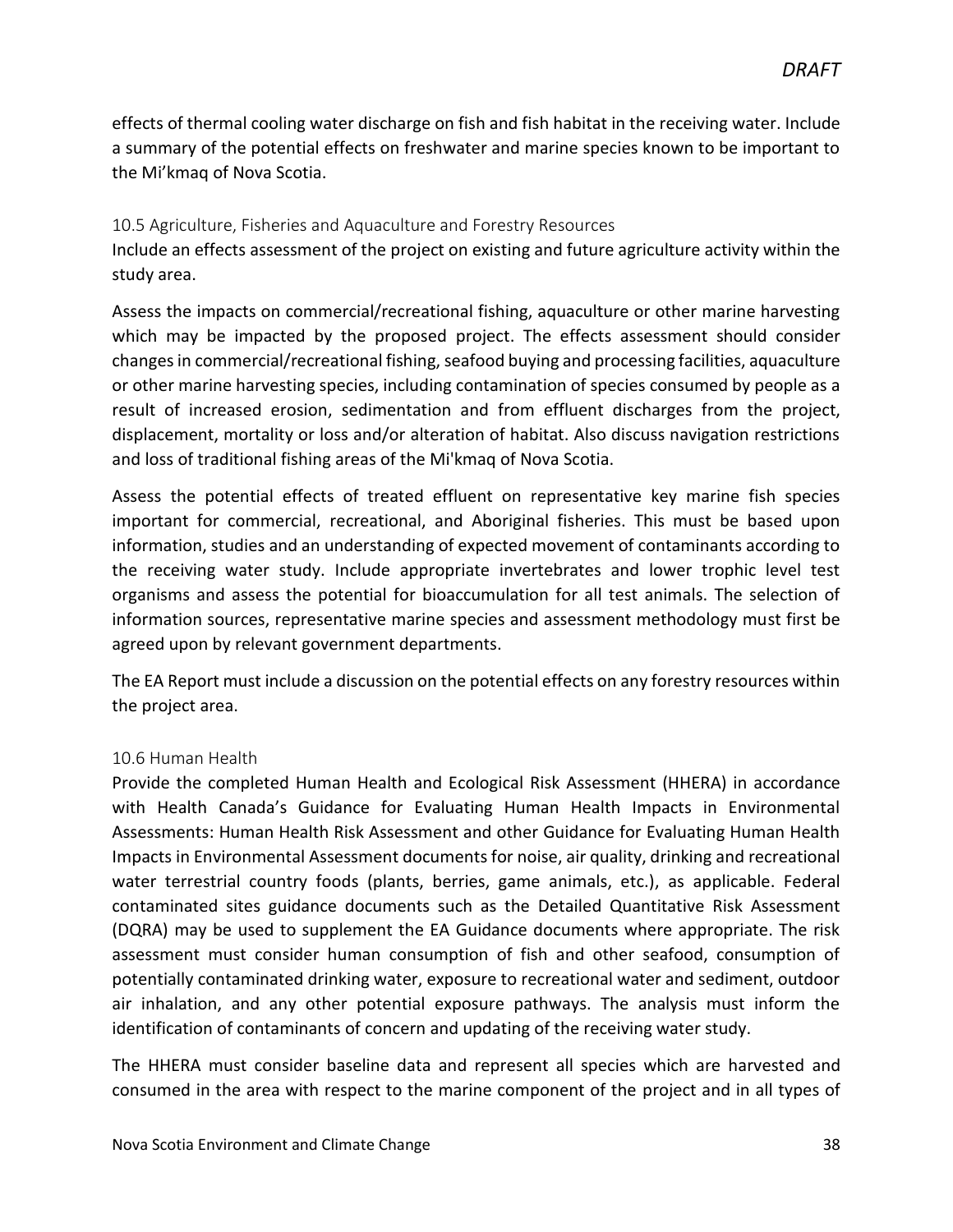fisheries-commercial, food, social and ceremonial. In addition, information for these species should be included in the baseline studies for COPCs in marine organism tissues where possible. The HHERA must consider bioaccumulation and the potential for biomagnification in the food chain. The exposure route associated with consumption of seaweed and sea vegetables must also be included.

The HHERA is to include appropriate receiving water study and associated modelling activity results (e.g., contaminant fate and transport) as to accurately assess the potential risk to human health.

Include monitoring and mitigation measures all relevant COPCs and exposure pathways for both terrestrial and aquatic related inputs in the HHERA problem formulation.

Screen COPCs in project effluent discharge according to guidance from Health Canada. Incorporate findings from the receiving water study. Discuss the potential for interactive effects from similarly acting chemicals. Include an evaluation of the risk associated with exposure to chemical mixtures. Provide calculation of Hazard Quotients (HQ) and Incremental Lifetime Cancer Risk (ILCR) which account for additivity.

Ensure any screening values used from the EPA are adjusted to be consistent with the health protection endpoints prescribed by Health Canada and CCME.

Provide clarification on methodology applied to selection of COPCs for seafood ingestion in consultation with Health Canada.

#### <span id="page-38-0"></span>10.7 Socio-Economic Conditions

Identify potential impacts of the project on economic conditions, populations and employment.

Identify potential impacts of the proposed project on residential property values and property demand during all phases of the project (including temporary accommodation required during construction).

Describe the effect of the proposed project on present and future commercial, residential, institutional, recreational and resource land uses within the study area, including impacts to areas under mineral exploration licenses or forestry licenses.

Identify the potential impact on recreational opportunities, including the effects on aesthetics from areas surrounding the project area. This analysis should be supported by visual impact assessments from both the land and water.

Identify the potential impact on the current use of land and resources for traditional purposes and any Aboriginal land claims within the study area.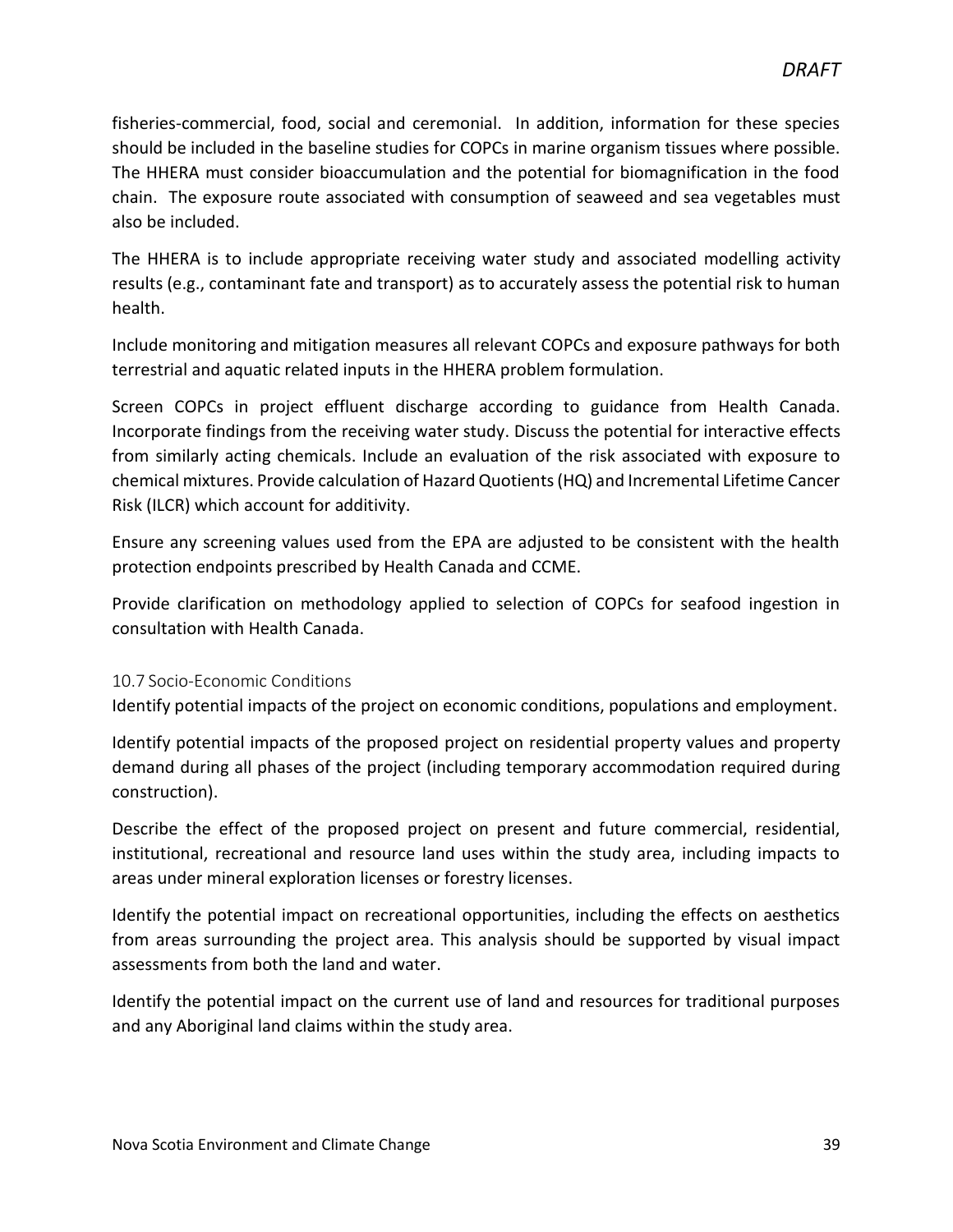While considering the effects on economic conditions and employment, include a discussion on expenditures and the anticipated direct and indirect employment positions that will be created during all phases of the project.

#### <span id="page-39-0"></span>10.8 Existing and Planned Land Uses

The EA Report must consider the effects that may restrict the ability of people to use and enjoy adjacent lands and marine areas presently, and in the future. Describe the potential impacts from existing or planned land uses in the study area. This shall include a discussion of project interactions with any rural planning initiatives, parks, protected areas, contaminated sites, former mine workings, and mine disposal areas.

Identify and evaluate potential effects on traditional and current recreational and commercial use by the Mi'kmaq of Nova Scotia.

Discuss the anticipated changes in traffic density and patterns during all phases of the project including the effects on transportation.

While assessing the effects on navigation and navigable waters, consider navigation patterns of all waters that may be impacted by the project. Potential effects on traditional and current recreational and commercial use must be identified and evaluated.

#### <span id="page-39-1"></span>10.9 Archaeological Resources

Evaluate the potential effects of any changes in the environment as a result of project activities on physical and cultural resources, structures and/or sites of historic, archaeological, or paleontological significance.

In conducting the effects assessment on archaeological resources, it is NPNS must consult with Nova Scotia Department of Communities, Culture, Heritage and Tourism (CCHT) and with the Archaeology Research Division of KMKNO.

### <span id="page-39-2"></span>11.0 PROPOSED MITIGATION

Describe all measures that have, or will be, taken to avoid or mitigate negative impacts, and maximize the positive environmental effects of the project (as described in Section 9.0 of the Terms of Reference). Mitigation includes the elimination, reduction or control of the potential adverse impacts to Aboriginal and Treaty rights; and adverse effects or the significant environmental effects of the project and may include restitution for any damage to the environment caused by such effects through replacement, restoration, compensation or any other means.

Describe proposed compensation that will be provided when environmental damage is unavoidable or cannot be adequately mitigated by any other means.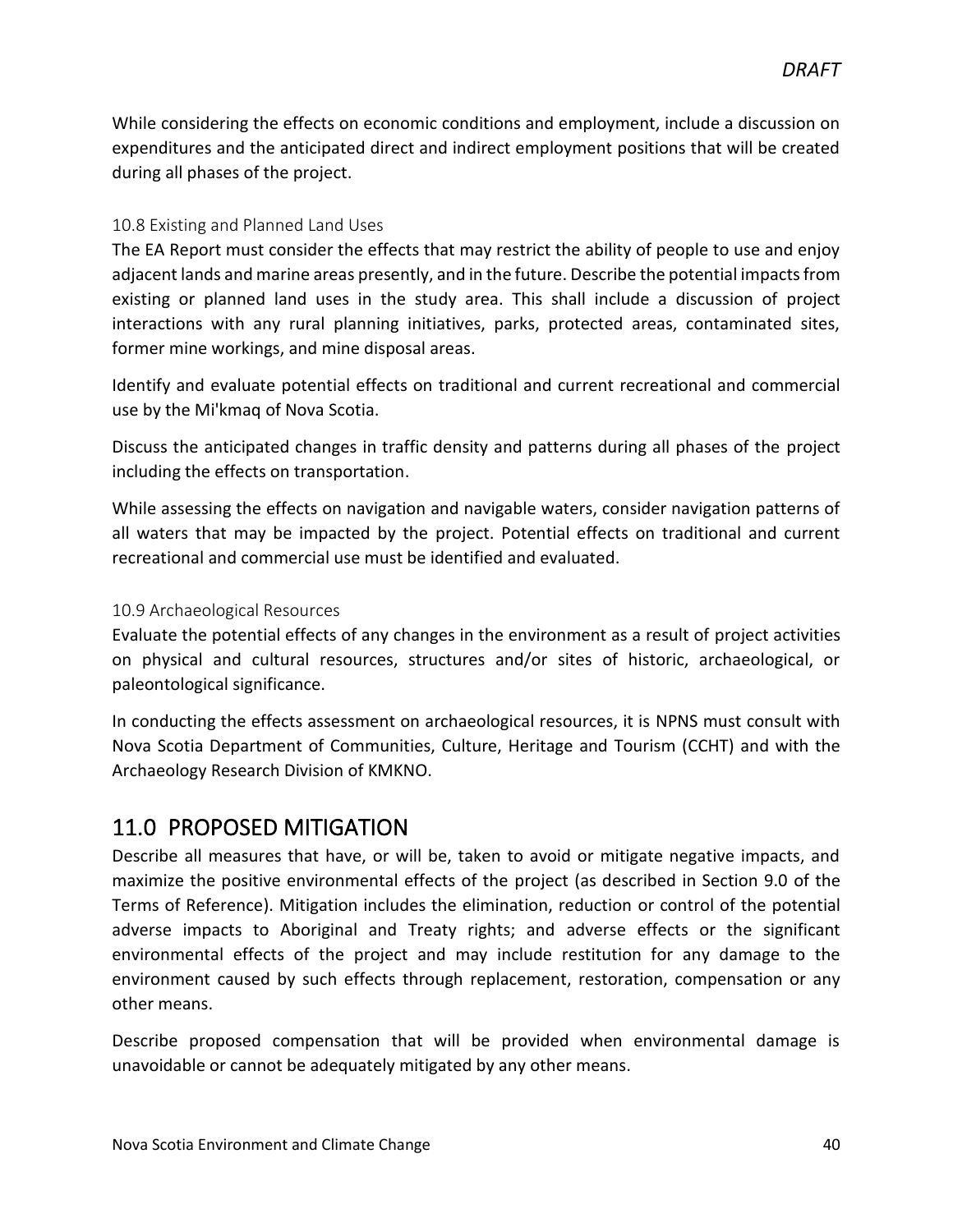In considering mitigation measures to be employed, the EA Report must describe any legislation, regulations, guidelines, policies, BMPs, and specifications that will be adhered to during construction and operation of the facility that will lead to mitigation of environmental impacts.

#### <span id="page-40-0"></span>11.1 Geophysical Environment

If applicable, describe alternatives to disrupting net acid producing bedrock. When no practical alternative to exposing acid producing bedrock exists, mitigation plans shall be developed for minimizing the impacts on the aquatic environment. Discuss commitments to provide contingency and remediation plans for watercourses that have been degraded due to the disturbance of net acid producing bedrock or tills.

If contaminated soils are to be disturbed, discuss methods to minimize adverse impacts.

Provide applicable mitigation measures and preliminary agreements and plans that meet Provincial regulatory disposal and transportation requirements for potential dredge materials.

#### <span id="page-40-1"></span>11.2 Aquatic Environment

<span id="page-40-2"></span>11.2.1 Groundwater Quality and Quantity

Describe measures to avoid, minimize or otherwise mitigate effects on groundwater quality and quantity.

Provide a Groundwater Protection Plan based on the assessment of risks to local water supplies (municipal and private) and the environment. This plan should include management/contingency response actions and reference the groundwater monitoring plan (see Section 14.0).

Describe measures to be employed in the event of accidental contamination or dewatering of any water supply wells (municipal and private) as a result of the construction or operation of the project, including compensation for loss or degradation of water supplies. Describe mitigation measures planned to prevent and remediate contamination of groundwater from the accidental release of a hazardous substance.

Discuss commitments to provide contingency and remediation plans for any contamination of groundwater resources, including decrease of water quality.

#### <span id="page-40-3"></span>11.2.2 Surface Water Quality and Quantity

Describe measures to avoid, minimize or otherwise mitigate effects on surface water resources, including but not limited to erosion and run-off control features and storm drainage management.

Discuss all mitigation measures planned to prevent the release of hazardous substances into local surface waters.

Discuss commitments to provide contingency and remediation plans for any impact to surface water resources, including decrease of water quality or quantity.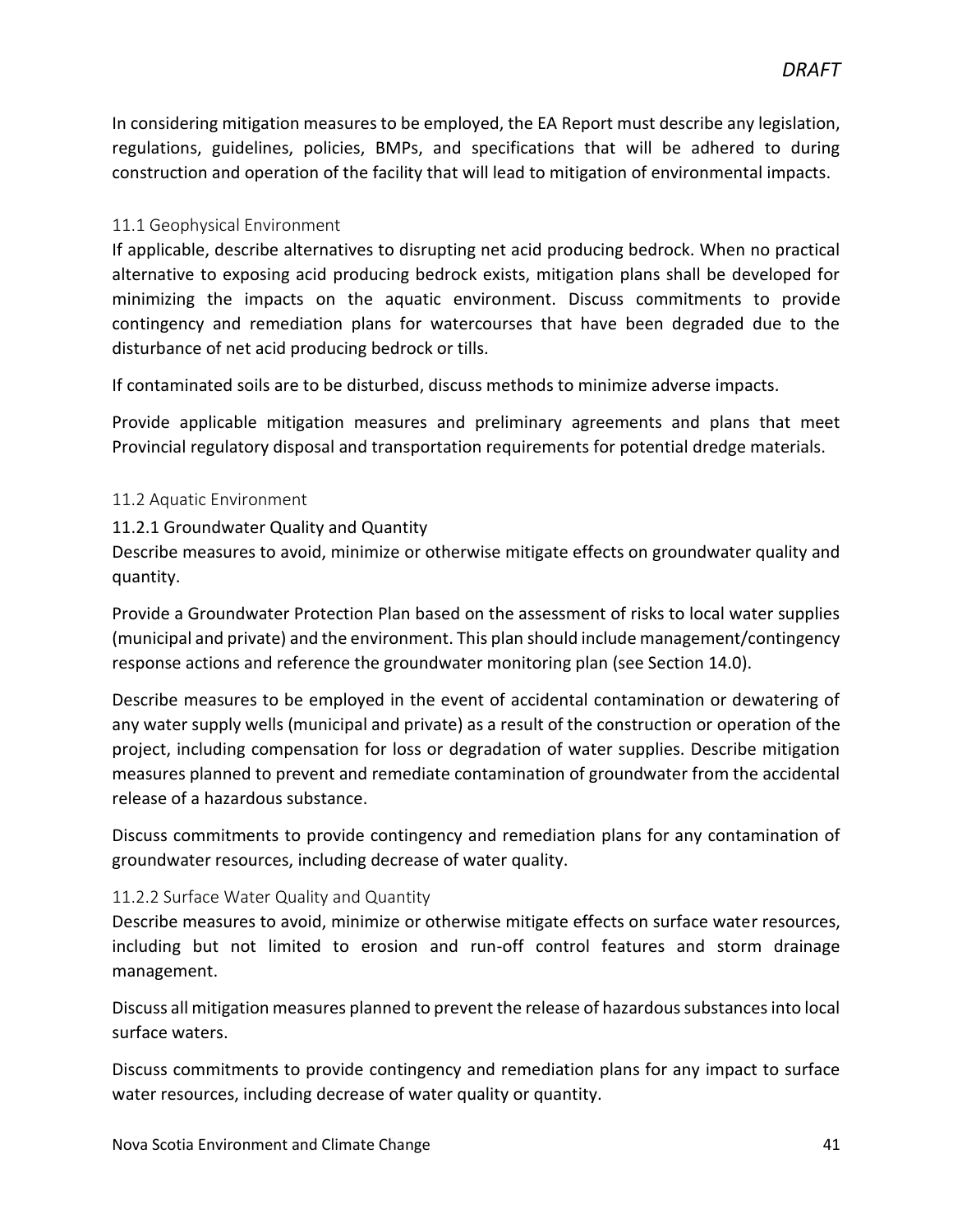#### <span id="page-41-0"></span>11.2.3 Marine Water

Describe measures to avoid, minimize or otherwise mitigate effects to marine water resources.

Discuss all mitigation measures planned to prevent the release of hazardous substances into marine waters.

Discuss commitments to provide contingency and remediation/compensation plans for any impact to marine water resources, including decrease of water quality or quantity and impacts to commercial fisheries, shore-based buyer and processing operations which may rely of marine or freshwater.

#### <span id="page-41-1"></span>11.2.4 Wetland Resources

Describe measures to avoid, minimize or otherwise mitigate effects on wetland resources within the project area. Specifically, the EA Report must describe measures to maintain ecological and hydrological integrity of any wetlands in the area. Where avoidance is not possible, provide wetland specific mitigations proposed to lessen impacts of the project at all stages and describe commitments to monitoring and compensation for any loss of wetland habitat. Also provide discussion and commitment regarding remediation/rehabilitation of aquatic habitat as a result of incidental releases of treated effluent in wetlands.

#### <span id="page-41-2"></span>11.3 Atmospheric Resources

#### <span id="page-41-3"></span>11.3.1 Climate

Provide a plan for the mitigation of unnecessary greenhouse gas emissions during construction and potential methods for the reduction of greenhouse gas emissions during operation.

#### <span id="page-41-4"></span>11.3.2 Air Quality

Describe measures to avoid, minimize or otherwise mitigate effects on biological receptors during all phases of the project (vegetation, fish, wildlife, country foods and human health).

Specifically, describe measures that will be taken to control emissions including, but not limited to, CO, nitrogen oxides expressed as  $NO<sub>2</sub> SO<sub>2</sub>$ , TSP, PM<sub>2.5</sub>, PM<sub>10</sub>, TRS, speciated VOCs, semivolatile VOCs, PAHs, dioxins and furans, ammonia, aldehydes, odour, metals, and diesel particulate matter (DPM), if applicable. The best available control technology economically achievable should be implemented on major emission sources and justification of the selected method(s) should be provided.

After mitigation measures have been selected, the following steps should be taken:

• The model shall be rerun, incorporating the mitigation options to address any predicted exceedances of relevant ambient air quality standards to demonstrate no predicted exceedances. Justification must be provided for the selection of the proposed mitigation method(s); and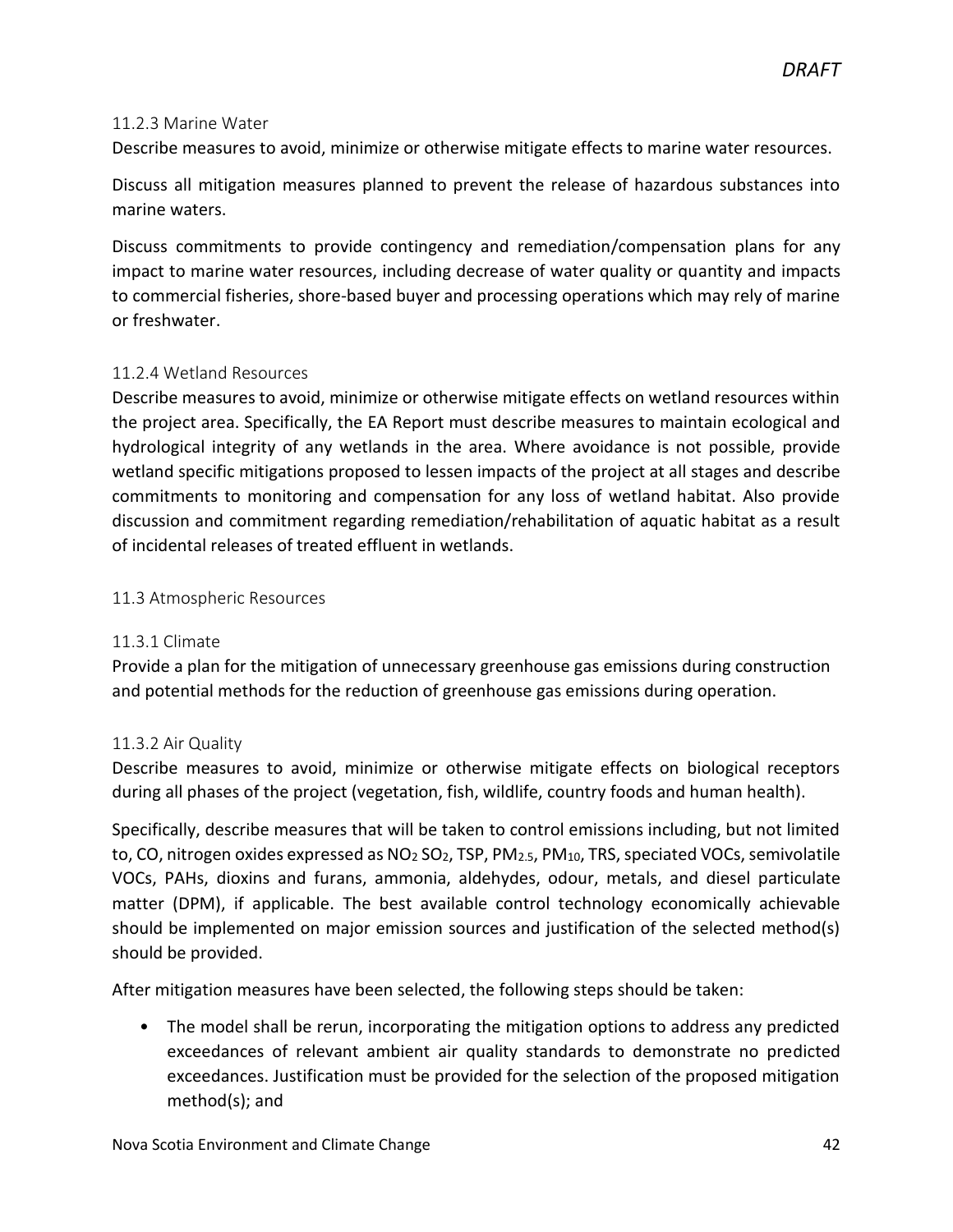• An implementation schedule for potential mitigation options must be provided.

All modelled scenarios must demonstrate compliance with the new ambient air quality standards and associated policy.

#### <span id="page-42-0"></span>11.3.3 Ambient Noise and Light

The EA report must contain a description of all measures that will be taken to mitigate any potential increase in noise levels during construction and operation. Where elevated noise levels are identified, the model must be re-run, with mitigation, to demonstrate compliance. This must include:

- a description of the extent to which these noise emissions can be reduced and contained to minimize effects upon the wider locality and receptors, including potential future development; and
- a discussion of the methods to be used to mitigate noise levels throughout the life of the development should noise modelling be inaccurate or noise levels be greater than 40 dBA.

The EA report should illustrate the mitigation options that were considered and a justification for the selected choice(s) must be provided. The report must also include a discussion of the methods to be used to monitor noise levels throughout the life of the development.

Describe all measures that will be taken to mitigate any potential increase in light levels during construction and operation.

<span id="page-42-1"></span>11.4 Wildlife, Wildlife Habitat and Species at Risk

#### <span id="page-42-2"></span>11.4.1 Terrestrial Environment

Discuss measures that will be taken to minimize the impacts of the project construction and operation on flora species. Include any landscaping plans for preservation of existing vegetation.

Describe the measures that will be taken to minimize the impacts of the project at all stages on terrestrial fauna and avifauna. Include any plans for preservation of existing habitat and compensation for loss or degradation of terrestrial habitat (i.e., habitat rehabilitation/replacement). Measures to comply with wildlife legislation (e.g., *Migratory Birds Convention Act* and regulations) should also be provided.

Describe measures to address invasive species management and prevention of the spread of invasives both on and off site.

Discuss commitments to provide contingency and remediation plans for impacts to terrestrial habitat as a result of accidental events.

The EA Report must also include, but not be limited to the following additional items: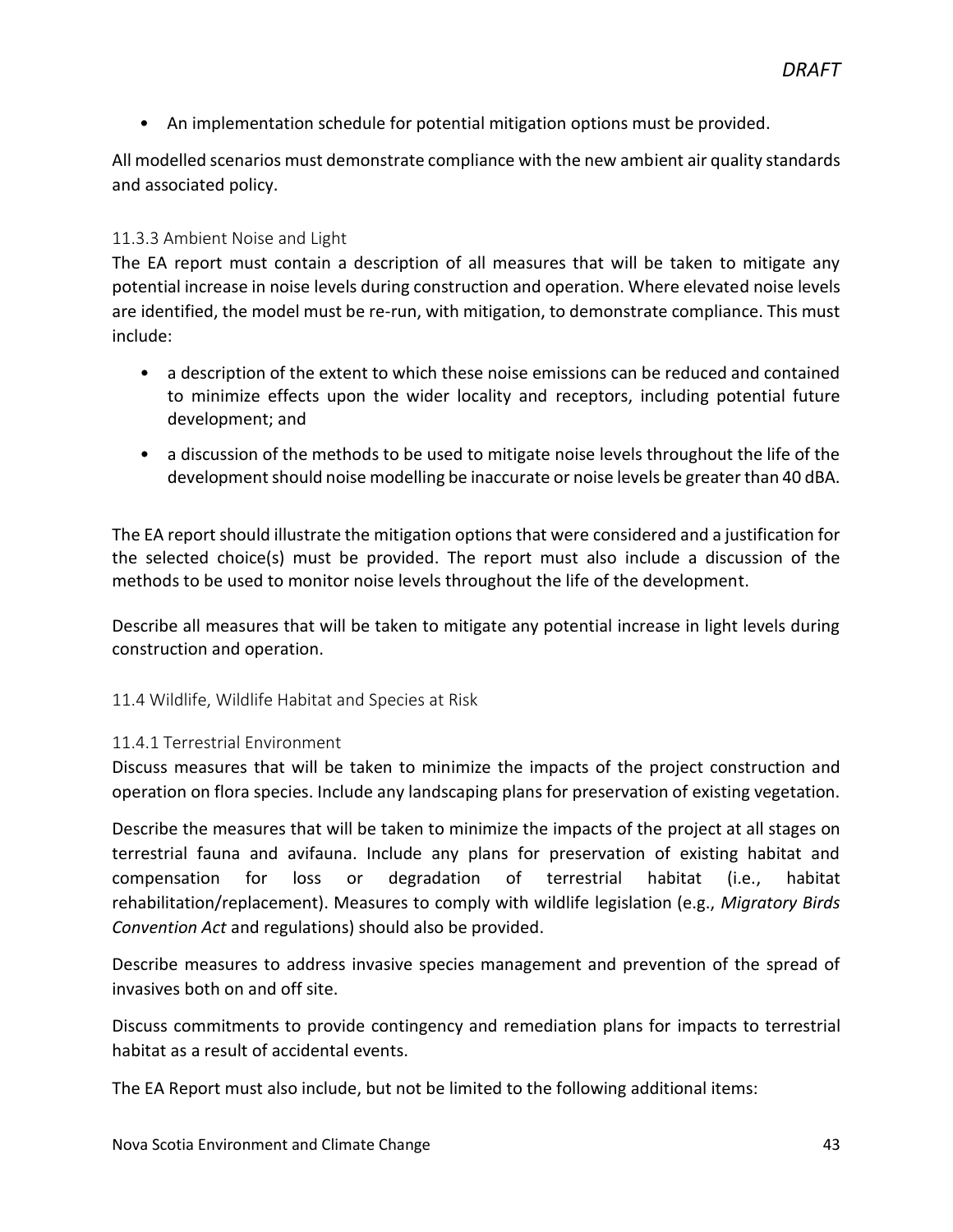- Mitigation plan developed in consultation with NSLAF and ECCC that includes additional details to protect wildlife and wildlife habitat, including birds, mammals, herptiles, raptors, and species and risk. The plan must include but not be limited to the following:
	- $\circ$  Mitigations to address encounters for the following species which were observed during field programs: Barn swallow (Hirundo rustica, SARA Threatened, NSESA Endangered), Eastern wood-pewee (Contopus virens, SARA Special Concern, NSESA Vulnerable), and Common nighthawk (Chordeiles minor, SARA Threatened, NSESA Threatened);
	- o Mitigations to address potential impacts to coastal waterfowl and their habitat as it relates to effluent discharge, with a focus on Barrow's goldeneye (Bucephala islandica, SARA Special Concern, NSESA Not listed);
	- o Measures to prevent the accidental creation of habitat which could become ecological sinks, such as for turtle species or Common nighthawk;
	- o Measures to deter migratory birds from coming into contact with harmful substances;
	- o Mitigations to address accidental spill or effluent discharge on wildlife and wildlife habitat, including a plan for remediation in the event of such an occurrence;
	- o General wildlife mitigations relating to dust, noise, and light pollution.
	- o Measures should birds be found stranded on-site (e.g., Leach's Storm Petrel) due to light attraction and/or strong winds blowing birds inland from the coast or ocean.
	- o Training of personnel on wildlife identification and appropriate measures to take in the event of wildlife encounters;
	- $\circ$  Communication and reporting plan for wildlife issues, with attention to species at risk.

#### <span id="page-43-0"></span>11.4.2 Freshwater Aquatic and Marine Environment

Discuss measures to avoid, minimize or otherwise mitigate effects on marine and freshwater aquatic species, avifauna and their habitats. Include any plans for preservation of existing habitat and compensation for loss or degradation of aquatic habitat.

Where impacts to fish habitat cannot be avoided or mitigated, discuss compensation measures to ensure impacts are offset. In the case of fish habitat, offsetting measures are related to a physical activity as outlined in the Fish and Fish Habitat Protection Policy Statement, August 2019. If offsetting is planned to be applied to the project as a mitigation measure, NPNS must provide a preliminary offsetting plan, developed in consultation with relevant government departments.

Based on the results of the evaluation of effluent temperature effects on fish, include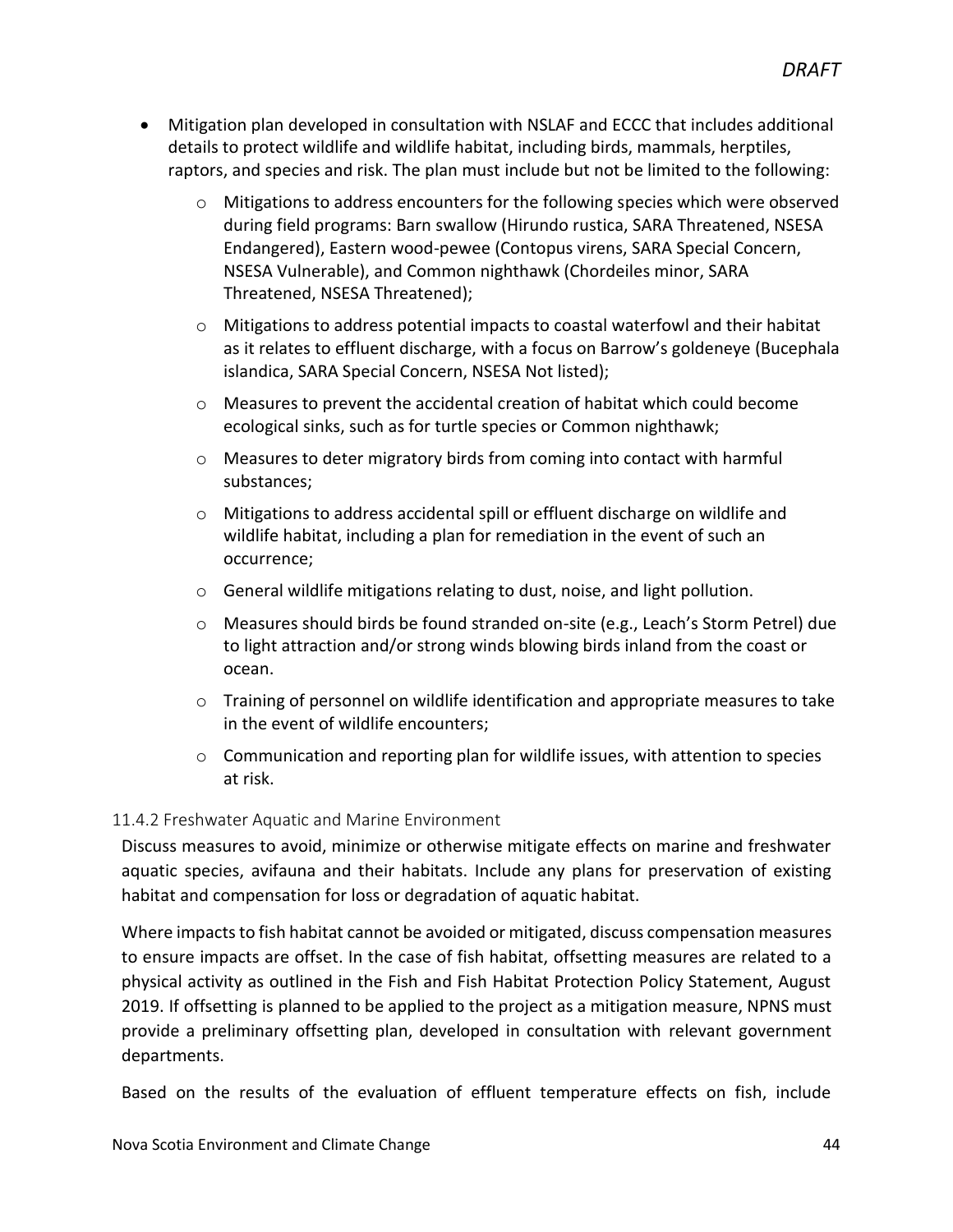appropriate mitigation measures. Describe the measures that will be taken to minimize the introduction of non-native species to the area.

Discuss commitments to provide contingency and remediation plans for impacts to aquatic habitat as a result of accidental events.

#### <span id="page-44-0"></span>11.5 Agriculture, Aquaculture and Forestry Resources

Discuss measures that will be taken to minimize the impacts of the project on agriculture, fishing, aquaculture, marine harvesting, and forestry.

#### <span id="page-44-1"></span>11.6 Human Health

Provide suitable avoidance and/or mitigation measures to prevent and minimize potential project impacts on human health.

#### <span id="page-44-2"></span>11.6 Socio-Economic Conditions

Describe actions that will be taken to mitigate adverse impacts on private and commercial property, existing industry and businesses, planned land use, recreation and other human activities, including traditional activities and land uses by the Mi'kmaq of Nova Scotia.

Provide a dispute resolution policy for addressing project related complaints and concerns that may be received throughout construction, operation, decommissioning and reclamation, and post-decommissioning.

#### <span id="page-44-3"></span>11.7 Existing and Planned Land Uses

Describe the measures planned to minimize the potential impacts of the project on existing and planned land uses.

Discuss the mitigation measures planned to address anticipated impacts from any predicted changes in traffic speed, traffic routes, marine navigation, exclusion zones and density in adjacent residential and commercial areas.

#### <span id="page-44-4"></span>11.8 Archaeological Resources

Describe mitigation measures to preserve, protect, or recover any resources of cultural or archaeological value that are identified in the study area.

### <span id="page-44-5"></span>12.0 RESIDUAL EFFECTS AND ENVIRONMENTAL EFFECTS

This section of EA Report shall list and contain a detailed discussion and evaluation of the residual impacts for each VEC, including the criteria for determining significance. Residual impacts are those adverse effects or significant environmental effects which cannot or will not be avoided or mitigated through the application of environmental control technologies or other acceptable means. When assessing significance of human health effects, significance criteria should be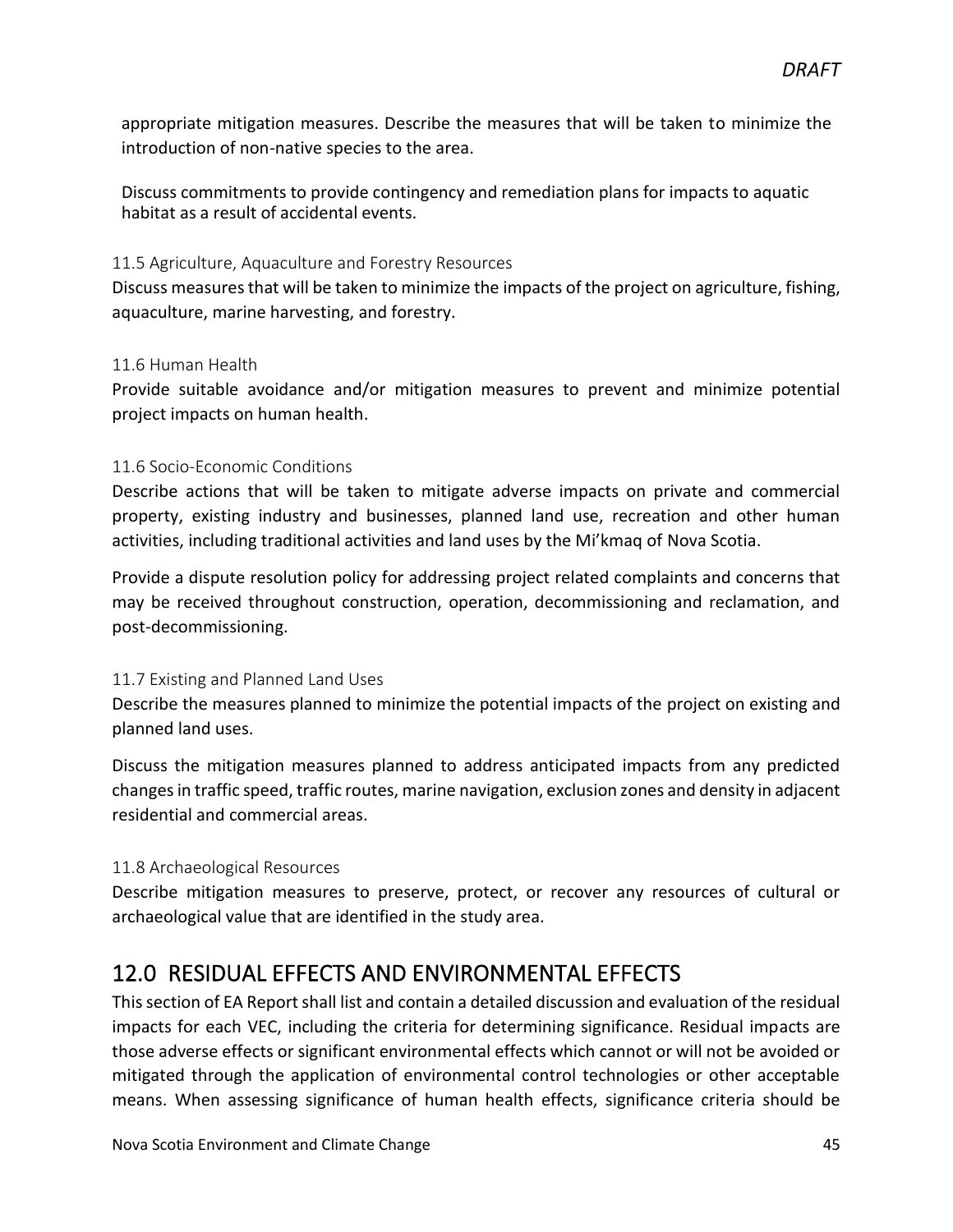applied to specific human health effect being predicted in addition to the environmental conditions causing the effect. Those impacts that can be mitigated or avoided shall be clearly distinguished from those impacts that will not be mitigated or avoided.

These impacts become important in the evaluation of a proposed project as they represent the environmental cost of the project.

# <span id="page-45-0"></span>13.0 EVALUATION OF THE ADVANTAGES AND DISADVANTAGES TO THE ENVIRONMENT

Present an overall evaluation of the advantages and disadvantages to the environment, including the VECs, during the construction, operation and decommissioning phases of the project. The evaluation of the disadvantages shall include an examination and justification of each disadvantage.

### <span id="page-45-1"></span>14.0 PROPOSED COMPLIANCE AND EFFECTS MONITORING PROGRAMS

Include a framework upon which compliance and effects monitoring will be based throughout the life of the proposed project, including decommissioning and post-decommissioning activities. Monitoring programs must be designed to determine the effectiveness of the implemented mitigation measures. The EA Report shall describe the compliance reporting methods to be used, including reporting frequency, duration, methods, parameters, comparison standards or guidelines, format, and receiving agencies. Mapping clearly illustrating baseline and proposed monitoring locations should also be included.

Recognizing that the effectiveness of compliance and effects monitoring depends on a workforce that can identify and address potential impacts during construction and operation of the project, the framework shall include procedures for providing training and orientation to on site employees during construction and operation of the project.

The description of the compliance and effects monitoring program shall also include any procedures/plans for addressing potential exceedances of environmental protection standards, guidelines or approvals.

The discussion of compliance monitoring shall include, but not be limited to Sections 14.1 – 14.4.

#### <span id="page-45-2"></span>14.1 Geophysical Environment

Describe plans and procedures for assessing ARD potential and associated monitoring in the event of disturbance or exposure.

Describe plans and procedures to ensure adequate pipeline cover depth and/or protection measures for ice scour and grounding effects.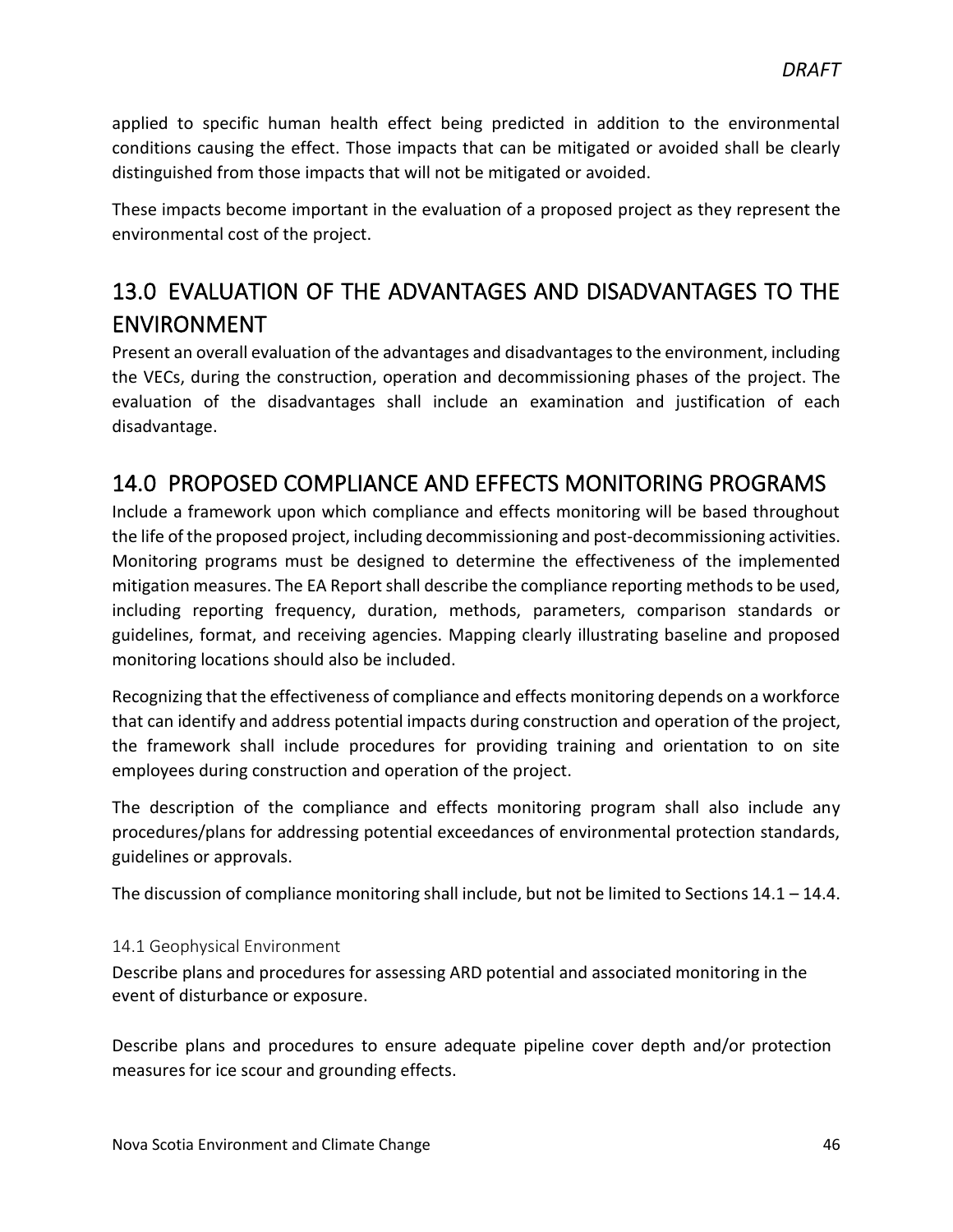Describe plans, if applicable, for monitoring contaminated soils and/or sediments that may be disturbed or require management for all phases of the project.

Develop a sediment sampling program to confirm predicted effects of the discharge plume in support of the Environmental Effects Monitoring program.

#### <span id="page-46-0"></span>14.2 Water Resources

Submit a groundwater quality and level monitoring plan for all phases of the project, including the mill location and the location of monitoring wells, monitoring sampling frequency and monitoring parameters.

Discuss plans for a survey of structures if blasting is planned, to include wells, building foundations, etc., which may experience damage or impact due to seismic vibrations or air concussion.

Discuss any surface water monitoring plans for all phases of the project, including both water quality and quantity aspects.

Develop a marine discharge plume delineation monitoring program to confirm plume dimensions, and effluent concentrations and characteristics in support of the Environmental Effects Monitoring program.

Submit detailed information regarding the installation of the marine section of the pipeline, as follows:

- Detailed benthic habitat information in the pipeline route
- Mitigation measures associated with each potential installation method
- Information at the pre-construction (baseline), and post-construction monitoring phases of the project, as well as during construction (e.g., information on turbidity monitoring, and how it will be conducted (divers, ROV, sampling program, etc.)

Submit a wetland specific post-construction monitoring plan. The plan must consider collection of pre-construction baseline condition and identify post- construction wetland performance indicators to address impacts. The plan must detail proposed methodologies that will be used to complete the monitoring program and must detail the proposed frequency of data collection, location of proposed monitoring points and indicate how wetland integrity will be monitored for wetland areas extending beyond the project footprint and present adaptive management options to address post- construction management, including repairs and/or maintenance, vegetation management, drainage and land contour management. The plan should also propose compensation measures required to address loss of wetland habitat and function.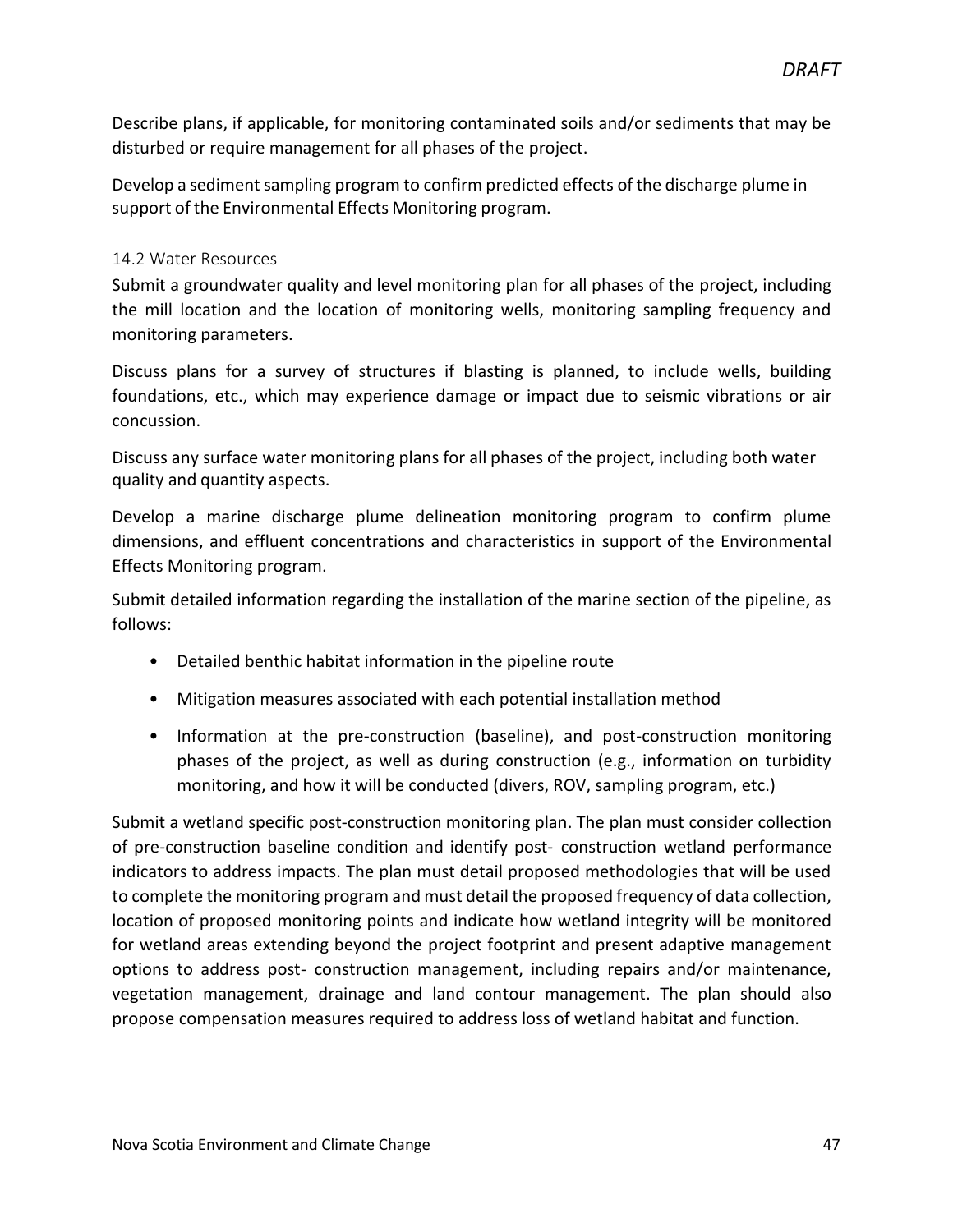#### <span id="page-47-0"></span>14.3 Fish and Fish Habitat

Submit an Environmental Effects Monitoring program that includes water quality, sediment and tissue sampling and is based on the results of various relevant baseline studies and receiving water study. The program should at a minimum be designed based on applicable regulatory requirements.

The program must include a complete selection of species, contaminants of concern, and study and reference sampling locations; these elements should remain consistent over time. It should include testing for mercury, methyl mercury, dioxins and furans. Monitoring locations for marine biota should be established in near-field, mid-field, and far-field locations. It shall discuss and provide supporting documentation, if applicable, the adequacy of sampling density for the pipeline length and proposed discharge area. All environmental effects monitoring reports should provide full georeferenced and contaminant data, and they should, ideally, use consistent if not identical analytical techniques.

#### <span id="page-47-1"></span>14.4 Atmospheric Resources

Complete an ambient air quality monitoring plan based on the results of the air dispersion modelling. This plan must include but not be limited to sampling locations, parameters, monitoring methods, protocols and frequency. The plan shall ensure adequate monitoring coverage of areas where predicted levels of air contaminants are elevated.

Describe plans for GHG monitoring, reduction targets and reduction plans.

Discuss the plans for monitoring baseline, construction and operational noise levels at the site, and at any residential or commercial areas near the project.

#### 14.4 Human Health

Provide suitable monitoring measures to confirm impact predictions. Where monitoring is proposed, include a plan for reporting/communicating reporting exceedances of relevant guidelines/thresholds.

#### <span id="page-47-2"></span>14.5 Other Monitoring Plans

Include any other monitoring plan which may include an Environmental Protection Plan or other guidelines, polices or plans, proposed for the construction, operation and decommissioning of the project.

# <span id="page-47-3"></span>15.0 CONSULTATION PROGRAM

A Notice regarding the Draft Terms of Reference for Preparation of an Environmental Assessment Report pursuant to the Nova Scotia *Environment Act* was published in the Chronicle Herald and posted of the ECC website [\(https://www.novascotia.ca/nse/ea/\)](https://www.novascotia.ca/nse/ea/) on December 21, 2021 and the Pictou Advocate and Royal Gazette on December 22, 2021. Additional publications inviting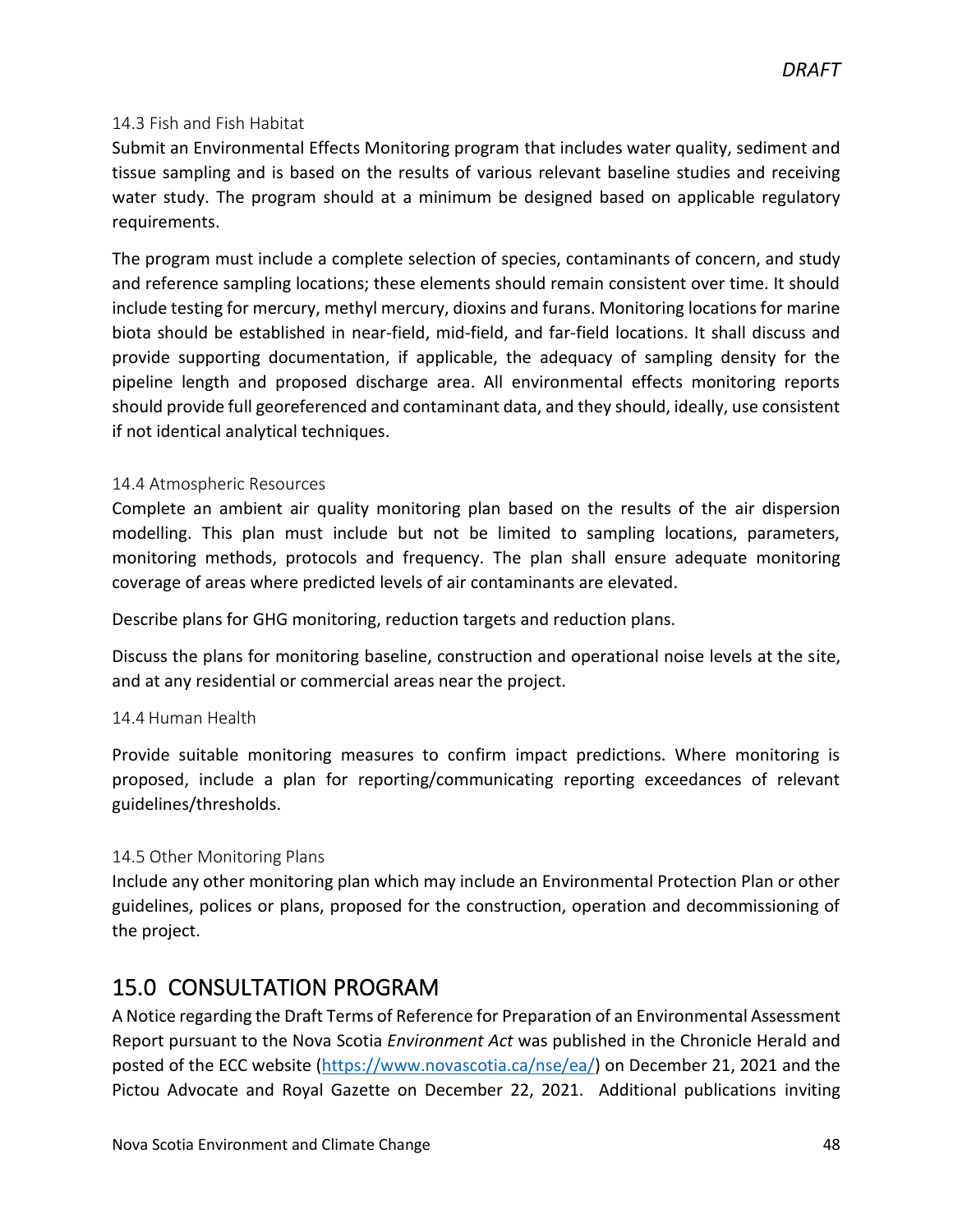opportunities to comment of the Draft Terms of Reference will published in the New Glasgow News as well as on-line via the Pictou Advocate and New Glasgow News and Facebook. Information pertaining to this EA will be available on this site.

The Class II EA process for the project includes the following opportunities to participate (specifically government departments/agencies, the Mi'kmaq of Nova Scotia and the general public will be invited to provide comments):

- the Draft Terms of Reference; and
- the Environmental Assessment (EA) Report (when available). Consultation is most valuable if initiated as early as possible before final decisions are made. Consultation is most effective when there is transparency throughout the process based on open lines of communication and the provision of timely, accurate, clear and objective information by NPNS. Sharing information with the Mi'kmaq of Nova Scotia and the general public throughout the process, before and after the EA Report is submitted, is very important to ensure adequate time for interested parties to review the information and for these parties to share feedback with NPNS and identify their concerns.

#### <span id="page-48-0"></span>15.1 Public Consultation

For any consultation undertaken with the general public, the EA Report must describe existing, ongoing and proposed consultation and information sessions.

Describe all steps taken by NPNS to identify the concerns of the public about the adverse effects or environmental effects of the project. It shall provide a summary of all concerns expressed by the public and all steps taken by NPNS to address these concerns. Moreover, the EA Report must describe any outstanding concerns.

The EA Report will also provide details of efforts made to distribute project information and provide a description of the information and materials distributed to inform the general public.

#### <span id="page-48-1"></span>15.2 Consultation with the Mi'kmaq of Nova Scotia

The proponent is expected to demonstrate efforts to engage and report on results related to such engagement with potential affected Mi'kmaq of Nova Scotia starting as early as possible in the project planning in order to assist the Crown in fulfilling the Crown's constitutional obligation to consult with potentially impacted Mi'kmaq of Nova Scotia groups on potential impacts to potential or established Aboriginal or Treaty rights. The Proponent is encouraged to refer to and follow the Nova Scotia Office of L'nu Affairs' *Proponent's Guide: The Role of Proponents in Crown Consultation with the Mi'kmaq of Nova Scotia* (2011). For the group expected to be most affected by the project, Pictou Landing First Nation (PLFN), the proponent is expected to strive towards developing a productive and constructive relationship based on on-going dialogue in order to support information gathering and the effects and impact assessment.